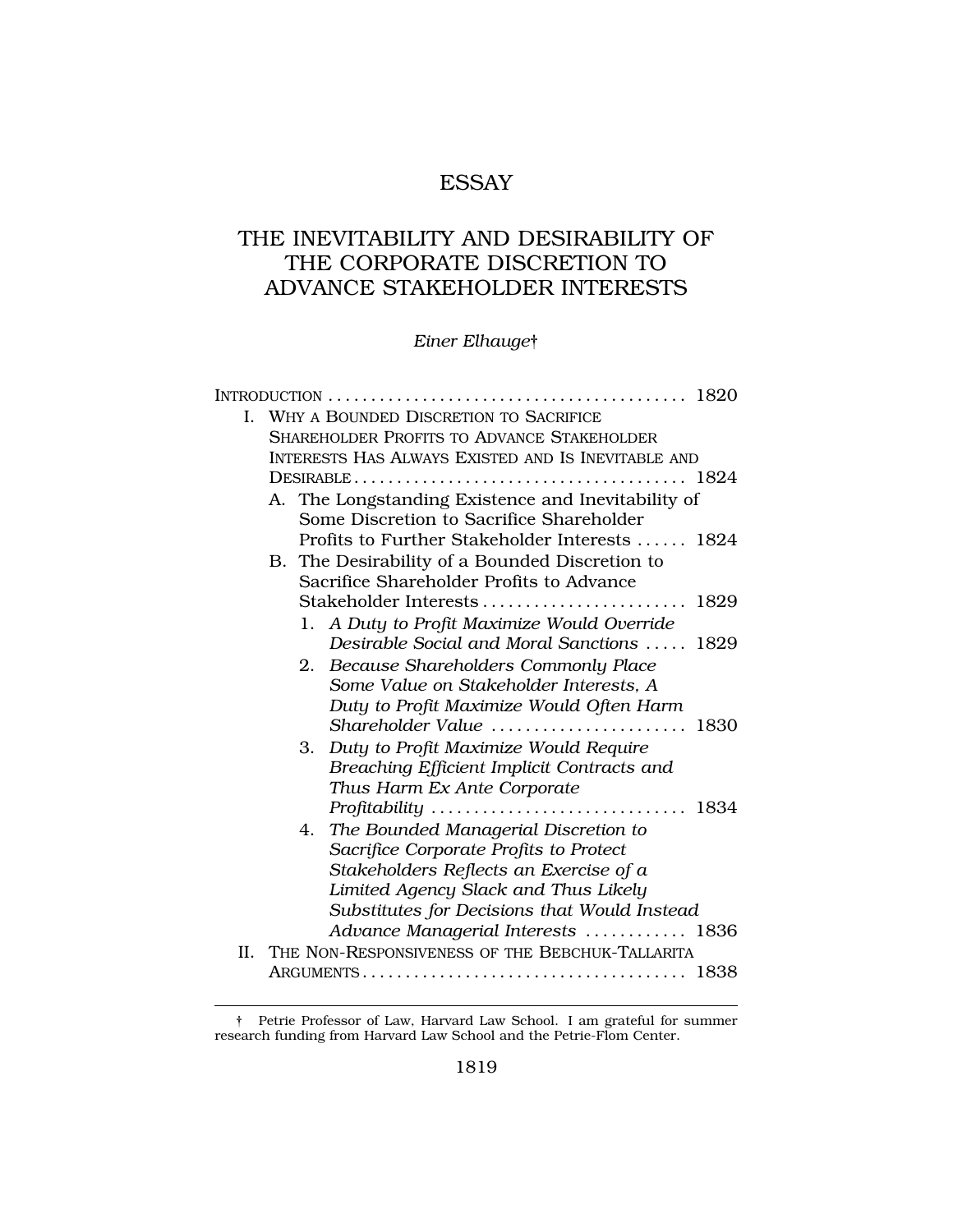| A. |                                                | It Remains Clear that a Substantial Managerial<br>Discretion to Sacrifice Corporate Profits Has    |  |  |  |
|----|------------------------------------------------|----------------------------------------------------------------------------------------------------|--|--|--|
|    |                                                | Long Existed<br>1838                                                                               |  |  |  |
| В. |                                                | The Discretion to Sacrifice Corporate Profits to                                                   |  |  |  |
|    |                                                | Benefit Stakeholders Remains Inevitable, Not                                                       |  |  |  |
|    |                                                |                                                                                                    |  |  |  |
|    | 1.                                             | Confirmation of the Inevitability of $a$                                                           |  |  |  |
|    |                                                |                                                                                                    |  |  |  |
|    |                                                | Discretion to Sacrifice Corporate Profits to<br>Benefit Stakeholders<br>1841                       |  |  |  |
|    |                                                |                                                                                                    |  |  |  |
|    | 2.                                             | Why the Discretion to Sacrifice Corporate                                                          |  |  |  |
|    |                                                | Profits to Benefit Stakeholders Is Not                                                             |  |  |  |
|    |                                                | 1844<br>$\textit{Illustr} \dots \dots \dots \dots \dots \dots \dots \dots \dots \dots \dots \dots$ |  |  |  |
|    |                                                | The 2019 Business Roundtable<br>a.                                                                 |  |  |  |
|    |                                                | Statement<br>1844                                                                                  |  |  |  |
|    |                                                | b. The Incentives of Corporate Leaders<br>1846                                                     |  |  |  |
|    |                                                | c. The Dearth of Contractual Protections for                                                       |  |  |  |
|    |                                                | Stakeholders in Private Equity Deals  1848                                                         |  |  |  |
|    | C. A Bounded Discretion to Sacrifice Corporate |                                                                                                    |  |  |  |
|    |                                                | Profits on Behalf of Stakeholders Remains                                                          |  |  |  |
|    |                                                | $Desirable \ldots \ldots \ldots \ldots \ldots \ldots \ldots \ldots \ldots \ldots$<br>1851          |  |  |  |
|    | 1.                                             | The Desirability of Having Discretion to                                                           |  |  |  |
|    |                                                | Respond to Social and Moral Sanctions<br>1851                                                      |  |  |  |
|    | 2.                                             | The Desirability of Recognizing that                                                               |  |  |  |
|    |                                                | Shareholders Value Stakeholder Interests.<br>1854                                                  |  |  |  |
|    | 3.                                             | The Desirability of a Discretion to Abide by                                                       |  |  |  |
|    |                                                | Efficient Implicit Contracts  1856                                                                 |  |  |  |
|    | 4.                                             | The Desirability of Exercising a Limited                                                           |  |  |  |
|    |                                                | Agency Slack to Benefit Stakeholders Rather                                                        |  |  |  |
|    |                                                | than Managers 1857                                                                                 |  |  |  |

#### **INTRODUCTION**

In *The Illusory Promise of Stakeholder Governance,* Lucian Bebchuk and Roberto Tallarita offer a vigorous defense of the view that corporate leaders should have a legal duty to maximize only shareholder value.1 They define "stakeholders" as "all non-shareholder constituencies of the corporation—including employees, customers, suppliers, communities, and the environment."2 They criticize the alternative of "stakeholderism", which they define as "a governance model

<sup>1</sup> Lucian A. Bebchuk & Roberto Tallarita, *The Illusory Promise of Stakeholder Governance*, 106 CORNELL L. REV. 91 (2020). They define "corporate leaders" as "those individuals, both directors and top executives, who make important corporate decisions." *Id.* at 94.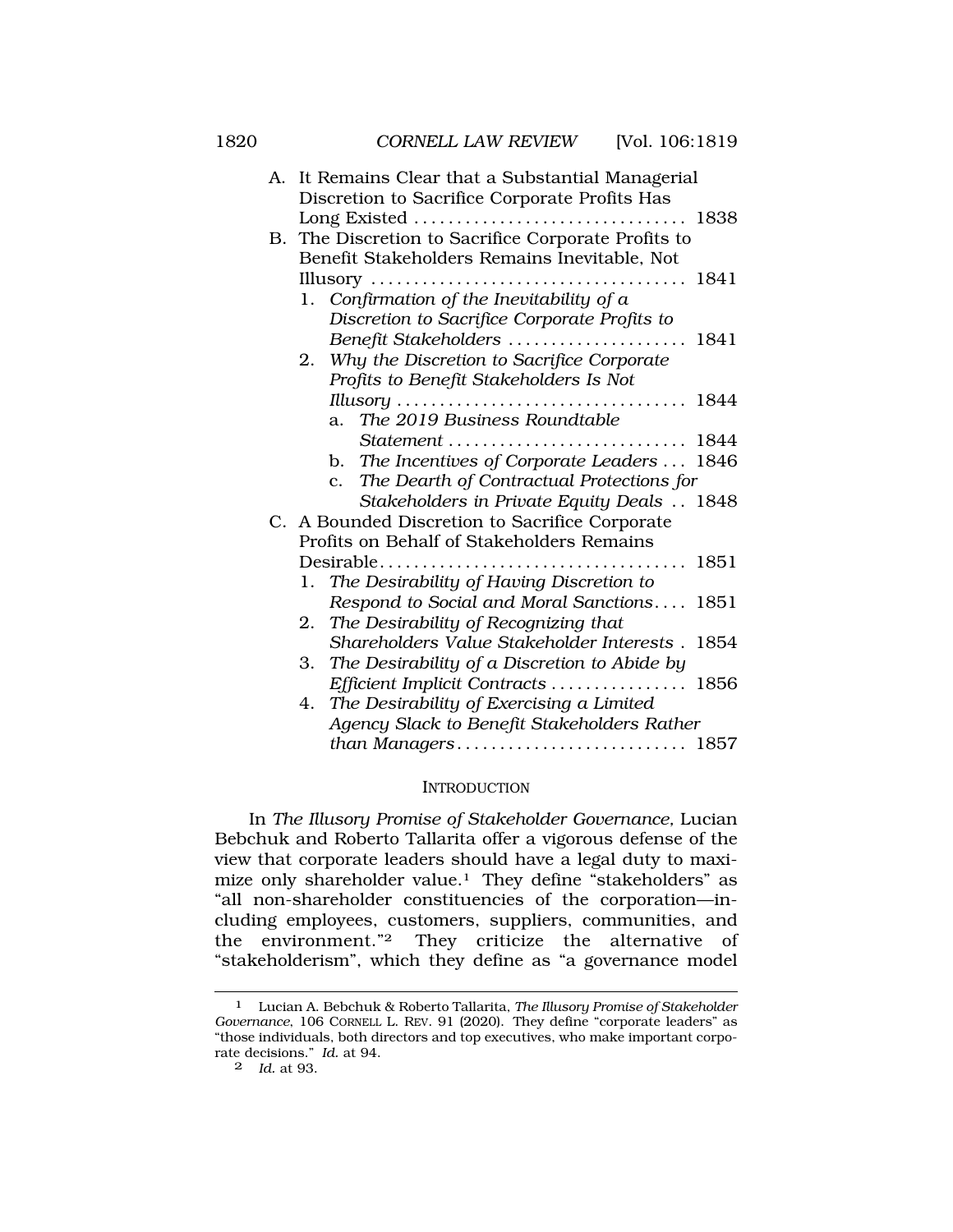that encourages and relies on corporate leaders to serve the interests of stakeholders and not *only* those of shareholders."3 Although they sometimes call their position "shareholder primacy", that term is a misnomer because they favor more than a legal duty to *primarily* advance shareholder interests.4 They favor what I will call "shareholder exclusivity", a legal duty to *exclusively* maximize shareholder interests that forbids corporate leaders from putting any independent weight whatsoever on the interests of non-shareholders.5

Their argument is straightforward. First, they argue that stakeholderism is illusory because the incentives and past actions of corporate leaders indicate that they cannot be expected to protect stakeholders beyond what would serve shareholder value.6 Second, they argue that stakeholderism is undesirable because it makes corporate leaders more insulated from shareholder oversight (thus worsening corporate performance) and because it is less effective than the alternative of protecting stakeholders with legal regulations or taxes.7

Among the prior scholarship that they criticize for advocating "stakeholderism" is my own article, *Sacrificing Corporate Profits in the Public Interest*.8 I myself would not characterize my article as advocating ordinary understandings of stakeholderism, given that my article did not advocate any legal changes to either give stakeholders more power over corporate decisions or require corporate leaders to further stakeholder interests. However, because Bebchuk and Tallarita's sweeping definition of stakeholderism includes any governance model that relies on the fact that corporate leaders already possess *some* discretion to put some independent weight on stakeholder interests, my position counts as "stakeholderism" under their own definition of the term. To keep our terminology consistent, I will use their definition of stakeholderism in this article.

7 *Id.* at 92, 94, 100–01, 164–68.

<sup>3</sup> *Id.* at 91 (emphasis added). *See also id.* at 94 (similar language).

<sup>4</sup> *Id.* at 104, 106, 110, 139.

<sup>5</sup> *See id.* at 91, 94, 97–98, 110, 114–15, 139 (arguing that the corporate law should allow corporate leaders to consider stakeholder interests only to the extent that doing so would maximize shareholder value and should bar corporate leaders from putting any independent weight on stakeholder interests).

<sup>6</sup> *Id.* 91–92, 98–100, 124–58.

<sup>8</sup> *Id.* at 104 (citing Einer Elhauge, *Sacrificing Corporate Profits in the Public Interest*, 80 N.Y.U. L. REV. 733 (2005) [hereinafter, Elhauge, *Sacrificing Corporate Profits*] as one of the notable prior works that has supported the "stakeholderism" position that they critique).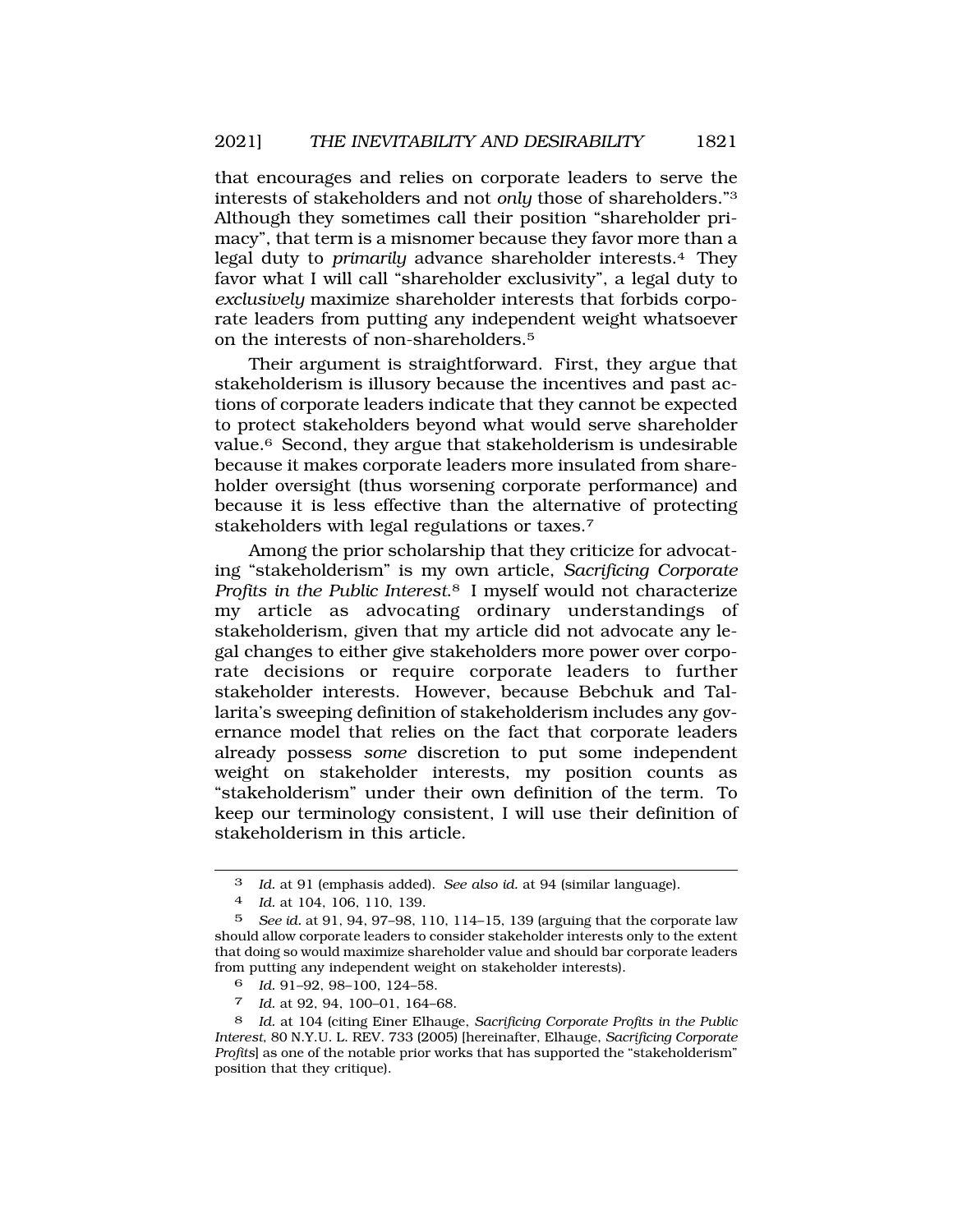In my prior article, I reached descriptive and normative conclusions that are diametrically opposed to those of Bebchuk and Tallarita. *First*, I concluded that corporate leaders have never had any legally enforceable duty to exclusively maximize shareholder profits. Indeed, I concluded that *some* discretion to sacrifice corporate profits in the public interest is not only often explicit but *inevitable,* given that, even if corporate law nominally imposed a duty to profit-maximize, "minimizing total agency costs requires giving managers a business judgment rule deference that necessarily confers such profit sacrificing discretion."9 Thus, contrary to Bebchuk and Tallarita's argument that stakeholderism is "illusory", I argued that it is inevitable.

**Second**, I argued that the bounded discretion that corporate leaders have to sacrifice corporate profits in the public interest is in fact desirable and socially efficient. One reason is that "even optimal legal sanctions are necessarily imperfect and require supplementation by social and moral sanctions to fully optimize conduct. Accordingly, pure profit-maximization would worsen corporate conduct by overriding these social and moral sanctions."10 Another reason is that shareholders themselves often place some value on the interests of others affected by their corporations, so a duty to profit maximize would often harm shareholder value as well.<sup>11</sup> Further, shareholders have collective action problems that can prevent them from effectively taking action on their own to further their nonmonetary objectives.<sup>12</sup> A third reason is that, because explicit contracts are rigid in a way that may not properly take into account future contingencies, it is often more efficient for a corporation to empower corporate leaders to enter into legally unenforceable implicit contracts, whereby stakeholders are induced to provide value to the corporation on the understanding the corporate leaders will have discretion to reciprocate later with decisions that reward those [efforts.13](https://efforts.13) Requiring shareholder profit-maximization at each moment in time would instead dictate that corporate leaders must renege on such legally unenforceable implicit contracts, the prospect of which would inefficiently prevent implicit contracts from inducing stake-

<sup>9</sup> Elhauge, *Sacrificing Corporate Profits, supra* note 8, at 733. *See also id.* at 738–39, 776–79, 783, 810–11, 862. In that prior article, I used "in the public interest" as a catch-all for protecting any non-shareholder interest.

<sup>10</sup>*Id.* at 733. *See also id.* at 740, 748–56, 802, 797–805, 814–17. 11 *Id.* at 793, 800–01.

<sup>12</sup> *Id.* at 733–34, 740, 742, 759, 792, 799–800, 815–17, 820–25, 827.

<sup>13</sup> *Id.* at 739, 779–82.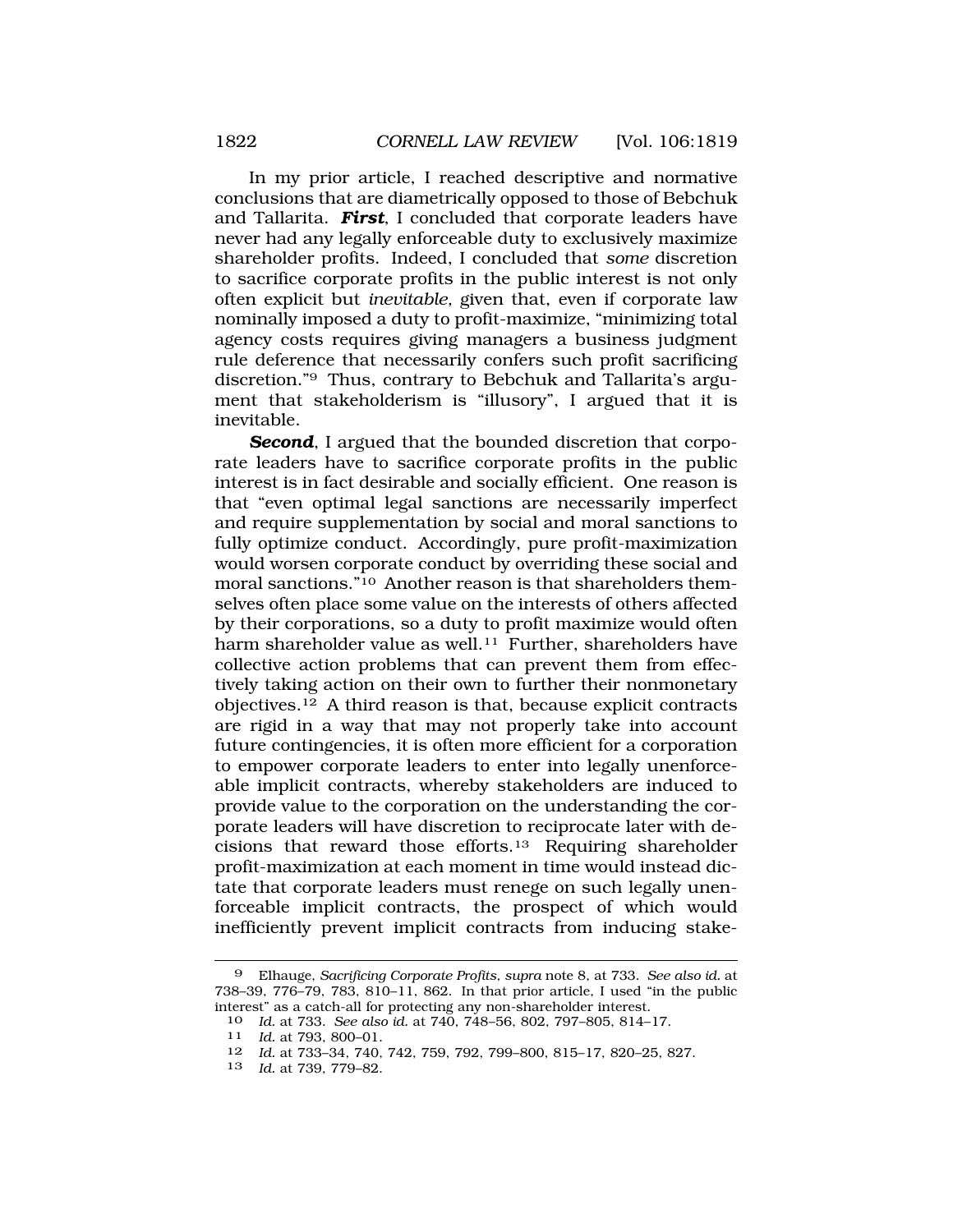holders to provide value to corporation, thus having the selfdefeating effect of lowering shareholder profits ex ante.14 Finally, I stressed that the ability of corporate leaders to deviate from shareholder interests is sharply "constrained by product markets, capital markets, labor markets, takeover threats, shareholder voting, and managerial profit-sharing or stock options."15 Corporate leaders can deviate from shareholder interests only to the extent that those constraints are sufficiently imperfect to give managers some agency slack, but that means that any exercise of that agency slack to advance stakeholder interests is likely to substitute for advancing managerial interests, not shareholder [interests.16](https://interests.16)

In short, Bebchuk and Tallarita not only critique my position as stakeholderism, but also reach opposite conclusions on both my descriptive claim that a bounded discretion to advance stakeholder interests is inevitable and my normative claim that such a bounded discretion is desirable. Yet, oddly enough, Bebchuk and Tallarita's article never responds to any of the analysis I offered for my descriptive or normative conclusions. Taking my analysis into account reveals flaws in several of their own arguments. Nor do any of the points they make in their article undercut any of my arguments. Indeed, in several respects, their analysis actually confirms key elements of my own analysis.

To understand why, we first need a more detailed explanation of the analysis I offered for my conclusions, which I provide in Part I. I then explain in Part II why none of the arguments in Bebchuk and Tallarita's article is responsive to my analysis.

Before getting to that more detailed analysis, it is important to clarify my claims to avoid analytical confusion on some important dimensions. First, as I stated in my prior article, "I am not saying that managers have a legally enforceable *duty* to sacrifice corporate profits in the public interest; I am saying that they have *discretion* to do so."17 Bebchuk and Tallarita are thus mistaken when they claim that I "advocate that corporate leaders *must* aggregate and balance the interests of their multiple constituencies."18

Second, as I also stated in my prior article, "I am not denying that managers' *primary* obligation is and should be to make

<sup>14</sup> *Id.* at 864–65.

<sup>15</sup> *Id.* at 741. *See also id.* at 808–10.

<sup>16</sup>*Id.* at 740–41, 776–77, 805–07. 17 *Id.* at 743 (emphasis in original). *See also id.* at 744, 805.

<sup>18</sup> Bebchuk & Tallarita, *supra* note 1, at 114–15 (emphasis added).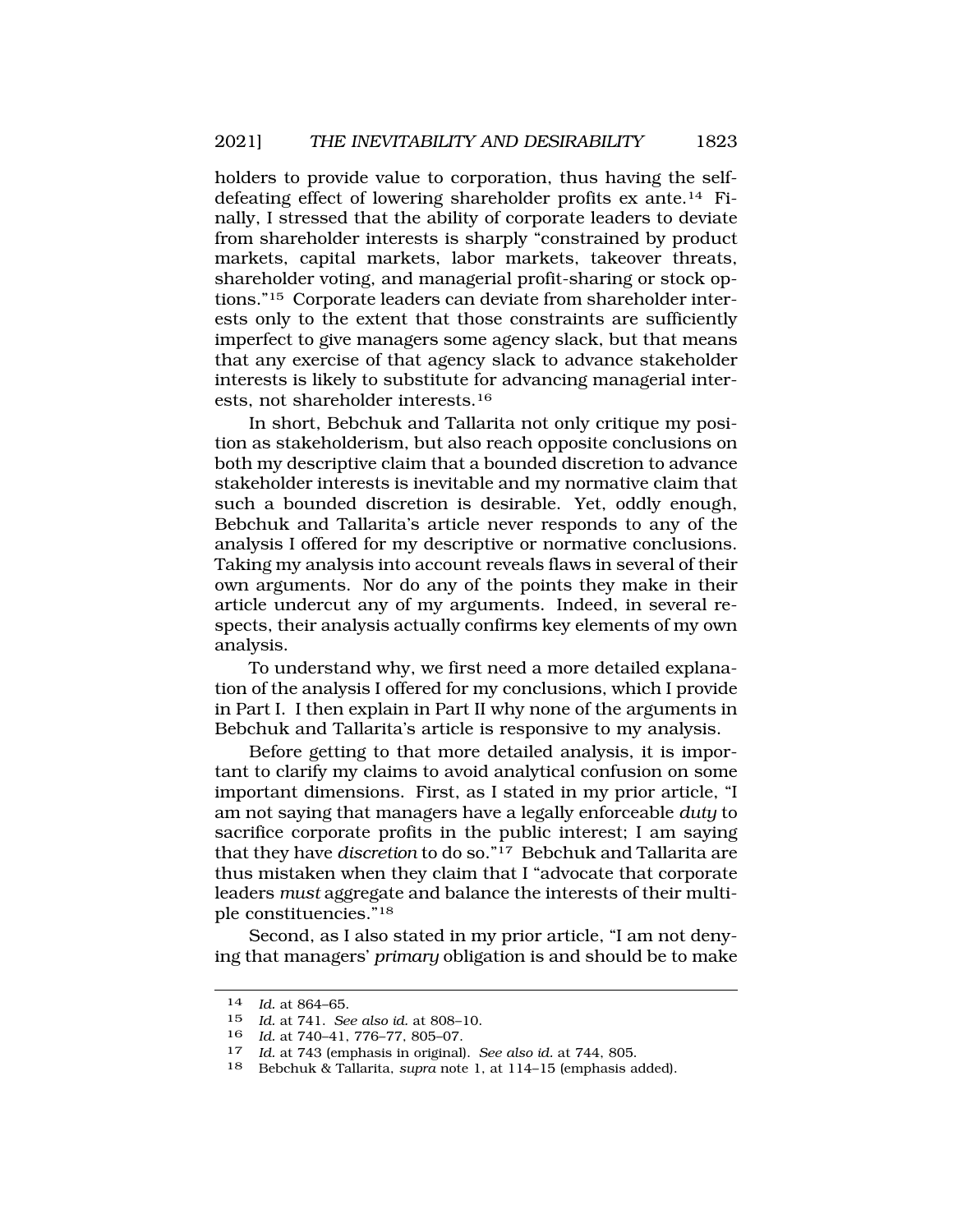profits, nor am I saying that their discretion to sacrifice profits should be increased, let alone made boundless."19 Bebchuk and Tallarita are thus mistaken to associate me with the argument that "shareholder primacy" should be [abandoned.20](https://abandoned.20) To the contrary, I expressly acknowledged that shareholders have and should have "primacy over other stakeholders."21 I instead rejected only "shareholder exclusivity" because I concluded that "this obligation to make profits is not and should not be *exclusive*, but that instead managers do and should have some limited discretion to temper it in order to comply with social and moral norms."22

Third, my prior article emphasized I was *not* claiming that this existing "discretion to sacrifice profits should be increased."23 Accordingly, having classified my position as stakeholderism, Bebchuk and Tallarita are mistaken when they claim that stakeholderism necessarily advocates *increasing* the insulation of corporate leaders.<sup>24</sup> Indeed, I explicitly stressed that "Managers' existing profit-sacrificing discretion is in fact desirable precisely because it is bounded."25 As I pointed out, the boundaries are set mainly not by law but by market constraints, though corporate law also sets outside limits on this discretion and imposes stricter legal limits during certain situations when those market constraints are weak.26

I

WHY A BOUNDED DISCRETION TO SACRIFICE SHAREHOLDER PROFITS TO ADVANCE STAKEHOLDER INTERESTS HAS ALWAYS EXISTED AND IS INEVITABLE AND DESIRABLE

A. The Longstanding Existence and Inevitability of Some Discretion to Sacrifice Shareholder Profits to Further Stakeholder Interests

No corporate statute has ever stated that corporate leaders have a duty to maximize shareholder profits or value.<sup>27</sup> Every corporate statute has, to the contrary, explicitly authorized corporate donations for charitable purposes even when that

<sup>19</sup> Elhauge, *Sacrificing Corporate Profits, supra* note 8, at 745 (emphasis in original).

<sup>20</sup> Bebchuk & Tallarita, *supra* note 1, at 104.

<sup>21</sup> Elhauge, *Sacrificing Corporate Profits, supra* note 8, at 745.

Id. at 745 (emphasis in original).

<sup>23</sup> *Id.* at 745.

<sup>24</sup> Bebchuk & Tallarita, *supra* note 1, at 92, 94, 164–65.

<sup>25</sup> Elhauge, *Sacrificing Corporate Profits, supra* note 8, at 745.

<sup>26</sup> *Id.* at 745–46, 808–10.

<sup>27</sup> *Id.* at 738, 763.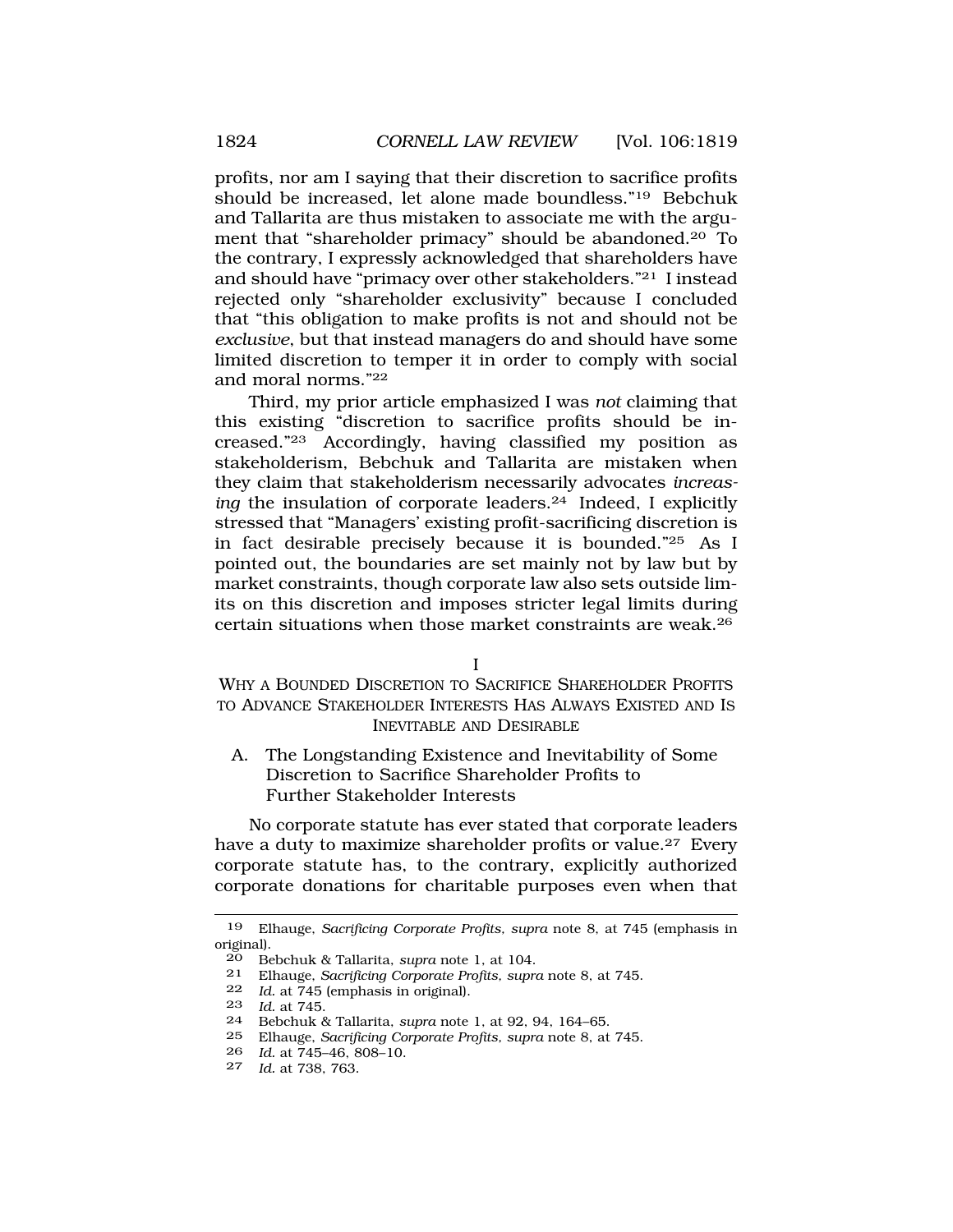sacrifices corporate profits.<sup>28</sup> Of the state corporate statutes that have addressed whether corporate leaders can weigh stakeholder interests against shareholder profits when making other corporate decisions, which includes most states, all have expressly authorized doing so.29 No state corporate statute has ever forbidden corporate leaders from weighing stakeholder interests against shareholder profits to some extent.

Corporate common law is consistent with these statutes. The American Law Institute (ALI) 1994 *Principles of Corporate Governance* explicitly states that, without any corporate statute, the background default common law rule is that corporate leaders can sacrifice shareholder profits to: (1) comply with the law; (2) "take into account ethical considerations that are reasonably regarded as appropriate to the responsible conduct of business"; or (3) devote "a reasonable amount" of corporate resources to "public welfare, humanitarian, educational, and philanthropic purposes."30

To elaborate on the ALI's first point, corporate leaders not only may, but *must*, sacrifice shareholder profits to comply with the law, even when noncompliance would be more profitable given expected legal penalties.<sup>31</sup> Under the undisputed law in all the states, including Delaware, failing to sacrifice shareholder profits to comply with the law would violate the fiduciary duty of corporate leaders and make them personally liable to the corporation for any legal penalties, litigation costs, and economic sanctions for the legal violations, without any offset for the additional profits the corporation may have received from the illegal [activity.32](https://activity.32) As I pointed out, this doctrine makes sense for the following reasons. To optimally regulate the conduct of ordinary sole proprietor businesses, we rely not only on legal sanctions, but also social and moral [sanctions.33](https://sanctions.33) For corporations, the problem is that corporate leaders are subject to the influence of shareholders who structurally are insulated from social and moral sanctions and who have collective action problems that make them unlikely to act on even the insulated social and moral sanctions that they may feel.<sup>34</sup> Accordingly,

<sup>28</sup> *Id.* at 738, 763, 767–68.

<sup>29</sup> *Id.* at 738, 763, 766–67.

Id. at 738, 763, 766, 769 (quoting 1 AM. LAW INST., PRINCIPLES OF CORPORATE GOVERNANCE: ANALYSIS AND RECOMMENDATIONS § 2.01(b)(2)- (3) & amp; cmt. d (1994)).<br> $31$  *Id at 757* 

<sup>31</sup> *Id.* at 757.

<sup>32</sup> *Id.* at 758.

<sup>33</sup> *Id.* at 747–56.

<sup>34</sup> *Id.* at 757–61.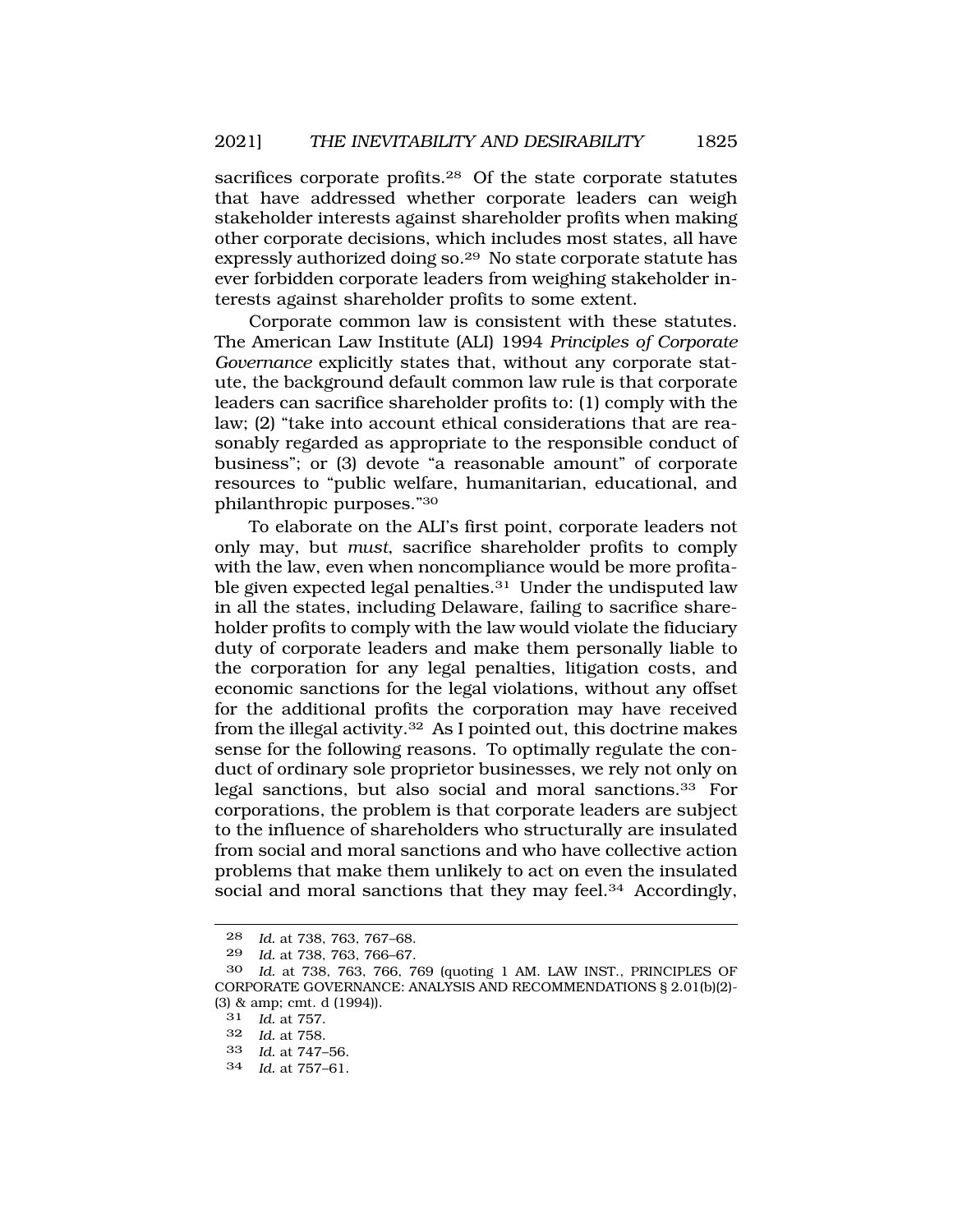the doctrine imposing a fiduciary duty to avoid profitable legal violations offsets the structural influence of socially-unresponsive shareholders on corporate leaders by concentrating all the corporation's legal and economic sanctions onto those corporate leaders.<sup>35</sup> In any event, as a descriptive matter, the law clearly not only gives corporate leaders discretion to sacrifice shareholder profits in order to comply with laws that protect stakeholders, but a legal duty to do so.

As for the ALI's second point, that corporate leaders can sacrifice corporate profits to take reasonable ethical considerations into account, this gives corporate leader's discretion to avoid any conduct that might unethically harm stakeholders, even if it profits [shareholders.36](https://shareholders.36) This provides ample discretion to weigh stakeholder interests against shareholder profits to a reasonable extent. The ALI's third point might look like it is limited to corporate donations. However, the ALI comments and rules make clear it also authorizes decisions on corporate operations or takeovers that sacrifice shareholder profits in order to advance stakeholder [interests.37](https://interests.37) But both the second and third points are subject to reasonableness limits that make clear the primary objective should remain shareholder profits, even though there is some discretion to temper that objective at the margins.

The ALI's statement of corporate principles is supported by ample caselaw, including in [Delaware.38](https://Delaware.38) Even the 1919 *Dodge*  case, which is commonly cited as the clearest support for a duty to maximize shareholder profits, instead states only that shareholder profits should be the primary, but not exclusive, goal for corporate [leaders.39](https://leaders.39) Indeed, the *Dodge* court sustained a corporate expansion decision that the court concluded was based mainly on humanitarian motives, and it also approvingly cited a prior U.S. Supreme Court decision that sustained another corporate decision to give away water to the city for municipal uses because it reciprocated for a past sunk benefit that the city had previously conferred on the [corporation.40](https://corporation.40) The only corporate decision the *Dodge* court actually invalidated did not involve any sacrifice of corporate profits to advance stakeholder interests, but instead involved a withholding of dividends to force the minority shareholders (the Dodge broth-

<sup>35</sup> *Id.* at 761–62.

<sup>36</sup> *Id.* at 764.

<sup>37</sup> *Id.* 

<sup>38</sup> *Id.* at 764–66.

<sup>39</sup> *Id.* at 772–73.

<sup>40</sup> *Id.* at 773–74, 781–82.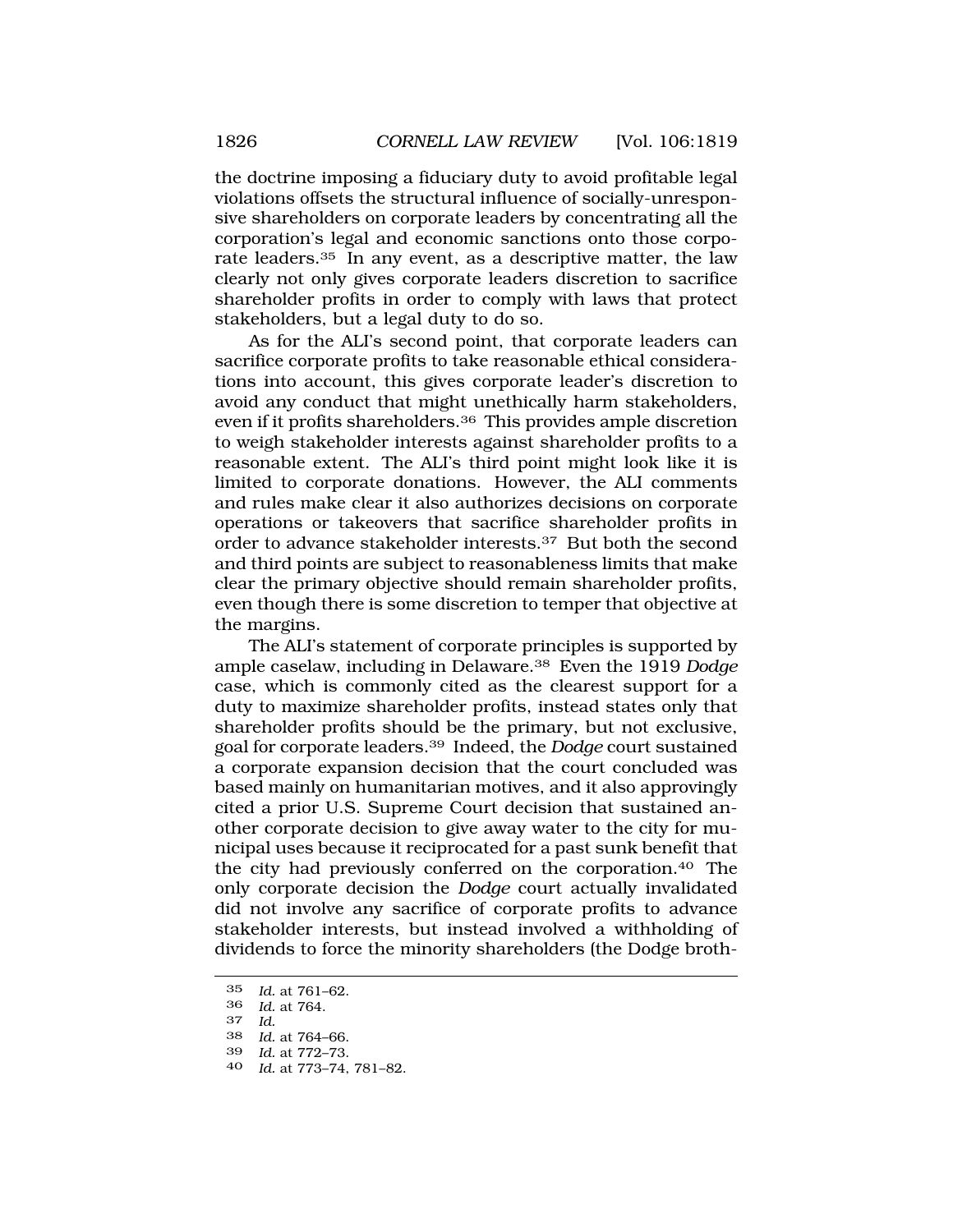ers) to sell their stock to the majority shareholder (Henry Ford), which thus instead raised a conflict of interest that triggered duty of loyalty [concerns.41](https://concerns.41) 

To be sure, there is one limited situation that does trigger an actual duty to profit maximize: a sale of corporate [control.42](https://control.42)  But that duty is limited to such situations because they raise last period problems that undermine ordinary market constraints in a way that would (without any such duty) leave corporate leaders with an excessive unbounded discretion to sacrifice shareholder profits to advance other interests.<sup>43</sup>

Some assert that the common law duty of care to act in the "best interests of the corporation" imposes a duty to maximize shareholder profits, but nothing in duty-of-care law ever defines the "best interests of the corporation" to mean solely to "the profits of shareholders."44 To the contrary, the law discussed above adopts precisely the opposite view: that the best interests of the corporation can include the interests of [stakeholders.45](https://stakeholders.45)

In any event, even if one thought (contrary to all the above statutes and caselaw) that the common law duty of care imposed a nominal duty to maximize shareholder profits, the business judgment rule makes clear that it cannot be legally enforced in a way that would bar corporate leaders from exercising a substantial de facto discretion to advance the interests of [stakeholders.46](https://stakeholders.46) Under the business judgment rule, whether a business decision is in the best interests of the corporation will not be second-guessed by courts unless the decisionmaker has a financial conflict of interest.<sup>47</sup> Absent such a financial conflict, the courts will sustain business decisions without ever reviewing whether they actually increased corporate profits, were seriously likely to do so, were motivated by increasing corporate profits, or even whether any such profits could be [particularized.48](https://particularized.48) 

As a result, courts have sustained decisions that sacrifice corporate profits to advance stakeholder interests as long as corporate leaders offer some conceivable theory by which doing

- 45 *Id.*
- 46 *Id.* at 746, 770–71.
- 47 *Id.* at 770.
- 48 *Id.* at 770, 772.

<sup>41</sup> *Id.* at 774–75.

<sup>42</sup> *Id.* at 746, 765–66, 848–52.

<sup>43</sup> *Id.* 

<sup>44</sup> *Id.* at 769.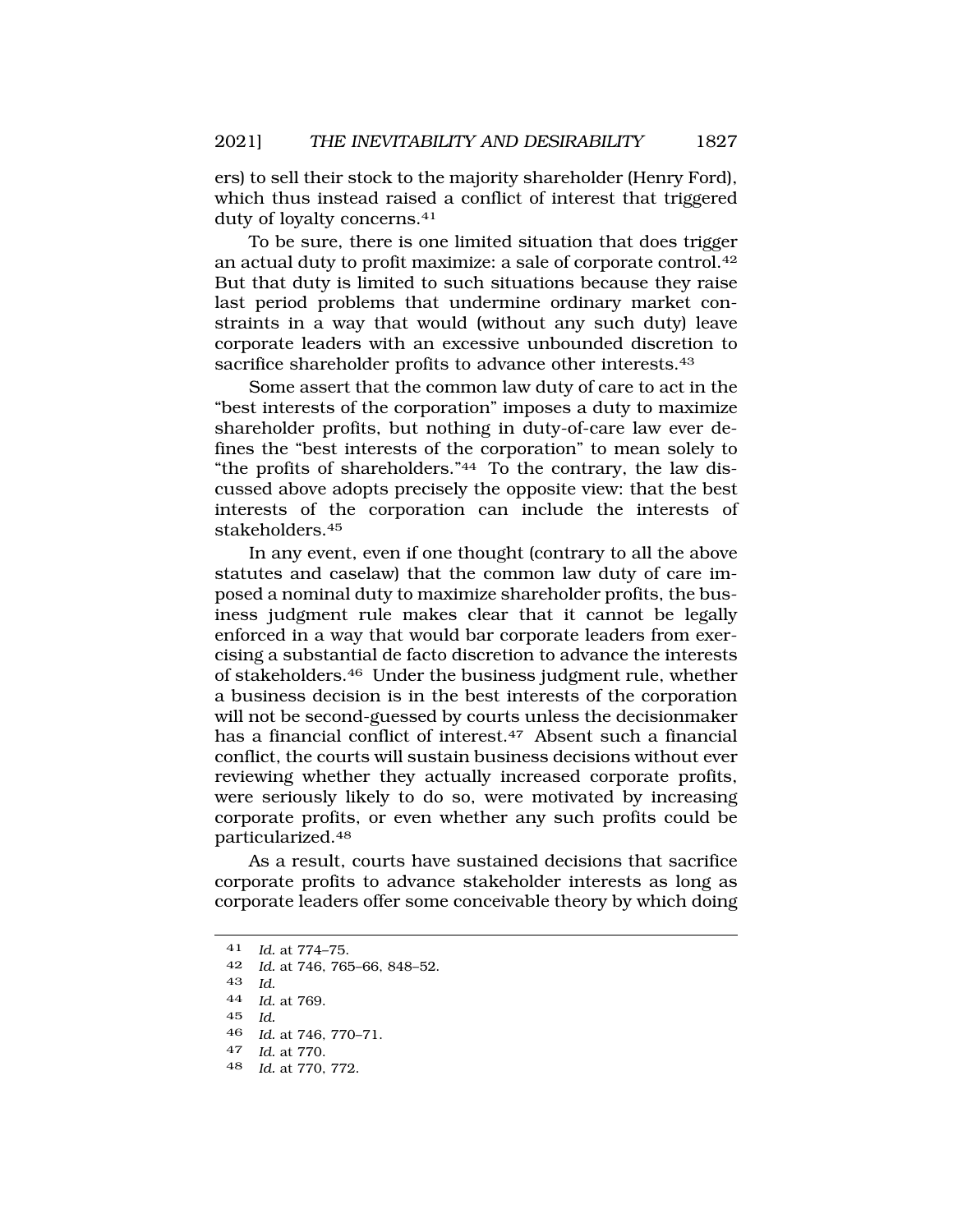so might enhance long-term corporate profits.<sup>49</sup> Such a theory almost always exists because any decision to protect stakeholder interests could be justified on the ground that it helps avoid adverse reactions from consumers, employees, the neighborhood, other businesses, or government regulators.<sup>50</sup> Even simply donating corporate funds to stakeholders can be claimed to enhance corporate reputation in a way that might enhance long-term profitability, and courts have on similar grounds sustained decisions to structure a corporate transaction in a way that created tax disadvantages that were mathematically certain to lower corporate [profits.51](https://profits.51)

One could imagine getting rid of the business judgment rule. But the problem is that doing so would be undesirable because it would replace the discretionary business judgment of corporate leaders with the business judgment of episodically invoked courts and juries, which would be less [efficient.52](https://efficient.52) Indeed, over 90% of Delaware corporations have opted for charter provisions eliminating managerial duty-of-care liability even under the business judgment rule, indicating a widespread desire to avoid any possible risk that a court might actually impose an enforceable duty to profit [maximize.53](https://maximize.53)

Thus, even staunch supporters of a nominal duty to profit maximize, like Bebchuk and Tallarita, acknowledge that the business judgment rule would have to remain part of the doctrinal [landscape.54](https://landscape.54) As long as it does so, it necessarily means there is no *enforceable* duty to profit maximize and that corporate leaders thus retain some bounded *de facto* discretion to sacrifice shareholder profits given stakeholder interests. This is the sense in which a bounded discretion to sacrifice shareholder profits to advance stakeholder interests is not only descriptively accurate as a statement of current law, but also *inevitable.* As the next section discusses, such a bounded discretion is also affirmatively desirable.

51 *Id.* at 771 n.93.

53 *Id.* at 862.

<sup>49</sup> *Id.* at 770–72.

<sup>50</sup> *Id.* at 772.

<sup>52</sup> *Id.* at 738–39, 776–79, 783, 810–11.

<sup>54</sup> Bebchuk & Tallarita, *supra* note 1, at 112–13.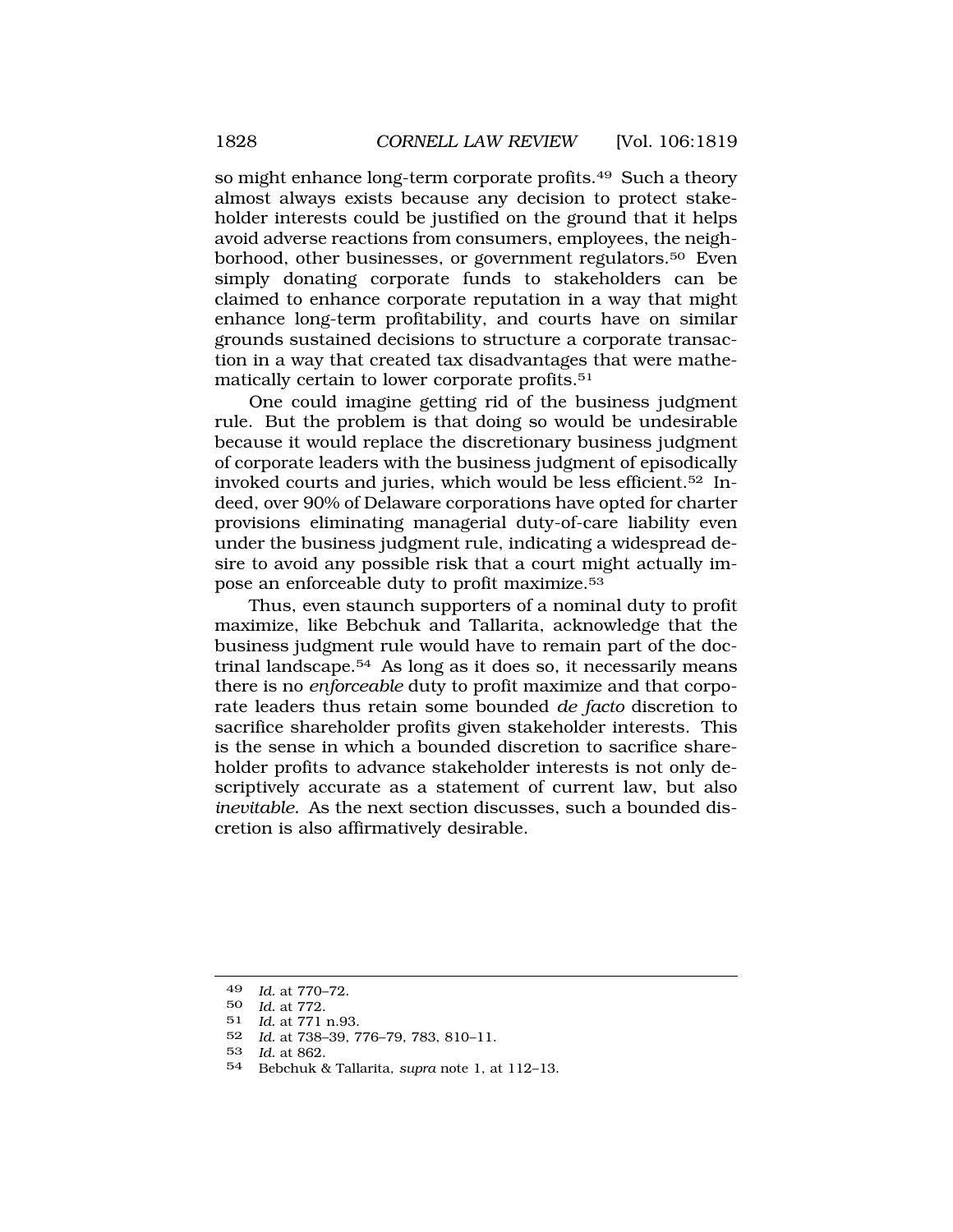B. The Desirability of a Bounded Discretion to Sacrifice Shareholder Profits to Advance Stakeholder Interests

The prior section established that a bounded discretion to sacrifice shareholder profits to protect stakeholder interests not only has always been the law, but is also inevitable. This section shows it is also affirmatively desirable for several reasons.

#### 1. *A Duty to Profit Maximize Would Override Desirable Social and Moral Sanctions*

A duty to maximize shareholder profits would override the social and moral sanctions that are necessary for the optimal regulation of conduct. The economic analysis of legal regulation makes it clear that legal regulations are inevitably imperfect, not only because imperfect political processes often prevent or delay the adoption of optimal laws, but also because, given inevitable informational uncertainty and adjudicative error, even optimal legal penalties can never deter all undesirable conduct and leave all desirable conduct [undeterred.55](https://undeterred.55) The best the law can do is optimize by minimizing the sum of the harm from legally undeterred undesirable conduct and legally deterred desirable conduct.<sup>56</sup>

As a result, the optimal regulation of conduct has always required supplementing legal sanctions with social and moral sanctions.<sup>57</sup> Social and moral sanctions will often be preferable because they can involve less informational uncertainty or procedural costs than legal [sanctions.58](https://sanctions.58) Indeed, social and moral sanctions are probably more important than legal sanctions for regulating most daily [conduct.59](https://conduct.59) Would any of us want to deal with individuals who always did whatever maximized their personal profits, net of expected legal penalties, regardless of the effect on others? Hardly, because that is pretty much the definition of a sociopath.

This is a central problem with a corporate duty to maximize shareholder profits. It would not only allow, but *require*, all corporate leaders to behave like corporate sociopaths, doing whatever maximized shareholder profits, regardless of the effects on others and affirmatively ignoring any social or moral

<sup>55</sup> Elhauge, *Sacrificing Corporate Profits, supra* note 8, at 747–49, 802.

<sup>56</sup> *Id.* at 748–49, 802.

<sup>57</sup> *Id.* at 751–54.

<sup>58</sup> *Id.* at 754–55.

<sup>59</sup> *Id.* at 753–54.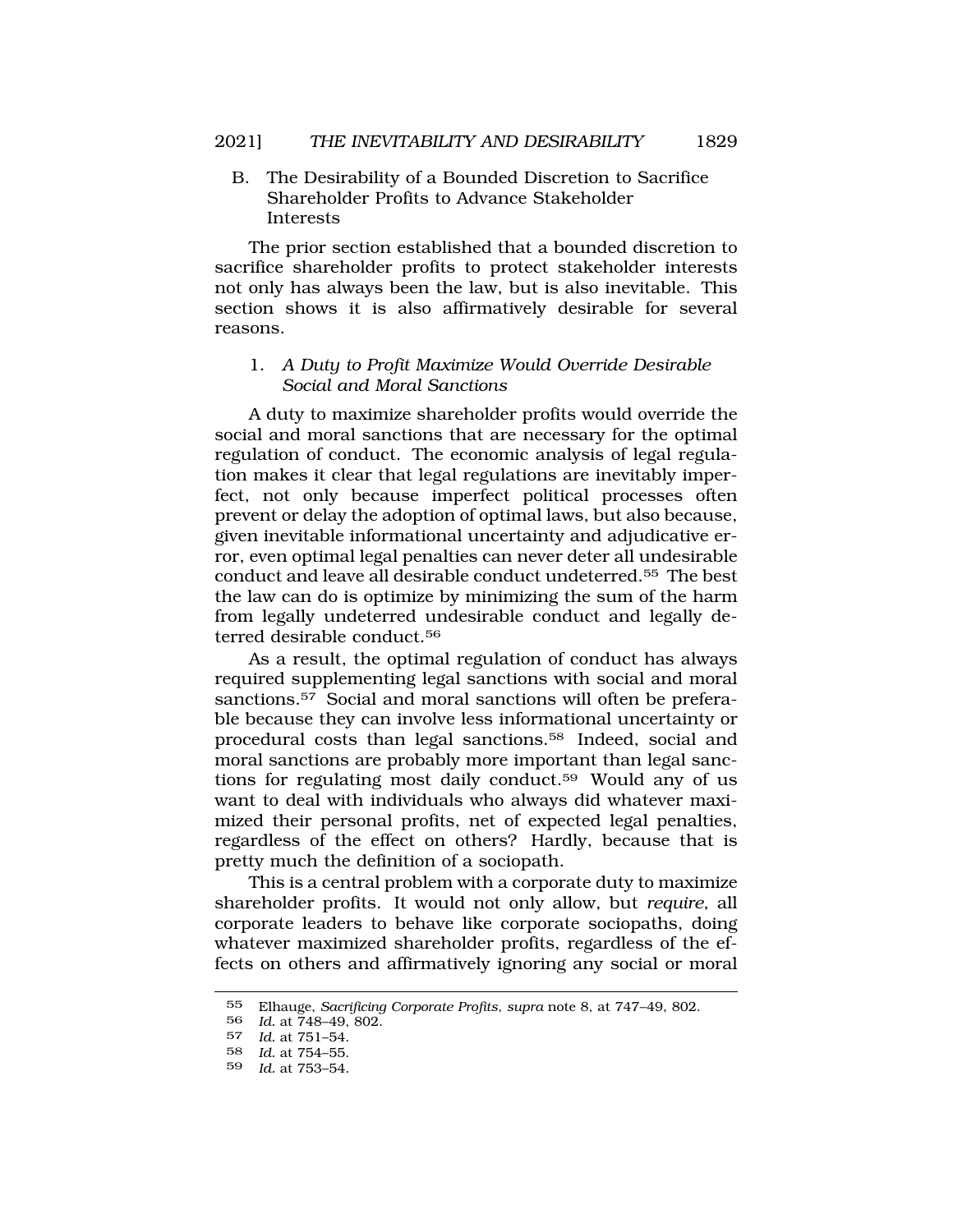sanctions designed to protect the interests of those others. Unless we think our social and moral sanctions are so wayward that they are on net harmful, there is no reason to adopt such a change, and if we thought that, the appropriate change would be to impose a duty to profit-maximize on everyone, not just corporate leaders, to override those wayward social and moral sanctions.<sup>60</sup> Assuming we don't think our social and moral sanctions are quite that wayward, a duty to profit maximize (for corporations or anyone else) would result in less optimal conduct because it would override desirable regulation by social and moral [sanctions.61](https://sanctions.61)

2. *Because Shareholders Commonly Place Some Value on Stakeholder Interests, A Duty to Profit Maximize Would Often Harm Shareholder Value* 

Even if one thought corporate leaders should have a duty to maximize shareholder value, shareholders frequently place value on the interests of stakeholders affected by their corporations. Indeed, one survey found that 97% of corporate shareholders believed managers should consider stakeholder interests, and 88% believed that corporate leaders considering a profitable move to a new plant should weigh the effects on stakeholders before deciding to move.62 Shareholders may, for example, care about the environment and thus may suffer a net loss of utility when their corporations take certain actions that maximize shareholder profits but impose excessive environmental costs on stakeholders. A duty to profit maximize would undesirably require managers to undertake such profitmaximizing actions even when it harms shareholder utility.<sup>63</sup>

Further, as I showed in my prior article, collective action problems structurally impede the ability of shareholders from effectively taking action on their own to further their nonmonetary objectives. $64$  As a result, shareholders will often need to rely on corporate leaders to further nonmonetary objectives for them.

Suppose, for example, a takeover bidder would, if it succeeds, take actions that will increase corporate profits but impose environmental costs that the existing shareholders would

<sup>60</sup> *Id.* at 755–56.

<sup>61</sup> *Id.* at 797–805, 814–17.

<sup>62</sup> *Id.* at 793.

<sup>63</sup> *Id.* at 800–01.

<sup>64</sup> *Id.* at 740, 742, 759, 792, 799–800, 815–17, 820–25, 827.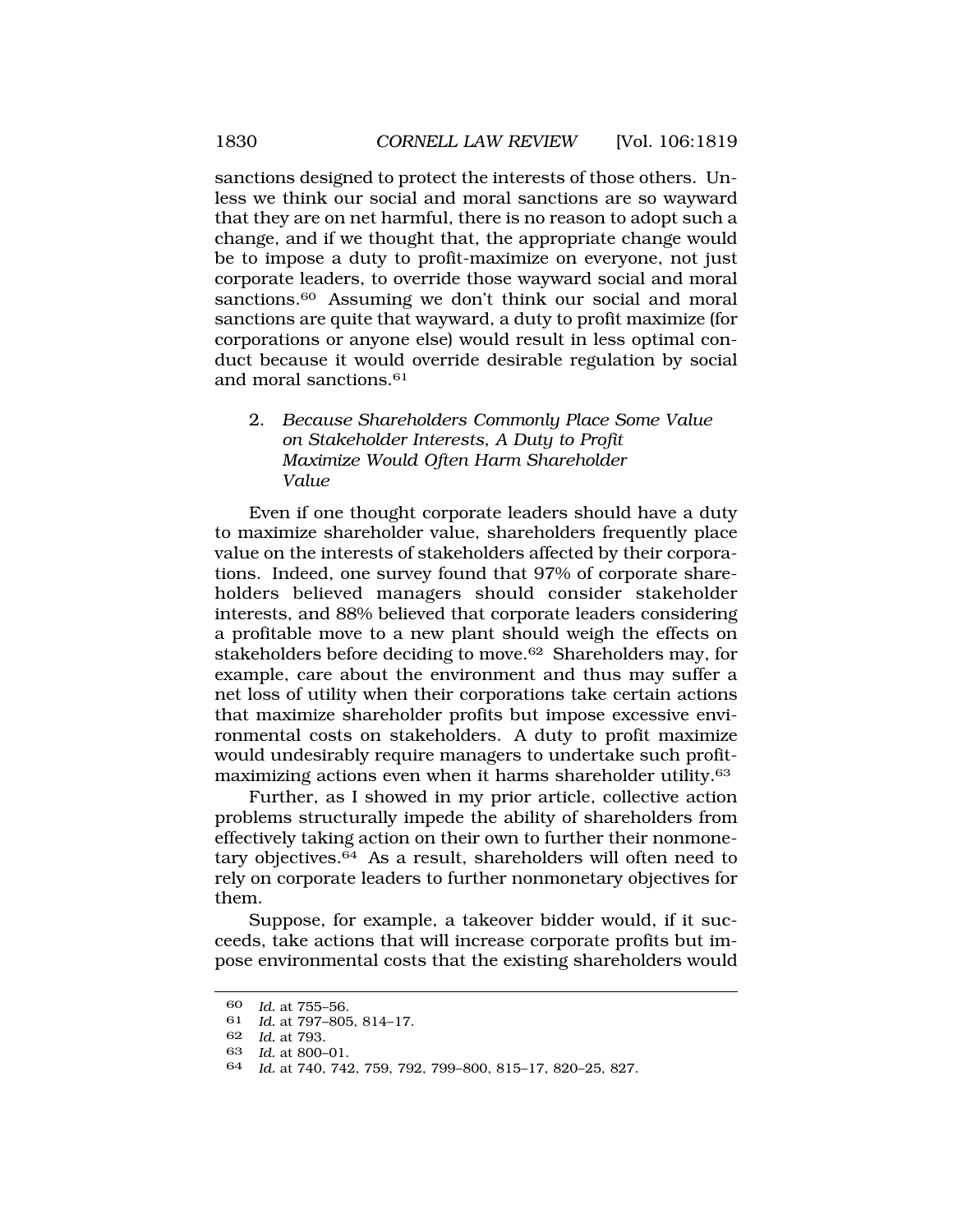find excessive. Because the bidder will increase corporate profits, it can offer a premium over the existing stock price. Even if

each shareholder would prefer that the takeover not occur, each shareholder will realize that his individual decision about whether to tender his small portion of shares will have little effect on whether the takeover occurs, but will completely determine whether he gets the takeover premium in a timely fashion.65 Thus, acting individually, each shareholder will have incentives to tender their shares even if each would prefer that the takeover not succeed given their environment values. This collective action problem provides an explanation for why all states have (via statute or court decisions) given corporate leaders explicit or de facto discretion to weigh stakeholder interests when deciding whether to block hostile takeovers.<sup>66</sup>

The problem is not limited to responding to takeover bids. Shareholders also have collective action problems that can prevent them from taking their nonmonetary objectives into account when they make investment [decisions.67](https://decisions.67) Suppose a corporation is engaged in antisocial behavior that increases its profits but that imposes a net utility loss on its shareholders given their social objectives. Each shareholder will realize that an individual decision to disinvest will have little effect on whether the corporation continues the antisocial behavior, but will definitely deprive the shareholder of its share of those increased profits. Acting individually, then, shareholders have incentives to invest in corporations that engage in profit-maximizing decisions even when they impose a net harm on shareholder utility. My analysis of the collective action problems that shareholders face in making decisions on takeovers and investments that further their nonmonetary objectives has, since my article, been confirmed by renowned economists Oliver Hart and Luigi Zingales, who make similar points using a general economic [model.68](https://model.68)

One might think that shareholder voting is the natural solution to such collective action problems because voting allows shareholders to act collectively rather than individually. Hart and Zingales themselves take that view.<sup>69</sup> But shareholders cannot feasibly vote on ordinary operational decisions by corporations, which is why corporate law leaves them to mana-

<sup>65</sup> *Id.* at 742, 820–824.

<sup>66</sup> *Id.* at 742, 825, 827–30.

<sup>67</sup> *Id.* at 759, 792, 799, 816–18, 824–25.

<sup>68</sup> Oliver Hart & Luigi Zingales, *Companies Should Maximize Shareholder Welfare Not Market Value,* 2 J.L. FIN. & ACCT. 247, 251–52 (2017).

<sup>69</sup> *Id.* at 247, 260–61, 270–71.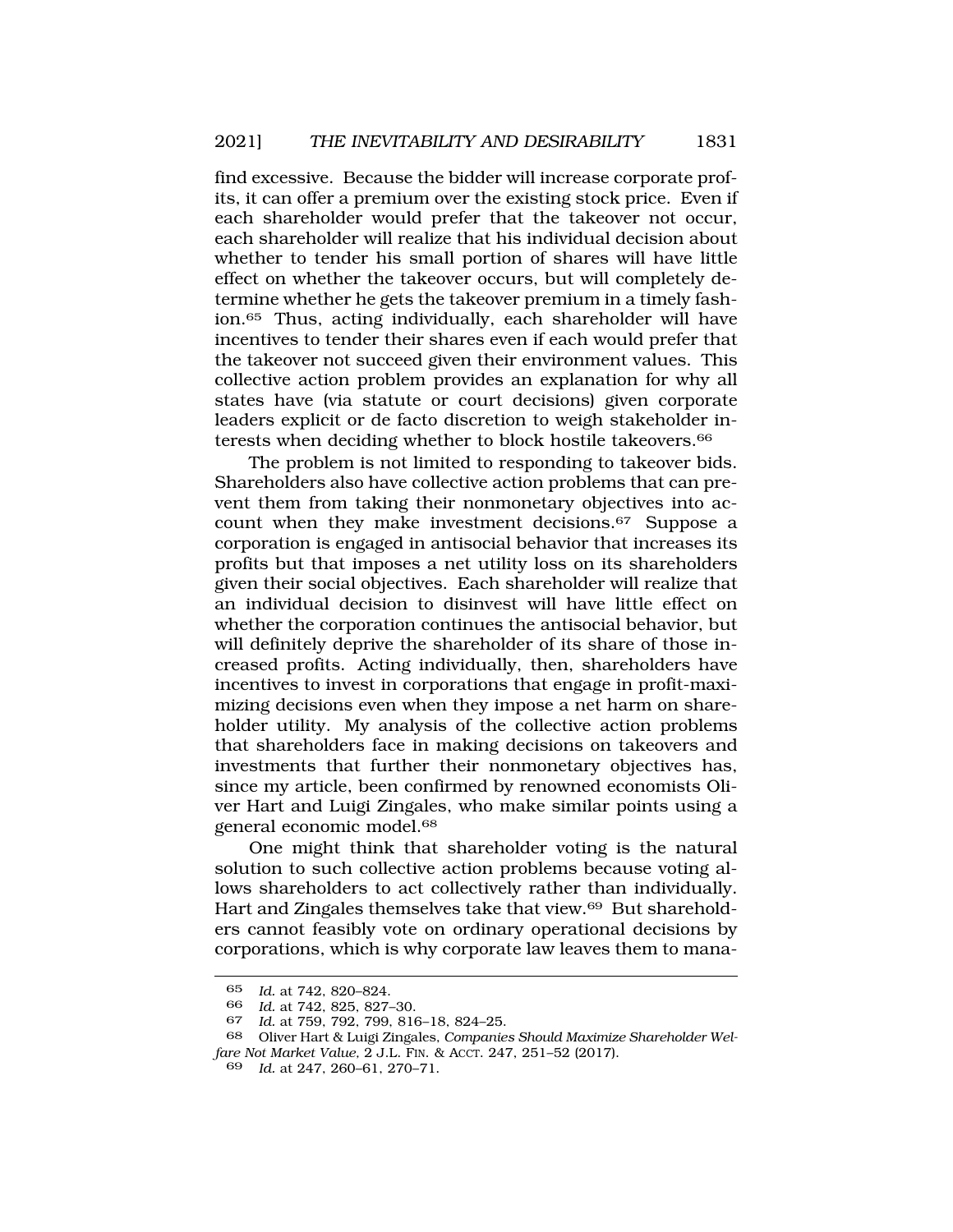gerial [discretion.70](https://discretion.70) Moreover, even to the extent that shareholders could feasibly vote on the relevant issue, shareholders suffer collective action problems that can prevent them from becoming informed enough to further their social objectives when voting.<sup>71</sup> For example, even if a shareholder cares about the environment, incurring the costs of learning about and analyzing the environmental impact of each potential corporation action for every corporation in her portfolio would be individually costly for each shareholder. Further, because each shareholder only has a small share of the votes, she knows that voting her shares in an informed matter will have little effect on whether those corporations engage in conduct that the shareholder would find imposes excessive environmental costs. Thus, even if shareholders care strongly about the environment, collective action problems will impede their ability to become informed enough to exercise their voting power in a way that furthers their environmental [objectives.72](https://objectives.72)

Since I wrote my prior article, the growing phenomenon of common shareholding across firms has only increased the importance of the concern that shareholders might suffer a net loss in value from profitable corporate action that harms stakeholders. Because investors have largely shifted to investing in funds with widely diversified portfolios, investors are frequently invested not only in the corporation that might engage in some profitable antisocial action, but also in other firms that might be affected by that action. As a result of this growth of common shareholding, from 1980 to 2017, the average weight that the shareholders of any given S&P 500 firm put on the profits of another S&P 500 firm rose from 20% to 70%, and to 75% for

<sup>70</sup> Elhauge, *Sacrificing Corporate Profits, supra* note 8, at 815. 71 *Id.* at 759, 799–800, 816–17, 827. Hart and Zingales ignore these information costs and the collective action problems they create because their economic model assumes shareholders are perfectly informed about the social issues at stake. *See* Hart & Zingales, *supra* note 68, at 253–54.

<sup>72</sup> A separate problem with shareholder voting is that, even if shareholders were fully informed, they are largely insulated from the ordinary social or moral sanctions that a sole proprietor would feel. *See* Elhauge, *Sacrificing Corporate Profits, supra* note 8, at 740, 758–59, 798–99, 814–15, 827. The ones who will mainly experience those social and moral sanctions will instead be the corporate leaders, and thus they must be the ones with the discretion for those social and moral sanctions to help regulate corporate conduct. *Id.* at 740, 758–59, 797–805, 814–17. But this is not an issue of profit-maximization interfering with shareholder value. It rather relates to the previously discussed issue of profit-maximization overriding desirable regulation by social and moral sanctions. *See supra* section I.B.1.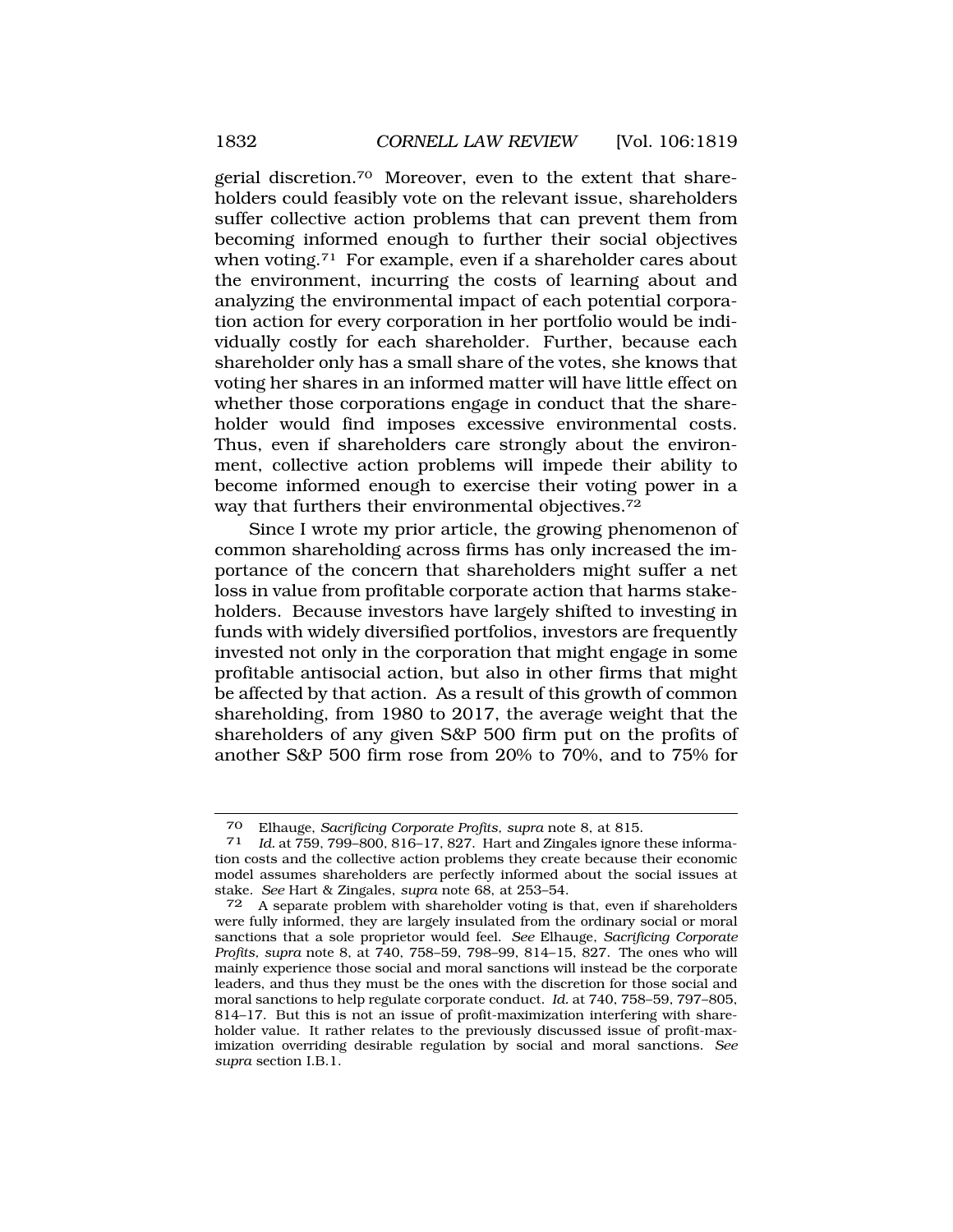another firm in the same [industry.73](https://industry.73) This means that if one corporation's action imposes environmental harms on other corporations throughout the economy, shareholders of the first corporation will on average suffer 70% of that harm through

their investment in the other corporations. If the action of one corporation harms customers or suppliers in the same industry in some other way, shareholders of the first corporation will on average suffer 75% of that harm as well.

As a result, even if shareholders care only about their own personal financial interests, shareholders of any given corporation increasingly care strongly about corporate actions that harm stakeholders because those shareholders are increasingly invested in those stakeholders as well. Corporate leaders who are responsive to shareholder interests can thus be expected to increasingly consider stakeholder interests because their shareholders are invested in those stakeholders. Consistent with these incentives, empirical evidence indicates that the existence of common shareholders increases the extent to which corporations avoid environmentally harmful actions.<sup>74</sup> A duty to maximize each corporation's profits would prevent this effect, requiring each corporation's leaders to engage in any actions that increase profits for that corporation, even when those increased profits are outweighed by the aggregate environmental harm to other corporations owned by their common shareholders. Overriding shareholder interests in this way seems clearly undesirable, even if one believes corporations should maximize only shareholder interests.

<sup>73</sup> *See* Einer Elhauge, *The Causal Mechanisms of Horizontal Shareholding*, 82 OHIO ST. L.J. 1, 7–8 (2021). For reviews of the exploding literature on common shareholding and its manifold effects, *see* Martin C. Schmalz, *Common-Ownership Concentration and Corporate Conduct*, 10 ANN. REV. FIN. ECON. 413 (2018); Martin C. Schmalz, *Recent Studies on Common Ownership, Firm Behavior, and Market Outcomes*, 66 ANTITRUST BULL. 12 (2021).

<sup>74</sup> *See* Madison Condon, *Externalities and the Common Owner,* 95 WASH. L. REV. 1 (2020); Jos´e Azar, Miguel Duro, Igor Kadach & Gaizka Ormazabal, *The Big Three and Corporate Carbon Emissions Around the World*, J. FIN. ECON., Nov. 24, 2020, The effects of common shareholding are not always benign. When common shareholding is across market competitors, it is called horizontal shareholding, and it can have the anticompetitive effect of reducing competition between those competitors. *See* Einer Elhauge, *Horizontal Shareholding*, 129 HARV. L. REV. 1267 (2016); Einer Elhauge, *How Horizontal Shareholding Harms Our Economy—And Why Antitrust Law Can Fix It,* 10 HARV. BUS. L. REV. 207 (2020). In that situation, the problem is that optimal competitive behavior requires firms to ignore the fact that their competitive conduct harms the profits of rivals. But common shareholding can have salutary effects in other situations when it causes firms to internalize harmful externalities (such as environmental harms) that the firm inflicts on other firms.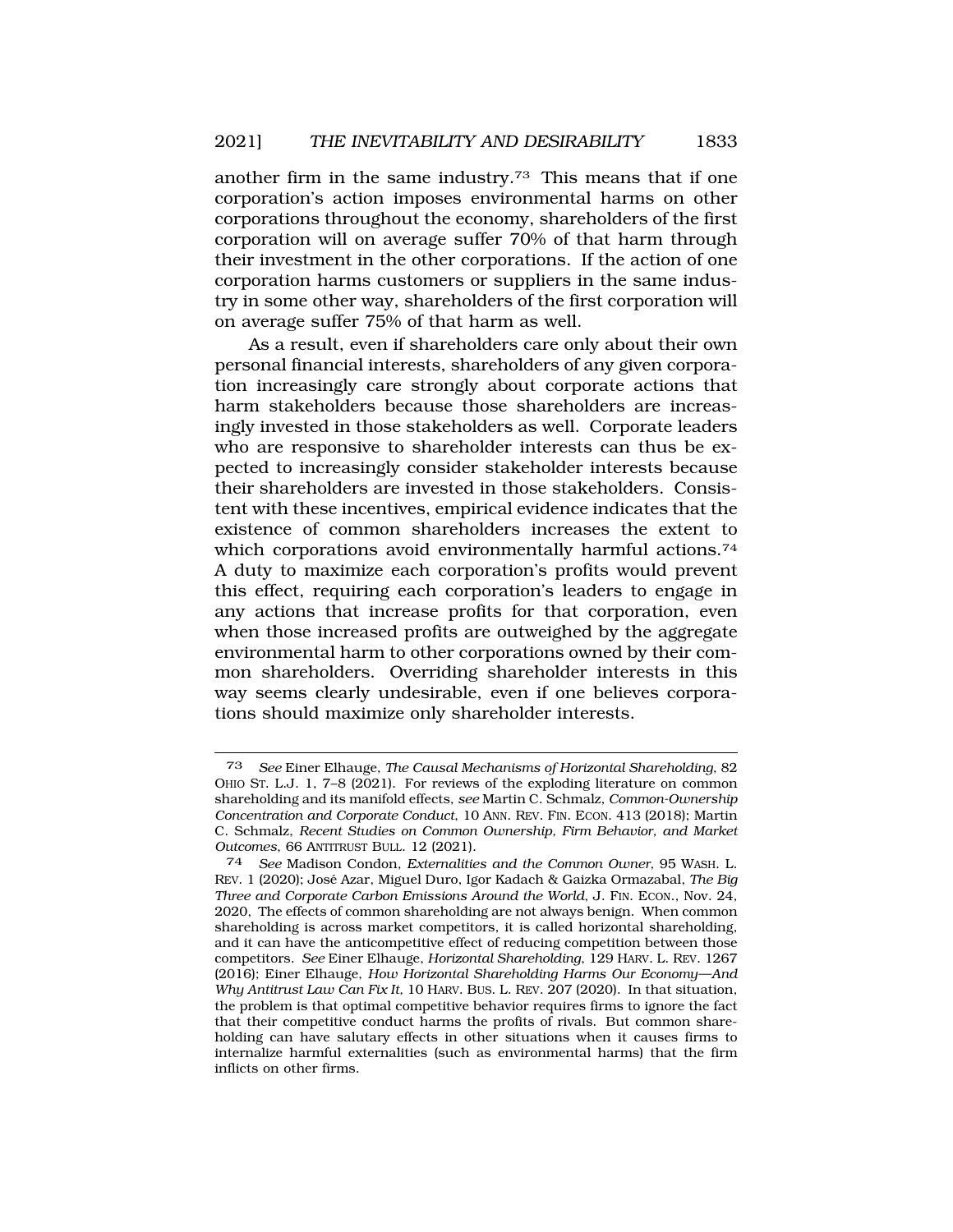## 3. *Duty to Profit Maximize Would Require Breaching Efficient Implicit Contracts and Thus Harm Ex Ante Corporate Profitability*

The economic literature indicates that it is often efficient and profitable for firms to enter into legally unenforceable implicit [contracts.75](https://contracts.75) Such implicit contracts can come in two flavors: special and general.

Some implicit contracts reflect a special understanding with stakeholders. Such an implicit contract might induce stakeholders (such as workers or the community) to confer some specific benefit on the corporation (such as harder work or a favorable zoning review) on the understanding that corporate managers will later appropriately reward those efforts or not take actions that harm those [stakeholders.76](https://stakeholders.76) For example, such an implicit contract might induce employees to develop skills that make them more valuable to the corporation (but not to other firms) on an understanding that corporate management would later exercise their discretion to avoid cutting their salaries to levels that exclude the value of the employee's firmspecific investments of human capital.<sup>77</sup> Reneging on such an implicit contract later would be profit-maximizing and perfectly legal at time 2, but it would deter stakeholders from entering into implicit contracts with the corporation that were ex ante profit maximizing at time 1. "Lacking legal enforcement, such implicit contracts must owe their enforcement to social or moral sanctions against reneging on such loose understandings, which can only be effective if not overridden by a legal duty."78

The economic literature indicates that such implicit contracts are often more efficient and profitable than explicit con[tracts.79](https://tracts.79) The main reason is that it is often too difficult to define the relevant obligations and their conditions, especially given that many will depend on unknown future contingencies. To illustrate, in the above example, the implicit contract is not some simple contract that, if employees hold a job for some set of years, their salaries can never be cut. Instead, the implicit contract requires employees to sufficiently develop their firmspecific skills (and it can be hard to define whether they have done so, especially since the necessary skills may change over

<sup>75</sup> *See* Elhauge, *Sacrificing Corporate Profits, supra* note 8, at 779–82.

<sup>76</sup>*Id.* 77 *Id.* at 779–80.

<sup>78</sup> *Id.* 

<sup>79</sup> *Id.* at 779.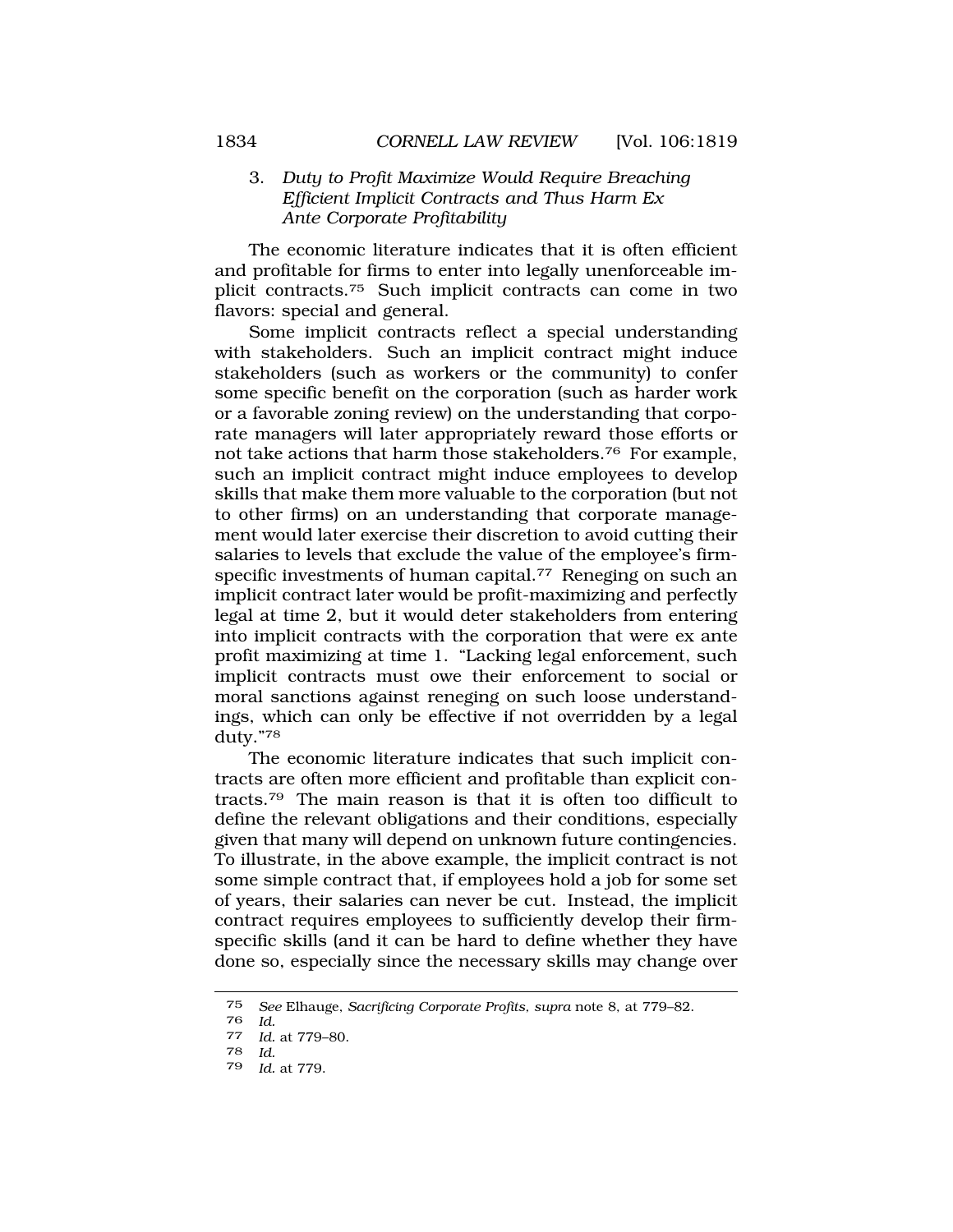time) and prevents only cuts in salaries that deny those workers the value of their firm-specific investments (which can also be hard to define, especially since many events may cause salary cuts for unrelated reasons).

Suppose a firm could not enter into such an implicit contract because a duty to maximize profits precluded any managerial discretion to honor the implicit contract later when doing so was ex post unprofitable. In that case, the firm would not enter into any explicit contract not to cut salaries, because the relevant obligations and conditions could not be defined well in a written contract, and substituting alternative clearer obligations and conditions (e.g., all employees who work 10 years for the company can never get their salary cut) would be rigid in a way that would create inefficiencies when certain contingencies arose. Instead, it would have no explicit or implicit contract on the topic, and thus the workers would not make some firmspecific investments that enhance shareholder profits ex ante.

Other implicit contracts do not involve any special understanding between the corporation and specific stakeholders, but rather involve the general implicit social contract that everyone will honor normal social and moral [norms.80](https://norms.80) Under this general implicit contact, stakeholders may comply with social or moral norms that are beneficial to the corporation only on the expectation that the corporation will comply with social and moral norms that are beneficial to others. If so, the corporate discretion to engage in ex post profit-sacrificing compliance with social and moral norms is ex ante profit-maximizing.

This implicit understanding that corporate managers will retain the discretion to act in an honorable fashion, rather than betray others by reneging on social and moral norms whenever it later becomes profitable to do so, relates to the economic literature showing why having a trustworthy character can be profitable. As that literature shows, a person with a trustworthy character can induce others to enter into efficient transactions with them, making it efficient and ex ante profitable to commit to having such a trustworthy character, even though ex post a person might do better by reneging on that trust.<sup>81</sup> Likewise, a corporation that maintains the discretion of corporate managers to act based on their honorable character, even when it becomes ex post unprofitable, can induce efficient transactions with the corporation that are ex ante profitable to the corporation.

<sup>80</sup> *Id.* at 780–81.

<sup>81</sup> *Id.* at 780 n.125.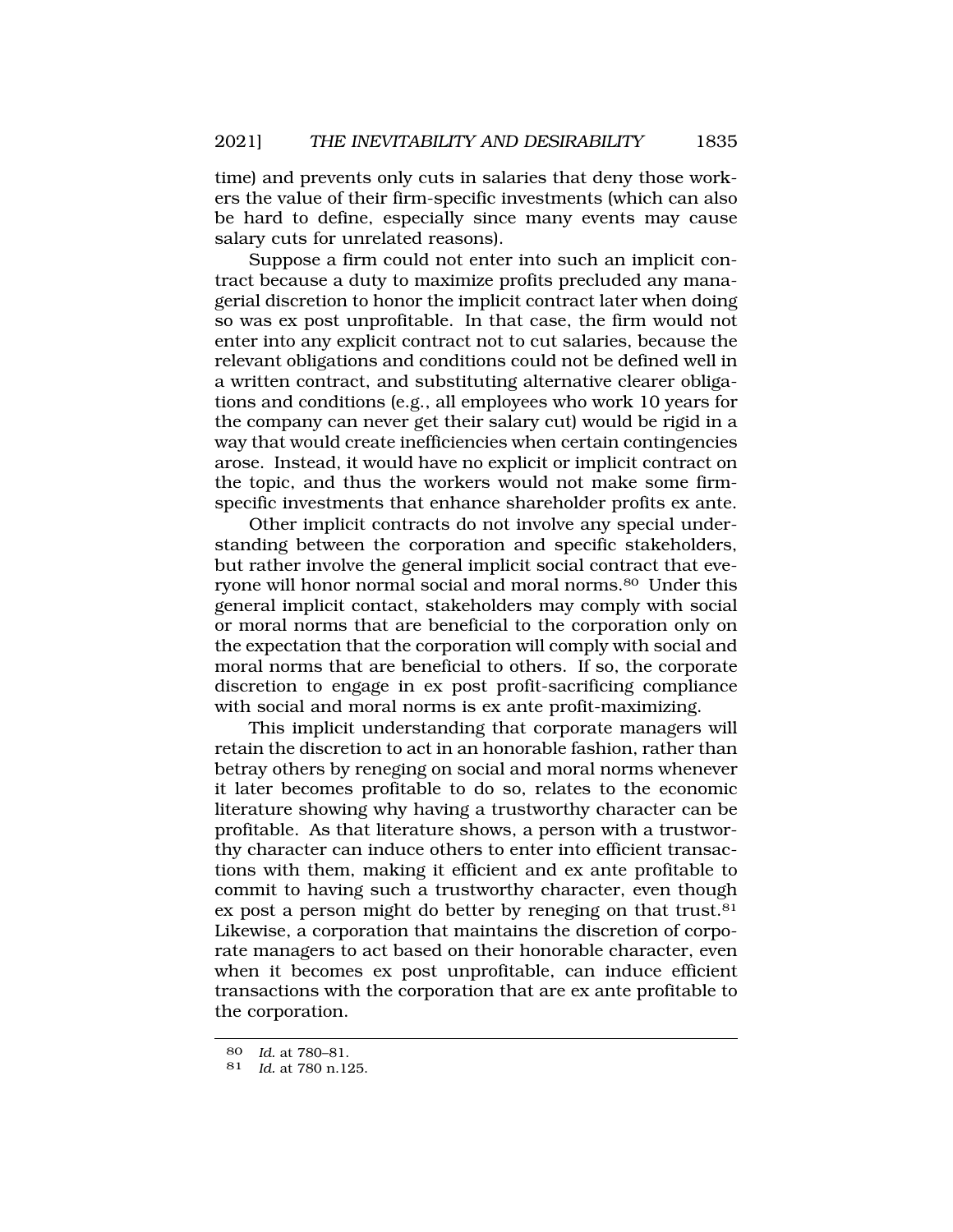Indeed, it turns out that the *Dodge* opinion, which advocates of the duty to profit maximize normally treat as one of their leading cases, approved precisely such a sacrifice of ex post profit-maximization in order to comply with a general implicit social contract to reciprocate for past conferred benefits. The *Dodge* opinion indicated that it agreed with a prior U.S. Supreme Court decision that allowed a corporation to give away the corporation's water to the city for municipal uses in order to reciprocate for the city's prior grant of rights to lay the water pipes.<sup>82</sup> This decision was ex post unprofitable, given that the corporation could have sold the water and the city could not have constitutionally taken away its water rights without just compensation. Nor did the corporation have any specific special implicit understanding that it would give away water to the city in the future. But the court "sustained the corporate conduct as a proper means of reciprocating for the past (and literally sunk) benefits the city had conferred by allowing the underground pipes."<sup>83</sup> In short, the corporate managers had the discretion to sacrifice ex post corporate profits by complying with social and moral norms of gratitude because it was understood that maintaining that discretion was what likely induced the *ex ante* profitable city decision to allow the corporation to lay down water pipes in the first place.

The duty to profit maximize at every moment in time that Bebchuk and Tallarita advocate would force corporate leaders to renege on implicit contracts whenever that became profitable, which would make it impossible for corporations to induce stakeholders to enter into the efficient implicit contracts. By preventing those implicit contracts, a duty to profit maximize would thus reduce corporate efficiency and ex ante profitability in a way that harms shareholders and all stakeholders.

4. *The Bounded Managerial Discretion to Sacrifice Corporate Profits to Protect Stakeholders Reflects an Exercise of a Limited Agency Slack and Thus Likely Substitutes for Decisions that Would Instead Advance Managerial Interests* 

Any managerial discretion to sacrifice shareholder interests is tightly constrained because it reflects an exercise of agency slack that is policed by market and legal mechanisms. As my prior article emphasized, the managerial discretion to sacrifice corporate profits is constrained "by product market

<sup>82</sup> *Id.* at 781.

<sup>83</sup> *Id.* at 781.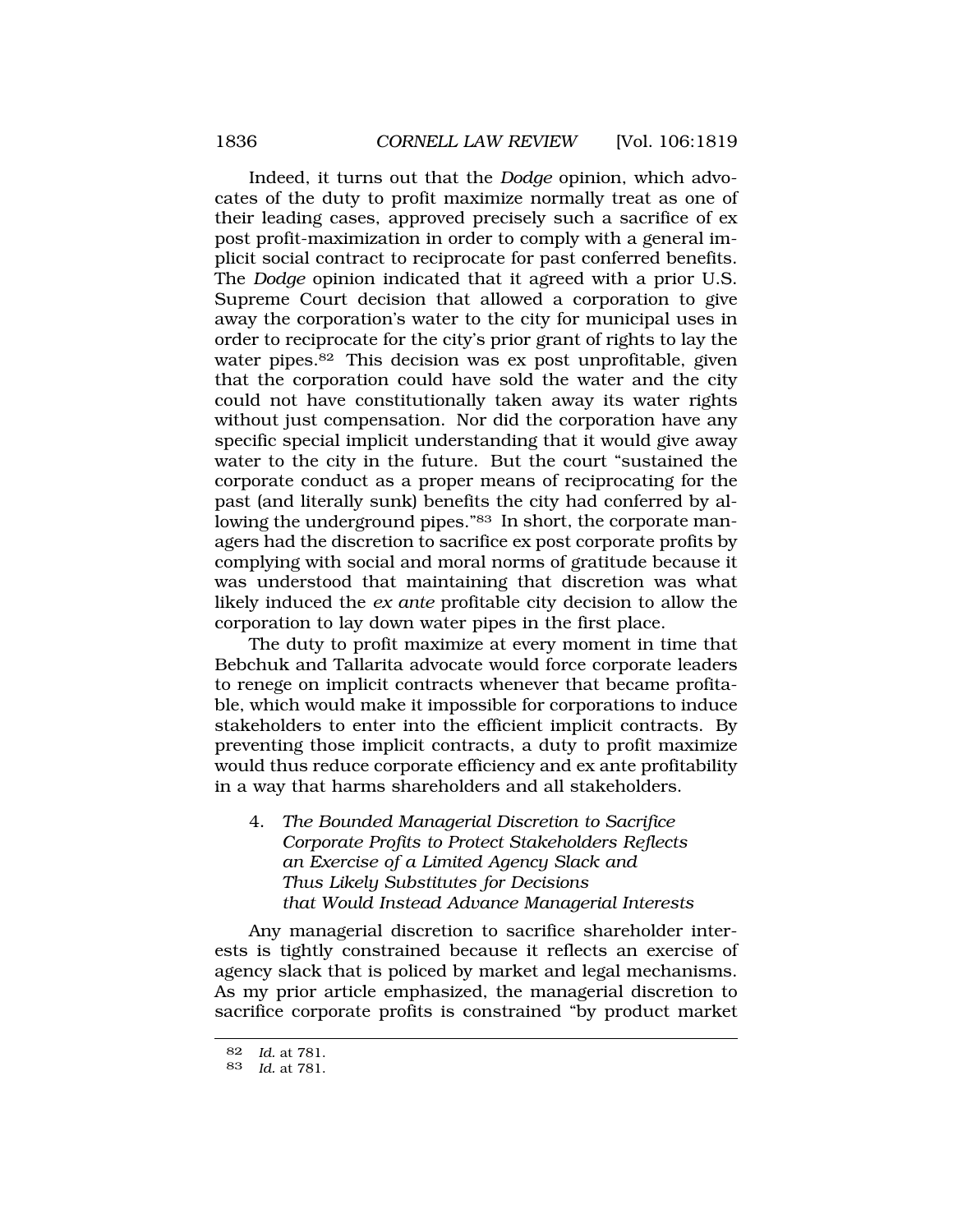competition (a firm that takes on excessively high costs cannot survive), labor market discipline (a manager who sacrifices too much in profits will find it harder to get another or better job), and capital markets (the stock and stock options held by managers will be less valuable if they sacrifice profits too much and may even prompt a takeover bid)."84 Shareholder voting is certainly imperfect given shareholders' rational apathy, but it also imposes an important constraint on managerial decisions to sacrifice shareholder interests.<sup>85</sup> Finally, as I stressed, managerial profit sacrificing is further constrained by executive compensation methods that lower that compensation if corporate profits are [lower.86](https://lower.86)

The combination of these market mechanisms is highly constraining, but [imperfect.87](https://imperfect.87) Corporate law provides a backstop to these market constraints. Where corporate law explicitly allows a discretion to sacrifice corporate profits to further stakeholder interests, it imposes a reasonableness constraint that prohibits excessive profit sacrificing.<sup>88</sup> Where corporate law allows a de facto discretion to profit sacrifice by accepting any strained connection to profit maximization, the need to show at least some conceivable link to profits also constrains profit [sacrificing.89](https://sacrificing.89) Further, in special circumstances involving the sale of control, when managers have a last period problem because all those market constraints become much less effective, the law does impose an enforceable duty to profit maximize under the *Revlon* [doctrine.90](https://doctrine.90) This combination of market and legal constraints permits only a bounded discretion to sacrifice corporate profits to further stakeholder interests.

Because these market and legal constraints are imperfect, some agency slack to sacrifice shareholder interests will always [exist.91](https://exist.91) But these same imperfections are what permit the agency slack to advance the interests of corporate managers themselves. Because the total amount of agency slack left by these imperfect constraints is constant, any profit sacrificing that managers do to advance stakeholder interests is likely to

<sup>84</sup> *Id.* at 808.

<sup>85</sup> *Id.* 

<sup>86</sup> *Id.* at 808–10.

<sup>87</sup> *Id.* at 741, 745–46, 809.

<sup>88</sup> *Id.* at 746, 775, 842–48.

<sup>89</sup> *Id.* at 746, 777, 842.

<sup>90</sup> *Id.* at 746, 765–66, 841–42, 848–52.

<sup>91</sup> *Id.* at 776–77, 809–10; Michael C. Jensen & William H. Meckling, *Theory of the Firm: Managerial Behavior, Agency Costs and Ownership Structure*, 3 J. FIN. ECON. 305, 309–10 (1976).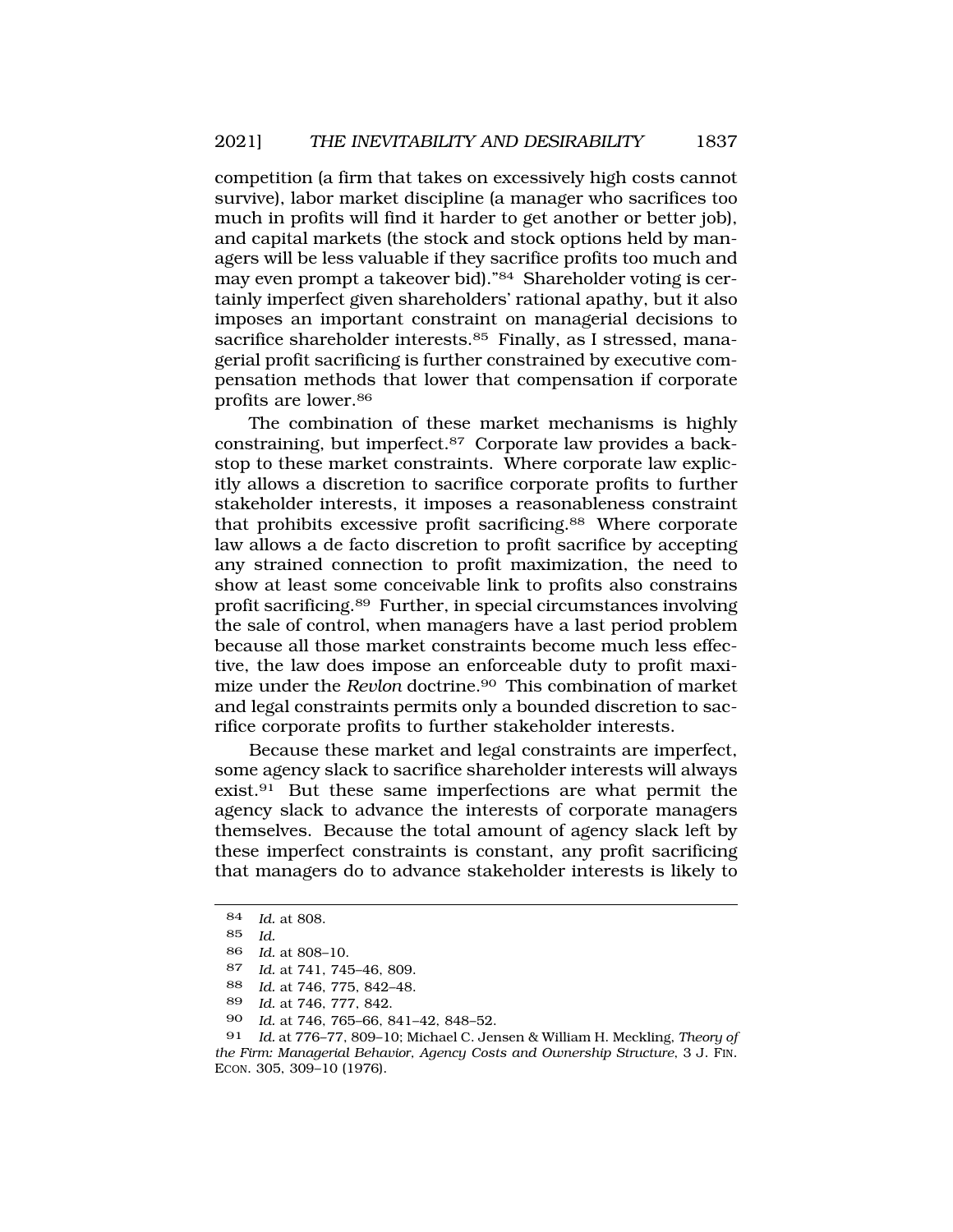substitute for profit sacrificing that would otherwise advance managerial [interests.92](https://interests.92) Moral and social sanctions may persuade corporate managers to sacrifice corporate profits in order to avoid such sanctions, but given the cap on total agency slack, such sacrifices are likely to substitute for other decisions that would have sacrificed corporate profits to advance managerial [interests.93](https://interests.93)

#### II

### THE NON-RESPONSIVENESS OF THE BEBCHUK-TALLARITA ARGUMENTS

Although Bebchuk and Tallarita critique my position as stakeholderism, <sup>94</sup> they do not actually respond to any of the analysis I offered on behalf of my position. Nor does any of the affirmative analysis that they offer undermine any of the arguments I offered for my position. To the contrary, much of their analysis actually supports the premises for my position. Further, taking into account my analysis reveals flaws in many of their arguments.

A. It Remains Clear that a Substantial Managerial Discretion to Sacrifice Corporate Profits Has Long Existed

Bebchuk and Tallarita provide no rebuttal to my observation that no corporate statute has ever stated that a duty to profit maximizes exist and that, to the extent corporate statutes have addressed the issue, they have instead specified that corporate managers can weigh the interests of [stakeholders.95](https://stakeholders.95)  Indeed, Bebchuk and Tallarita acknowledge that 32 states have corporate statutes allowing the consideration of stakeholder [interests.96](https://interests.96) Instead, they argue that those corporate statutes should be amended to adopt a duty to profit maximize. But it is important to keep descriptive and analytical claims distinct, and their acknowledgement means that they concede that most states have long rejected a duty to profit maximize.

Bebchuk and Tallarita also do not address any of my analysis showing that, at least as of 2005, corporate common law (including in Delaware) had not adopted a duty to profit maxi-

<sup>92</sup> *See* Elhauge, *Sacrificing Corporate Profits, supra* note 8, at 740–41, 777,  $805-07.$ <br>93 Id.

<sup>93</sup>*Id*. 94 Bebchuk & Tallarita, *supra* note 1, at 104.

<sup>95</sup> *See supra* subpart I.A.

<sup>96</sup> Bebchuk & Tallarita, *supra* note 1, at 105, 115–18.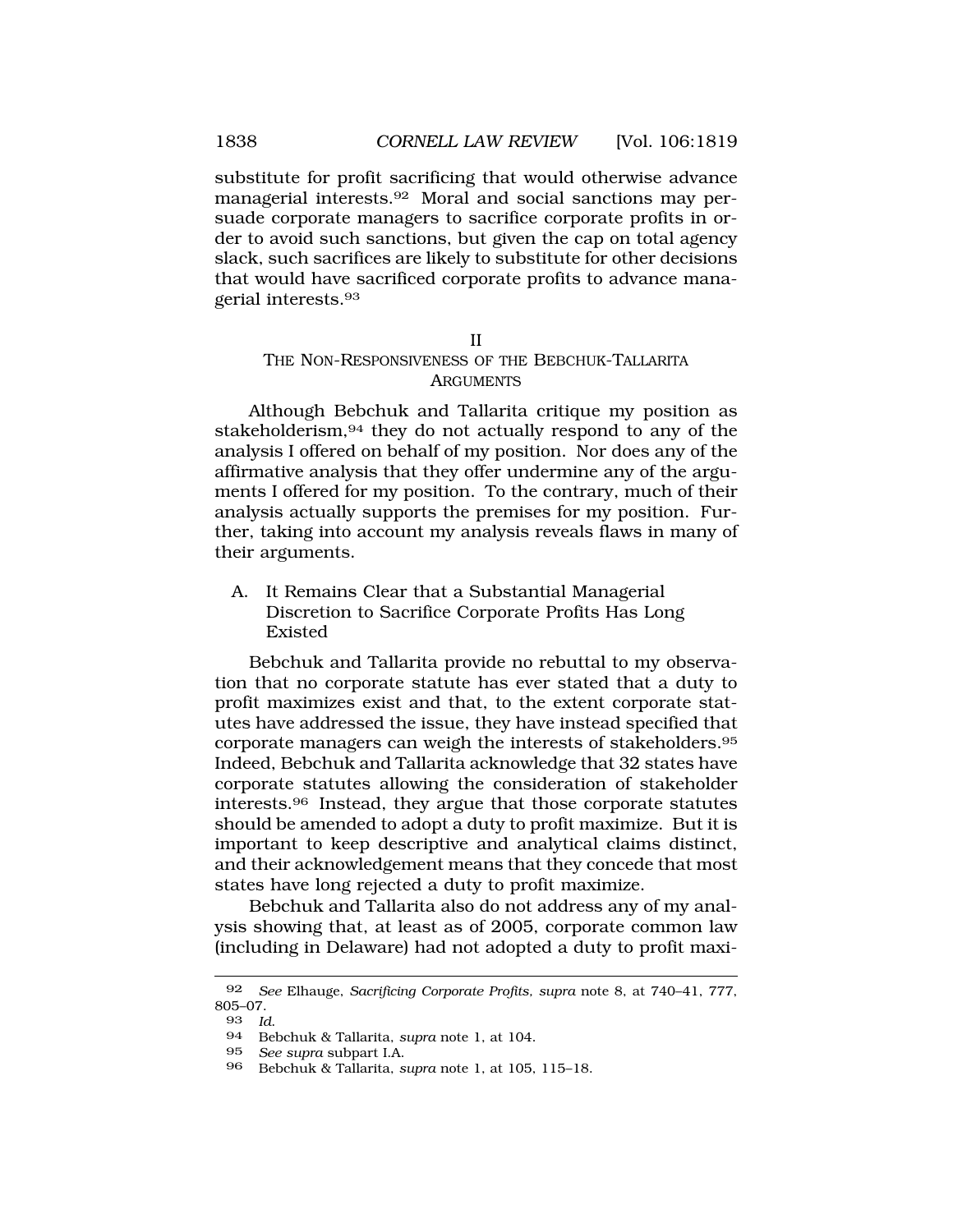mize, and that the ALI's restatement of common law had long clearly rejected such a duty.97 Bebchuk and Tallarita do argue that, after my prior article came out, a 2010 decision of the Delaware chancery court decision in the *eBay* case stated that Delaware common law did adopt a duty to profit [maximize.98](https://maximize.98)  This *eBay* decision does not, however, have the implications that Bebchuk and Tallarita draw from it

To begin with, as well-respected as Chancellor William Chandler is, *eBay* is a decision by one trial judge in one case. It is thus not at all clear that it would be taken as a definitive statement of Delaware law.

More important, even if taken as a definitive statement of Delaware law, the *eBay* decision is quite limited. At most, the court holds that it will not uphold a corporate action that "specifically, clearly, and admittedly seeks *not* to maximize" shareholder profits.<sup>99</sup> This confirms, rather than rebuts, my observation that even if we read the common law as imposing a nominal duty to profit maximize, it will not alter the reality that corporate leaders have substantial de facto discretion to sacrifice corporate profits, because under the business judgment rule the courts will not second guess any purported claim that the action was calculated to maximize corporate profits.100 In some ways, the *eBay* decision only accentuates that point, because it makes clear that decisions will be invalidated only if the corporate leaders not only admit they were sacrificing corporate profits, but go out of their way to do so specifically and clearly. Avoiding such specific, clear admissions is an easy standard to meet and hardly eliminates the de facto discretion to sacrifice profits that I established.

Indeed, it is striking that *eBay* adopts this exceedingly weak limit in a case where it applied a *tougher* standard than ordinary business judgment rule deference. In *eBay*, the stricken corporate decision was to adopt a poison pill that restricted a minority shareholder (eBay) from acquiring additional shares in the corporation (craigslist).101 The court held that, because this decision was a defensive tactic that could entrench management and prevent a change in control, it should be judged not under the "deferential business judgment

<sup>97</sup> *See supra* subpart I.A.

<sup>98</sup> Bebchuk & Tallarita, *supra* note 1, at 137 (quoting eBay Domestic Holdings, Inc. v. Newmark, 16 A.3d 1, 34 (Del. Ch. 2010)).

<sup>99 16</sup> A.3d at 34 (emphasis in original).

<sup>100</sup> *See supra* subpart I.A.

<sup>101 16</sup> A.3d at 6, 28.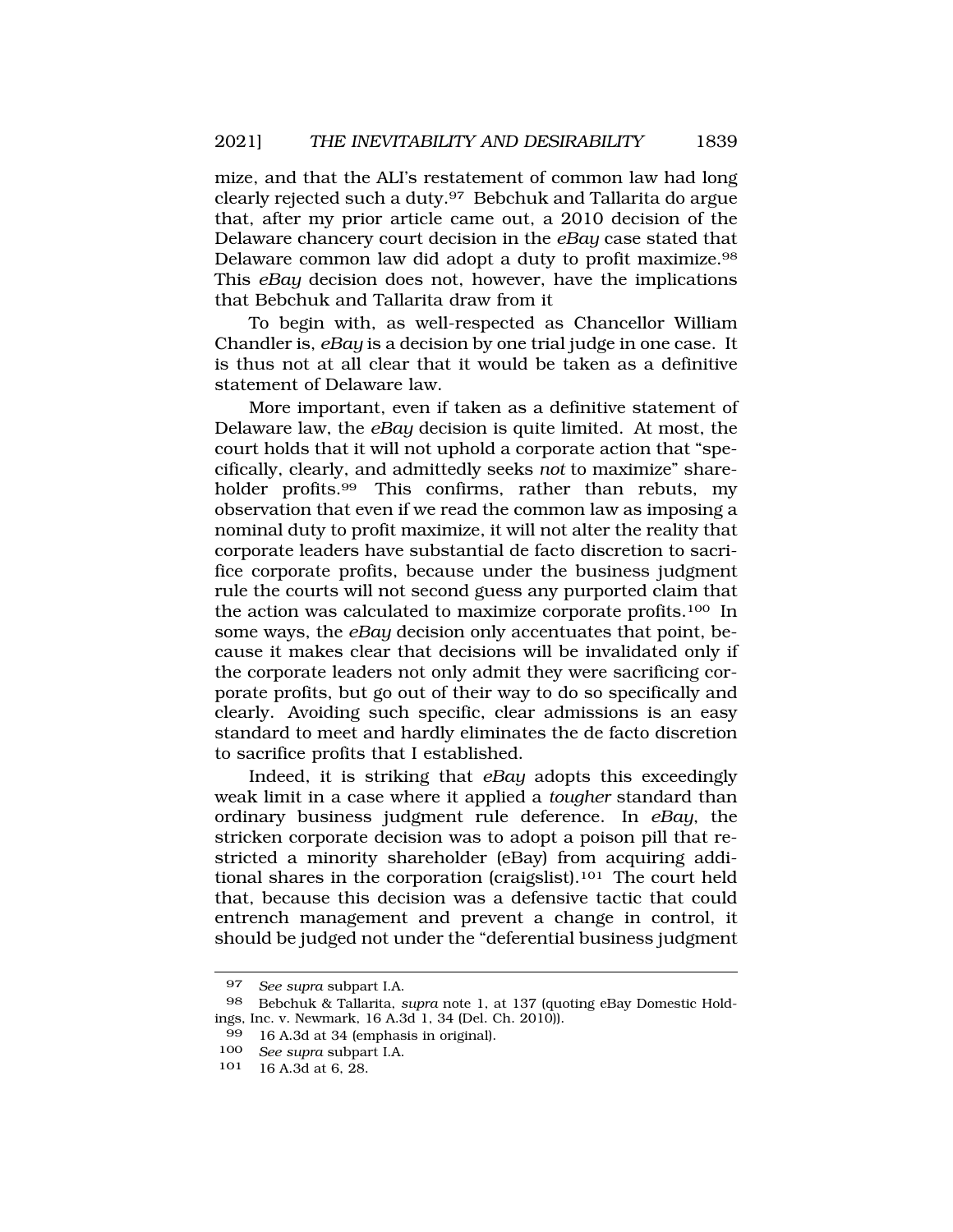standard", but rather under "the intermediate standard of enhanced scrutiny."102 Under that standard, directors must affirmatively identify the corporate objectives served and prove their actions are reasonable in relation to those objectives.103 The fact that, even under that heightened standard, the court was willing to strike down only a decision that specifically and clearly admitted to sacrificing corporate profits makes it even less likely that profit-sacrificing decisions would be stricken under the business judgment rule that would apply to the ordinary operational decisions of corporate leaders.104

The *eBay* case also involved other special circumstances of the sort that have been the rare triggers for past restrictions on corporate discretion and which do not apply to ordinary exercises of profit-sacrificing discretion. In *eBay*, two shareholders who owned a majority of shares in craigslist objected to the fact that the third shareholder (eBay) had decided to compete with craigslist by launching its own online classified website.105 In response, the majority shareholders asked eBay to sell its shares, and when it would not, the majority shareholders (acting as directors) decided to punish eBay by adopting a poison pill to prevent eBay from acquiring any shares from their heirs after their deaths.106 Accordingly, as in *Dodge,* the decision that was stricken involved a conflict between majority and minority shareholders, in which the majority shareholders were using their power over the firm to try to force a sale of shares to them by a minority shareholder who competed with the firm.<sup>107</sup> Such a conflict of interest raises duty-of-loyalty concerns that are not implicated by a decision to sacrifice the profits of all shareholders to protect stakeholders.

Further, *eBay* involved last period issues akin to *Revlon.*<sup>108</sup> The last period issues in *eBay* did not involve the typical one that, at the time of the corporate decision, the decisionmakers are leaving the firm in a way that undermines ordinary market constraints on their discretion. It instead involved the even starker last period problem that the majority shareholders were

<sup>102</sup> *Id.* at 28.

<sup>103</sup> *Id.* 

<sup>104</sup> *See also id.* at 35 (directors cannot deploy a poison pill "to defend a business strategy that *openly* eschews stockholder wealth maximization") (emphasis added).<br> $105 \frac{1}{1}$ 

*Id.* at 6.

<sup>106</sup> *Id.* at 6, 32, 34.

See supra subpart I.A.

<sup>108</sup> *See supra* subpart I.A & I.D (explaining that sales of control trigger the special *Revlon* duty because in such cases last period problems undermine ordinary market constraints on managerial discretion).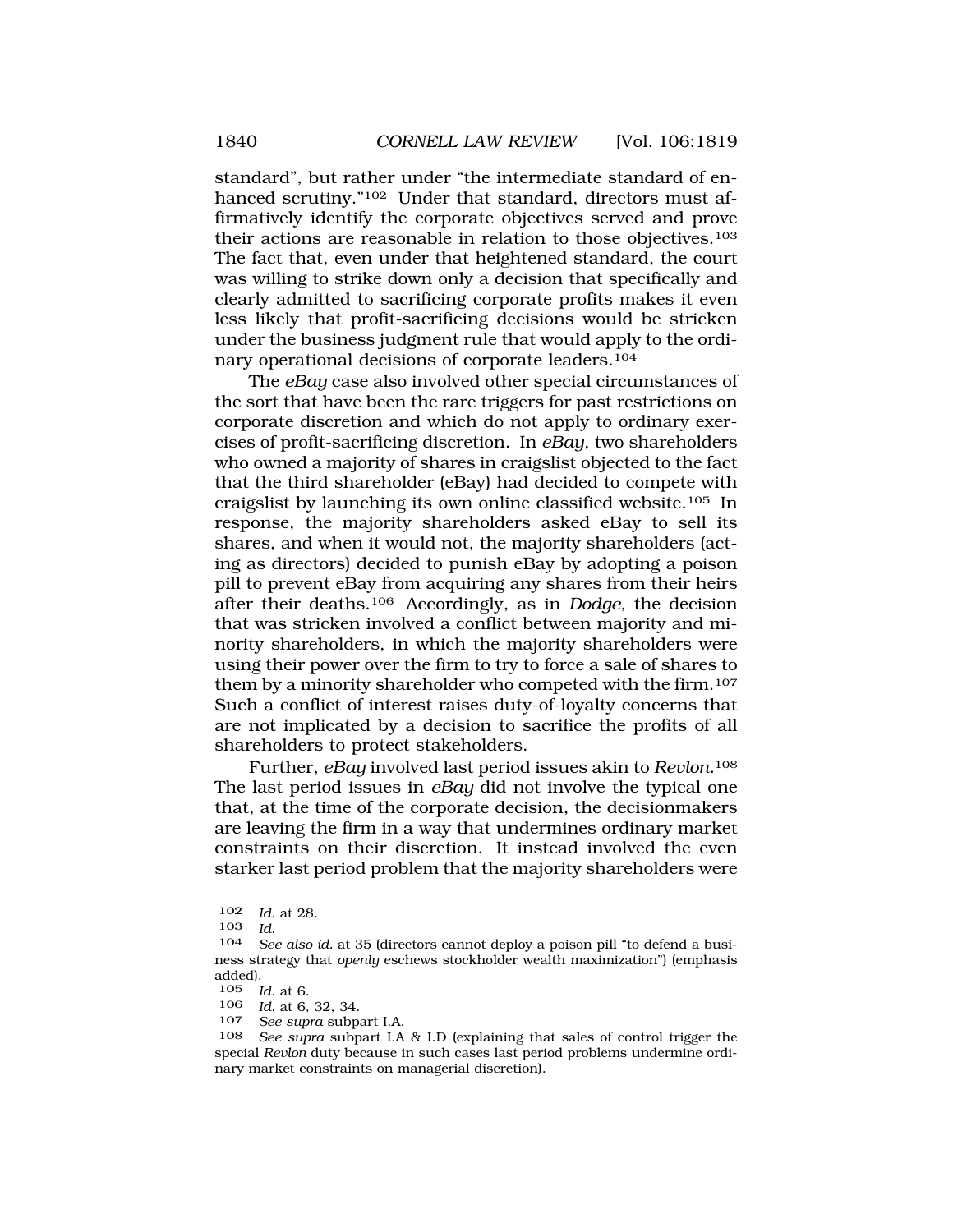trying to dictate issues of corporate control and policy after their own deaths. That meant that, at the time the corporate decision would become operative, no market constraints at all could apply, given that the relevant decisionmakers would be dead and ruling from beyond the grave in a way that would bind future corporate managers and stockholders. Concerns about this implication seemed to be part of what drove the *eBay* decision.109 Such last period and post-death concerns are not raised by ordinary corporate decisions to temper profit maximization to protect stakeholders.

Indeed, the far more important aspect of the *eBay* case is that the court did nothing to constrain the daily reality that, because craigslist's corporation leaders rejected profit maximization, "craigslist largely operates its business as a community service," declining to charge for classified advertising or sell advertising space on their website to third parties.<sup>110</sup> In short, while the court invalidated a poison pill that raised conflict-of-interest and last-period problems, the court left undisturbed the corporate leaders' continued exercise of operational discretion to sacrifice a large amount of corporate profits to benefit the community. The case thus confirms, rather than refutes, the existence of a substantial discretion to sacrifice corporate profits in the public interest.

Accordingly, Bebchuk and Tallarita offer nothing that rebuts my showing that corporate law has never imposed an enforceable duty to maximize profits, but rather has long sustained (either explicitly or implicitly) a substantial discretion to sacrifice corporate profits to protect stakeholder interests. Understanding this baseline accurately is important to assessing other claims by Bebchuk and Tallarita that recent statements disclaiming a duty to profit maximize must have been illusory unless they changed behavior.

- B. The Discretion to Sacrifice Corporate Profits to Benefit Stakeholders Remains Inevitable, Not Illusory
	- 1. *Confirmation of the Inevitability of a Discretion to Sacrifice Corporate Profits to Benefit Stakeholders*

As noted above, my prior article argued that a substantial discretion to sacrifice corporate profits has not only long been the law, but also was inevitable because that discretion could not be eliminated without abandoning the business judgment

<sup>109 16</sup> A.3d at 32.

<sup>110</sup> *Id.* at 8, 34.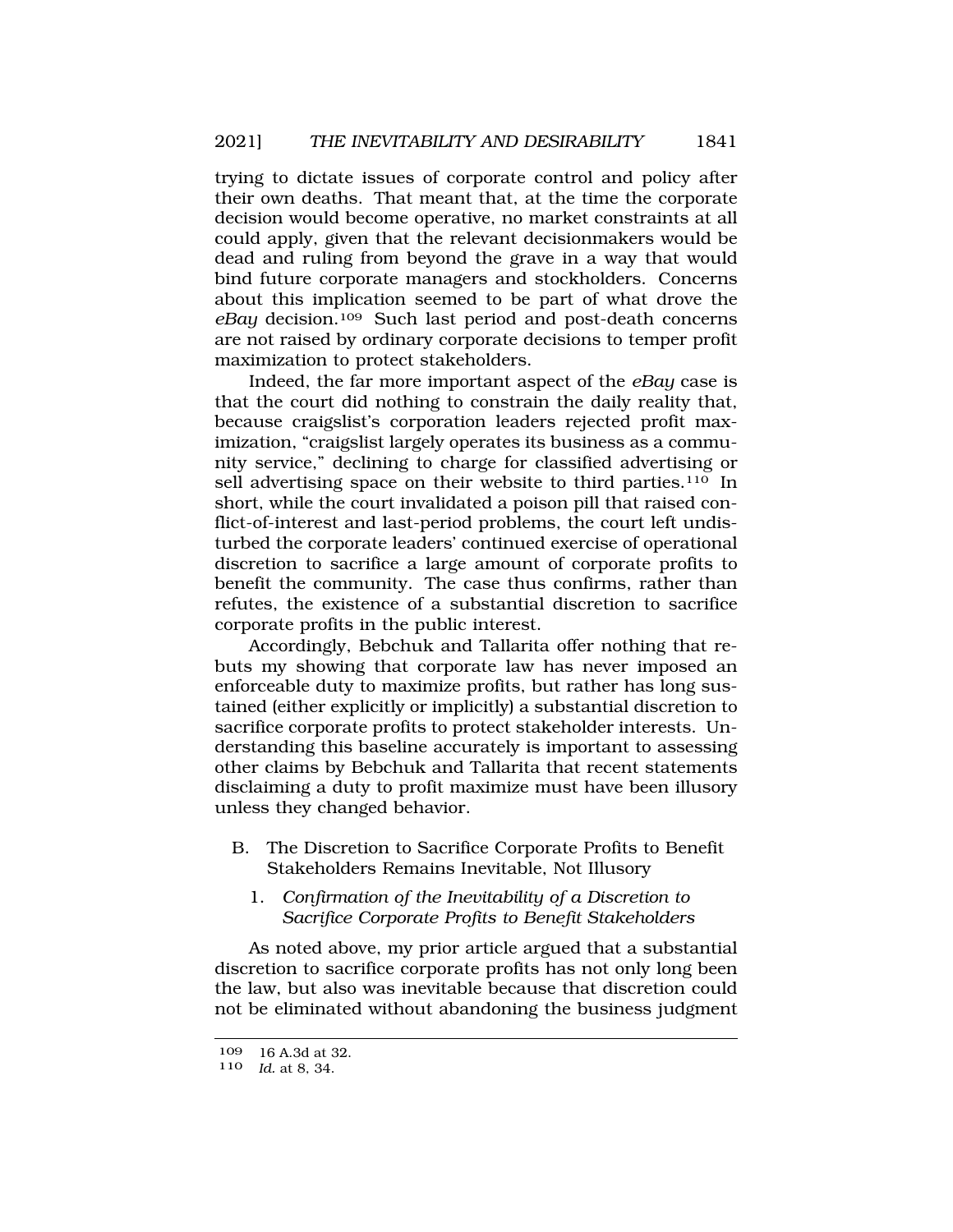rule, which would inflict insuperable inefficiency costs.<sup>111</sup> Have Bebchuk and Tallarita offered any rebuttal to that claim? No. Instead, their analysis instead provides strong confirmation of that claim.

To begin with, Bebchuk and Tallarita stress that as long as corporate leaders are willing to claim that actions that benefit stakeholders contribute to long-term shareholder value, "under the business judgment rule, corporate leaders do not practically face a significant risk of not being able to justify their decision to a reviewing court."112 Their analysis thus confirms my prior observation that no significant risk exists that corporate leaders would be unable to survive business judgment rule scrutiny by claiming some conceivable link between stakeholders interests and long-term shareholder profits. It thus confirms my point that the business judgment rule necessarily gives corporate leaders a substantial discretion to sacrifice corporate profits to benefit stakeholders.

Likewise, Bebchuk and Tallarita argue that whether a law allows—or instead mandates—directors to weigh stakeholder interests has no practical significance because either way "the business judgment rule prevents courts from second-guessing the decisions of directors . . . . Therefore, even with a rule mandating that directors give weight to stakeholder interests, the extent to which they would do so would ultimately depend on their own discretion."113 If the business judgment rule would, by preventing judicial second-guessing, make any mandate to *give* weight to stakeholder interests ineffective, it logically would also make any mandate *not* to give weight to stakeholder interests ineffective. Regardless of which was mandated, the business judgment rule would mean that any weight given to shareholder or stakeholder interests would ultimately depend on the discretion of corporate leaders. Which again confirms my point.

To be sure, we could imagine getting rid of the business judgment rule. But Bebchuk and Tallarita do not offer any response to my showing that doing so would be inefficient and harmful to corporate profits.<sup>114</sup> Instead, their analysis throughout assumes that regardless of whether corporate law provided a duty not to weigh stakeholder interests, a duty to weigh stakeholder interests, or discretion to weight stakeholder

<sup>111</sup> *See supra* subpart I.A.

<sup>112</sup> Bebchuk & Tallarita, *supra* note 1, at 112–13.

<sup>114</sup> See supra subart I.A.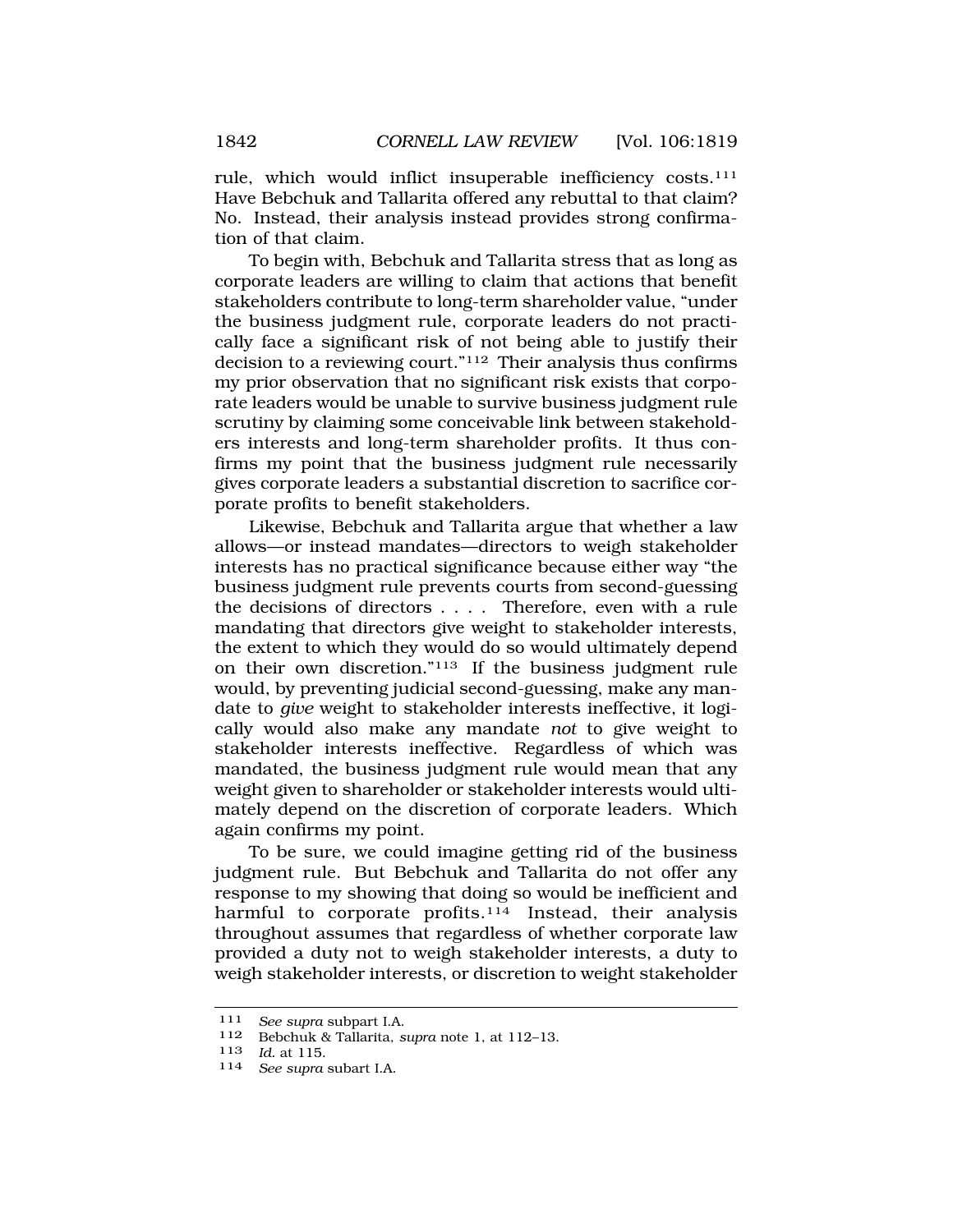interests, the business judgment rule would be desirable enough that it would remain part of the doctrinal landscape and give business leaders discretion over how much they weigh stakeholder interests.<sup>115</sup>

Given that Bebchuk and Tallarita accordingly do not seem to dispute the practical reality that corporate law will always leave corporate leaders with some discretion to sacrifice corporate profits to benefit stakeholder, their arguments do not support any *enforceable* duty to profit maximize. Their position seems to boil down to a claim that corporate law should state that shareholder profit maximization is the *aspirational* standard, even though it would be unenforceable and have bite only when corporate leaders made the easily avoidable mistake of openly admitting they were sacrificing shareholder profits.

But why would we think that such an unenforceable aspirational standard would have any practical bite, let alone a desirable one? Whether or not profit maximization was the stated unenforceable aspirational standard, corporate leaders would still be subject to market constraints that mainly incline them to maximize corporate profits, but that would be somewhat tempered by social and moral sanctions.<sup>116</sup> Likewise, whatever the aspirational standard, corporate leaders would still be influenced to some extent by the reality that shareholders often care about stakeholder interests (especially because they are often invested in them) and that a discretion to protect stakeholders would often increase ex ante profitability.<sup>117</sup> Given those realities, it is hard to see why insisting on an unenforceable aspirational standard of profit maximization would improve behavior.

Indeed, the main effect of adopting such an unenforceable aspirational standard would seem to be that, instead of openly stating they were weighing stakeholder interests, corporate leaders would have to surreptitiously weigh them by making strained (but practically unreviewable) claims that stakeholder interests were considered only to the extent that doing so would increase long-term shareholder profits. As I pointed out in my prior article, forcing corporate leaders to weigh stakeholder interests surreptitiously rather than openly would only increase agency costs by, at the margin, depriving sharehold-

<sup>115</sup> Bebchuk & Tallarita, *supra* note 1, at 102 n.20, 112–13, 115, 122.

<sup>116</sup>*See supra s*ection I.B.1 & 4. 117 *See supra* section I.B.2 & 3.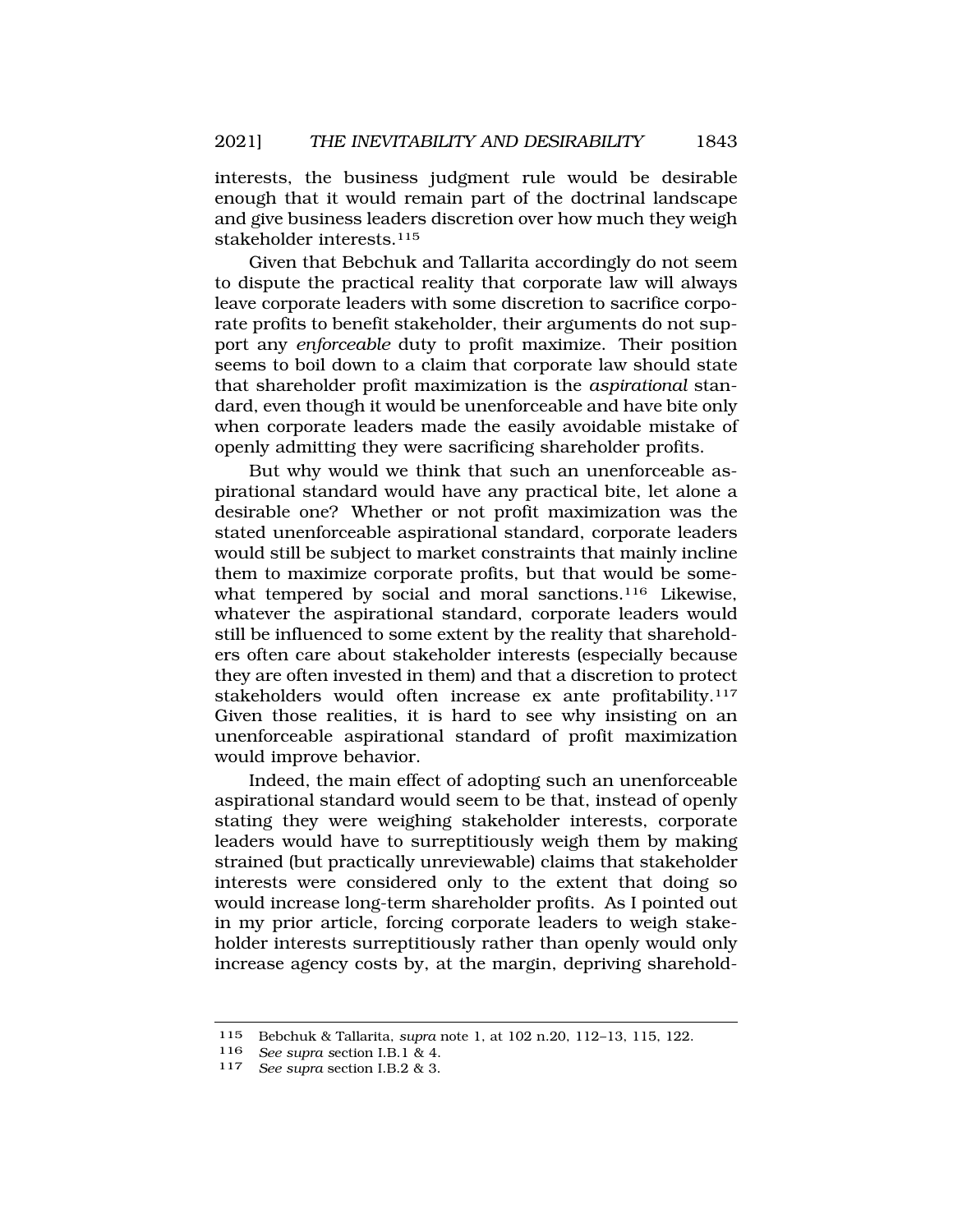ers of accurate information about what corporate leaders were actually doing.<sup>118</sup>

### 2. *Why the Discretion to Sacrifice Corporate Profits to Benefit Stakeholders Is Not Illusory*

Bebchuk and Tallarita also offer various arguments for the claim that a discretion to sacrifice corporate profits is illusory. By "illusory", they do not (given the above) seem to mean that such a discretion does not practically exist. Instead, they seem to mean that corporate managers cannot be expected to exercise that discretion to protect stakeholders. But their arguments for this claim are flawed, mainly because they assume an incorrect baseline.

#### a. *The 2019 Business Roundtable Statement*

Bebchuk and Tallarita argue that the discretion to sacrifice corporate profits to protect stakeholders must be illusory because the 2019 Business Roundtable statement that embraced that position did not lead to various changes.119 But their arguments on each point depend on them assuming an incorrect baseline of what pre-existing corporate law provided.

*First*, Bebchuk and Tallarita point out that the CEOs who signed that statement largely did not seek board approval, suggesting they did not view the new statement as a meaningful change.120 But this is hardly surprising because the statement was *not* a meaningful change, given that existing corporate law had long confirmed the existence of a corporate discretion to sacrifice corporate profits to protect stakeholders.<sup>121</sup> Bebchuk and Tallarita assume otherwise only because they mistakenly assume that the prior baseline was a duty to profit maximize that in fact never existed.122 In contrast, the corporations that signed the 2019 statement explained that they thought it was not a meaningful change because it was consistent with their past practices.123 This was not an ex post rationalization. As I pointed out in my prior article, the Business Roundtable had as early as 1989 already rejected the position that corporate leaders had a duty to maximize profits.124 To be sure, in 1997

<sup>118</sup> Elhauge, *Sacrificing Corporate Profits, supra* note 8, at 740–41, 795, 807,  $\frac{811}{119}$ 

<sup>119</sup> Bebchuk & Tallarita, *supra* note 1, at 94–95, 98–99, 124–39.

<sup>120</sup> *Id.* at 98, 130–33.

See supra subparts I.A and II.A.

<sup>122</sup> Bebchuk & Tallarita, *supra* note 1, at 98, 130–33.

<sup>123</sup> *Id.* at 131–32.

<sup>124</sup> Elhauge, *Sacrificing Corporate Profits, supra* note 8, at 803–04.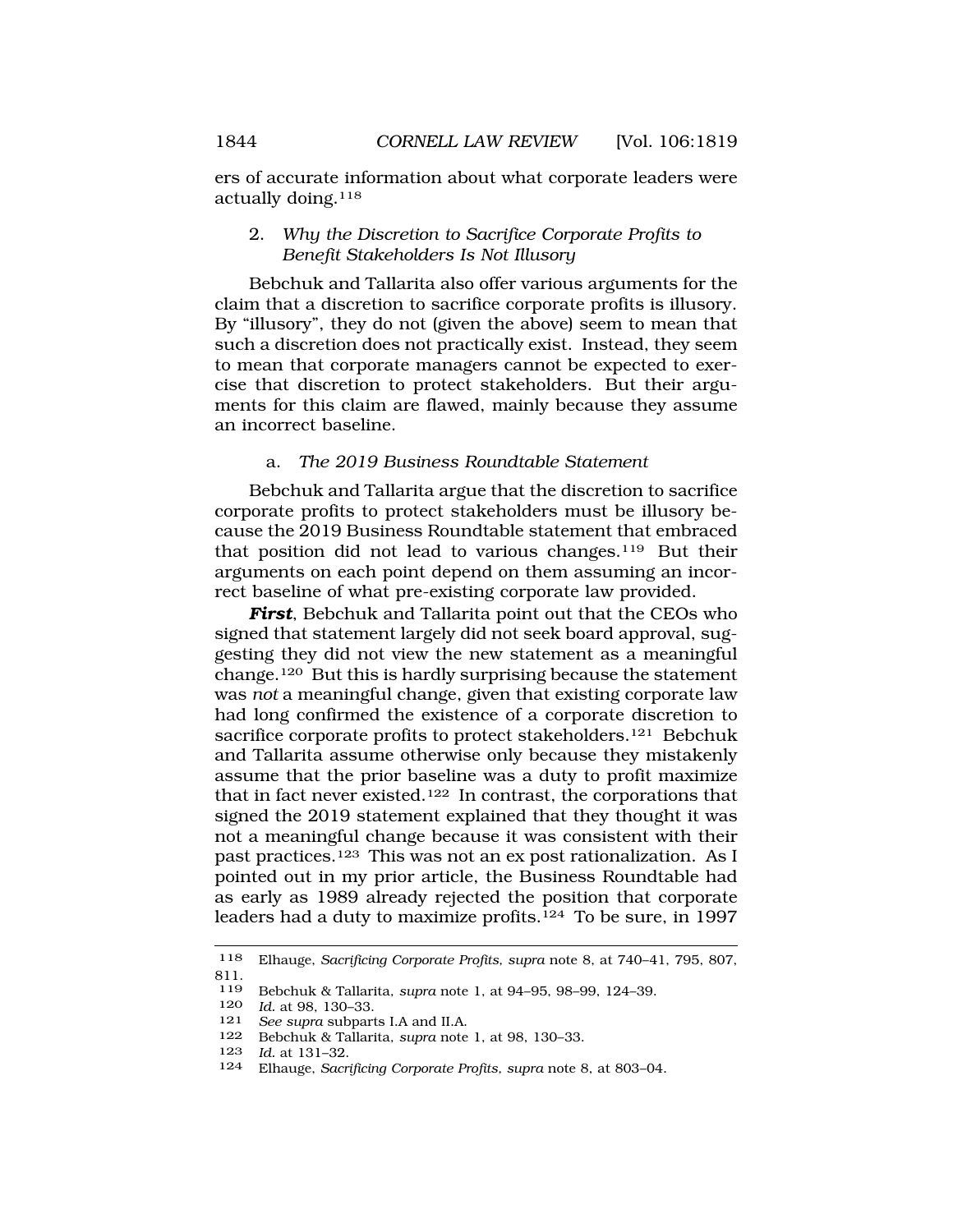the Business Roundtable stated that the primary duty of directors was to shareholders,125 but that is different from adopting a position of shareholder exclusivity, and thus is consistent with the bounded discretion to sacrifice profits to protect stakeholders that has long existed under corporate law.126 In short, all the Business Roundtable did in 2019 was correctly state the reality of a discretion to sacrifice profits that it knew had existed for decades. The fact that the CEOs who signed that statement believed that re-affirming this long-existing principle was not a meaningful change requiring board approval hardly shows that this principle confers an illusory discretion.

*Second*, Bebchuk and Tallarita note that the corporations that signed the 2019 Business Roundtable statement generally did not amend corporate guidelines that stated that the corporation should primarily advance the interests of shareholders.127 Again, this is hardly surprising because the preexisting rule was already that, although corporations should primarily advance the interests of shareholders, they could temper the pursuit of profit maximization when it inflicted harms on stakeholders.<sup>128</sup> Bebchuk and Tallarita assume otherwise only because they conflate shareholder primacy with their preferred principle of shareholder exclusivity,<sup>129</sup> which has long been rejected by corporate law.

*Third,* Bebchuk and Tallarita stress that the 2019 Business Roundtable statement is unclear about whether it favors protecting stakeholders beyond what would indirectly benefit shareholders and that it does not address the possibility that stakeholder and shareholder interests might conflict and explain how to trade off such conflicting interests.130 But that is not surprising. As discussed above, there is hardly any difference between an express discretion to sacrifice corporate profits to benefit stakeholders and the de facto discretion provided by an ability to do so whenever a conceivable link to long-term shareholder value could be claimed.<sup>131</sup> Given that relying on the former imposes some additional legal risk without meaningfully increasing that discretion, it is hardly surprising that

<sup>125</sup> Bebchuk & Tallarita, *supra* note 1, at 106.

<sup>126</sup> *See supra* Introduction & subpart I.A.

<sup>127</sup> Bebchuk & Tallarita, *supra* note 1, at 98, 133–37.

<sup>128</sup> Elhauge, *Sacrificing Corporate Profits, supra* note 8, at 745; *supra* subpart I.A.

<sup>129</sup> Bebchuk & Tallarita, supra note 1, at 91, 94, 97–98, 104, 106, 110, 114–15, 139.

<sup>130</sup> *Id.* at 98–99, 127–29.

<sup>131</sup> *See supra* subparts I.A & II.A.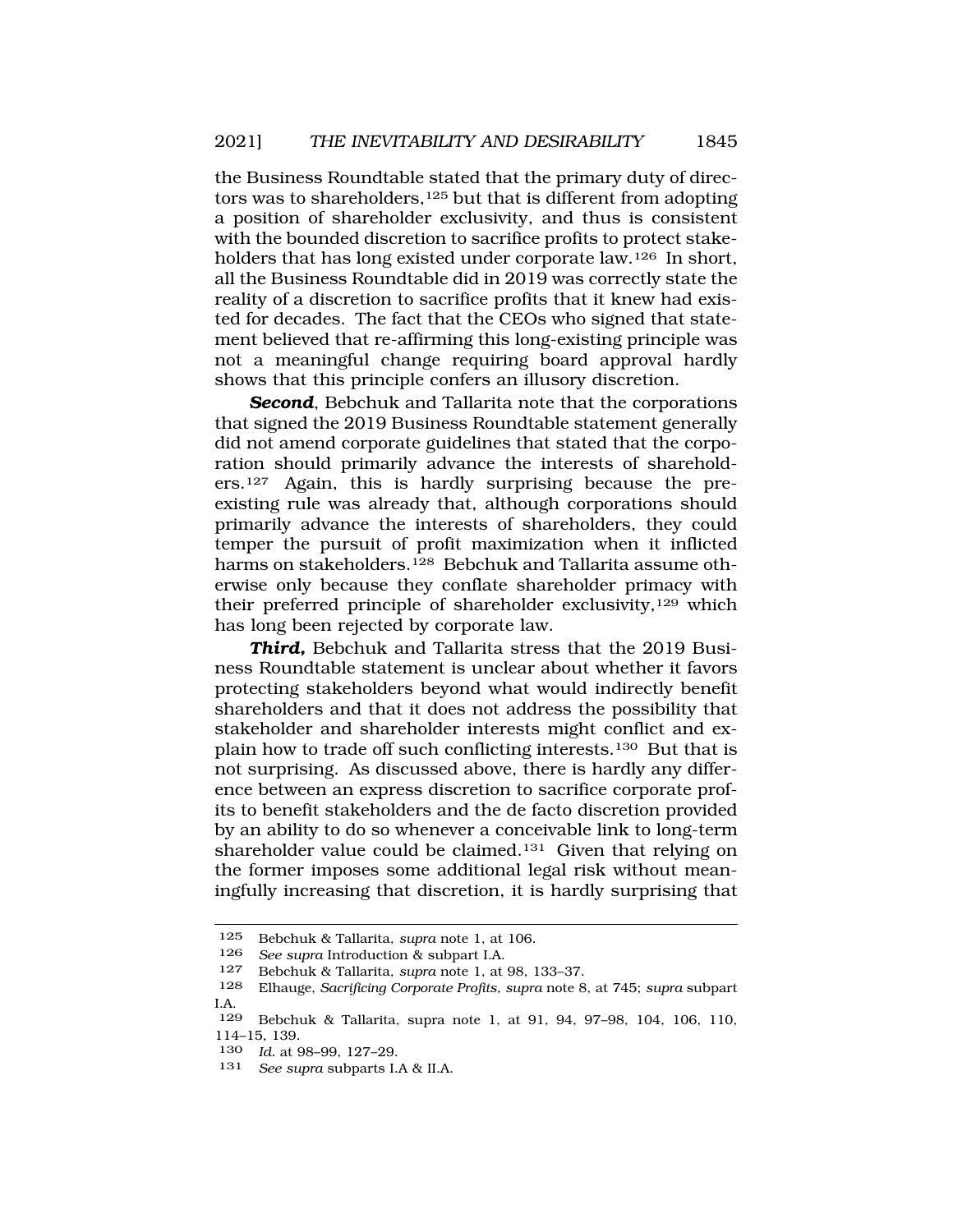the statement (and many corporate guidelines by signing corporations) rely instead on the latter. This provides no evidence that such a discretion is illusory.

*Fourth,* Bebchuk and Tallarita argue that the 2019 Business Roundtable statement must be illusory because it ignores an alleged conflict with corporate laws that require shareholder profit maximization.132 Again, their argument mistaken assumed that some state corporate laws impose an enforceable duty to profit maximize, when in fact they do not because they either expressly recognize a discretion to sacrifice corporate profits to benefit stakeholders or implicitly recognize a de facto discretion to do so under the business judgment rule.133 The 2019 Business Roundtable statement thus correctly ignored the purported conflict because there was none.

### b. *The Incentives of Corporate Leaders*

Bebchuk and Tallarita argue that any discretion of corporate leaders to weigh stakeholder interests must be illusory because market constraints (including executive compensation, capital markets, labor markets, and control markets) provide strong incentives for corporate leaders to enhance shareholder value, but little incentive to give independent weight to stakeholder interests.<sup>134</sup> None of these arguments rebut my analysis, which relied on precisely the same market constraints (as well as on product markets and shareholder voting) to explain why any managerial discretion to sacrifice corporate profits would be limited to exercising the residual agency slack that remains because these constraints are necessarily imperfect.135 As long as this agency slack is not zero, managers will have some discretion to sacrifice corporate profits to further stakeholder interests and thus this discretion will not be illusory.

Bebchuk and Tallarita do not deny that some agency slack inevitably exists. Indeed, they acknowledge that these market constraints are sufficiently imperfect that the agency slack of corporate leaders is "significant".136 Such significant agency slack means a significant (but bounded) discretion to sacrifice corporate profits in the public interest.

<sup>132</sup> Bebchuk & Tallarita, *supra* note 1, at 99, 137–39.

<sup>133</sup> *See supra* subps I.A & II.A.

<sup>134</sup> Bebchuk & Tallarita, *supra* note 1, at 92, 99, 140–55.

<sup>135</sup> *See supra* section I.B.4.

<sup>136</sup> Bebchuk & Tallarita, *supra* note 1, at 147, 154–55.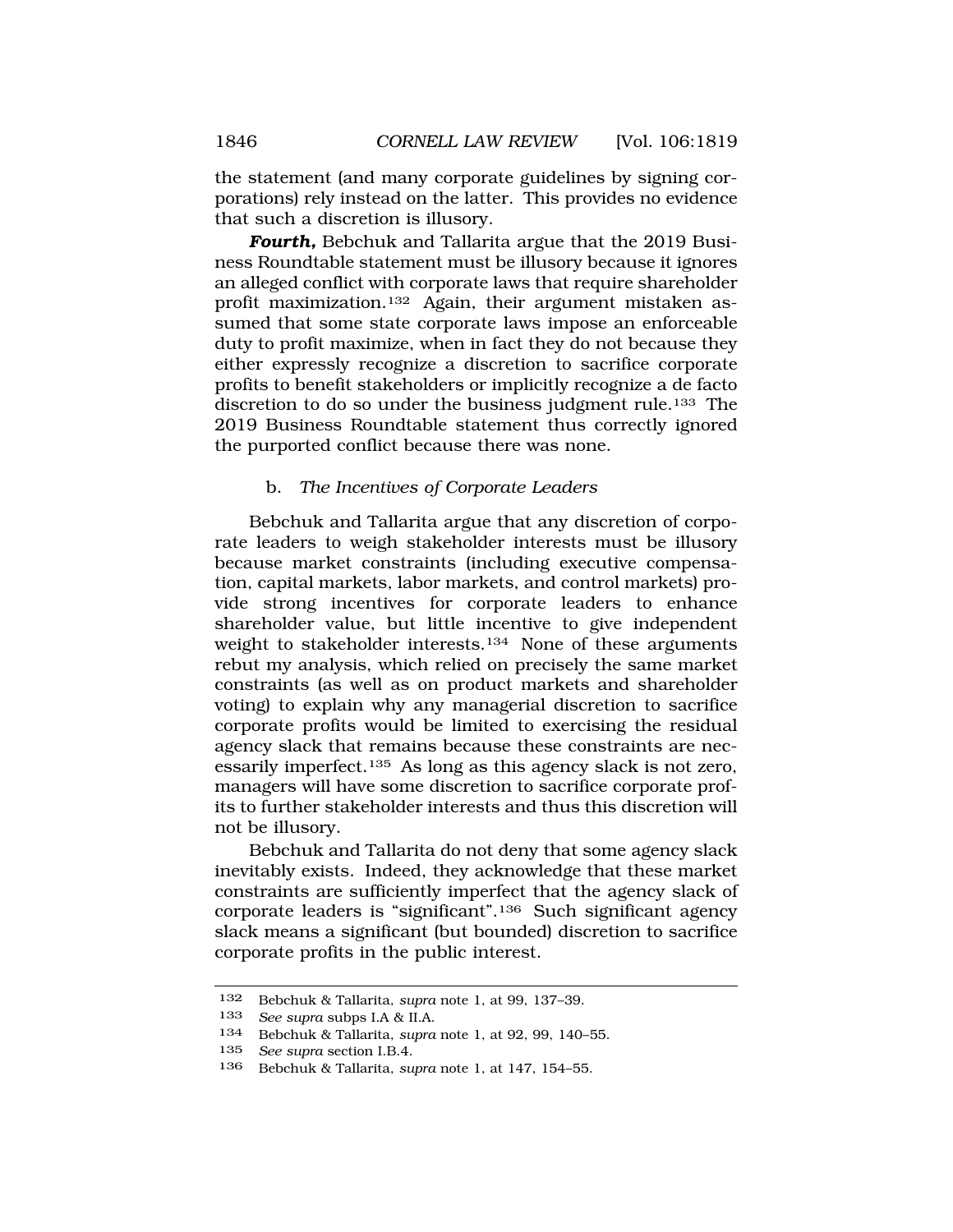Bebchuk and Tallarita argue that corporate leaders cannot be expected to exercise their significant agency slack to advance stakeholder interests (rather than managerial interests) because none of the market constraints provide any affirmative incentive to increase stakeholder welfare.137 Again, this does not rebut my analysis, but rather confirms my point that there is a fixed agency slack that corporate leaders can exercise either to advance their own interests or stakeholder interests.138 As I pointed out, this means that any exercise of the discretion to sacrifice corporate profits for stakeholders is likely to substitute for profit sacrificing that would otherwise advance managerial interests.139 This substitution effect makes the exercise of such discretion to benefit stakeholders more desirable and less harmful to shareholders.

The fact that corporate leaders will have incentives to exercise their agency slack in their self-interest hardly makes their discretion to instead exercise it to advance stakeholder interests illusory. After all, the goal here is simply to make corporations as responsive to social and moral sanctions as sole proprietors of businesses would be.140 A sole proprietor's financial incentives are solely to do what maximizes her own profits, but sole proprietors also want to avoid the social or moral sanctions they would suffer if they harm others in a way that violates social or moral norms. To some extent, those social or moral sanctions temper the financial incentives to maximize profits that a sole proprietor would otherwise have. Likewise, although corporate leaders have incentives to advance their own financial interests, they too will suffer social and moral sanctions when they engage in profitable actions that harm stakeholders in ways that violate social or moral norms. Sometimes those social or moral sanctions will deter corporate leaders from actions that harm stakeholders.

Moreover, although Bebchuk and Tallarita are correct that the relevant market constraints provide strong incentives to further shareholder interests, they are mistaken in concluding that this necessarily means having little incentive to favor stakeholder interests, given that shareholders themselves often have an interest in favoring those stakeholder interests.<sup>141</sup> Bebchuk and Tallarita reject this argument on the grounds

<sup>137</sup> *Id.* 

<sup>138</sup> *See supra* section I.B.4.

<sup>139</sup> *Id.* 

<sup>140</sup> *See supra* section I.B.1; Elhauge, *Sacrificing Corporate Profits, supra* note 8, at 745.

<sup>141</sup> *See supra* sections I.B.2–3.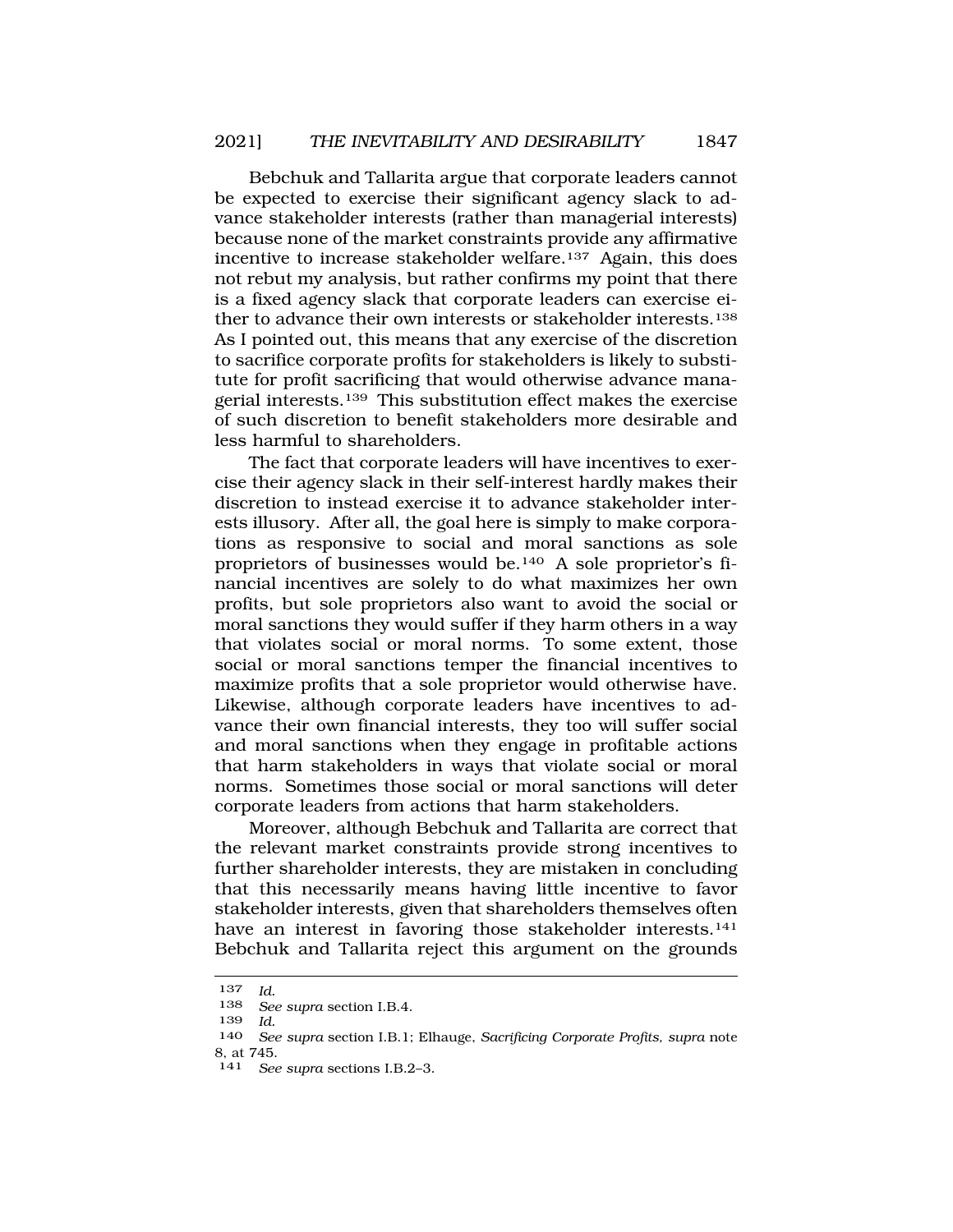that the market constraints that they detail encourage corporate leaders to give weight "only to the financial interests of shareholders."142 But Bebchuk and Tallarita offer no response to my analysis showing that implicit special contracts and the general implicit social contract often mean that sacrificing corporate profits to protect stakeholders increases the ex ante profitability of the corporation.143 A corporation whose corporate leaders have a trustworthy character and the discretion to comply with that character in ways that predictably will not renege on such implicit contracts will thus be more profitable, meaning increased compensation and increased job prospects at other firms.

Nor are Bebchuk and Tallarita correct that the market constraints that influence corporate leaders are entirely limited to the financial interests of shareholders in the corporation at issue. As they discuss, those market constraints include labor markets and control markets that turn on the willingness of shareholders to retain corporate leaders or the willingness of shareholders at other corporations to hire them.<sup>144</sup> If those shareholders value things other than the profits at the particular corporation at issue, they may not favor retaining or hiring corporate leaders who engage in profitable actions that harm stakeholders that the shareholders value.145 This is particularly likely given that the explosion in common shareholding means that those shareholders will often be invested in those stakeholders and thus have a financial interest in avoiding harm to such stakeholders.<sup>146</sup> The empirical literature showing that such common shareholding increases the extent to which corporations avoid environmentally harmful actions shows that this effect is far from illusory.147

### c. *The Dearth of Contractual Protections for Stakeholders in Private Equity Deals*

Bebchuk and Tallarita also argue that the discretion to weigh stakeholder interests must be illusory because when corporate managers negotiate a sale of the corporation to private equity in states with statutes that permit corporate managers to consider stakeholder interests in such deals,

<sup>142</sup> Bebchuk & Tallarita, *supra* note 1, at 155 n.208.

<sup>143</sup>*See supra* section I.B.3. 144 Bebchuk & Tallarita, *supra* note 1, at 143–45.

<sup>145</sup> *See supra* section I.B.2.

<sup>146</sup>*Id.* 147 *Id.*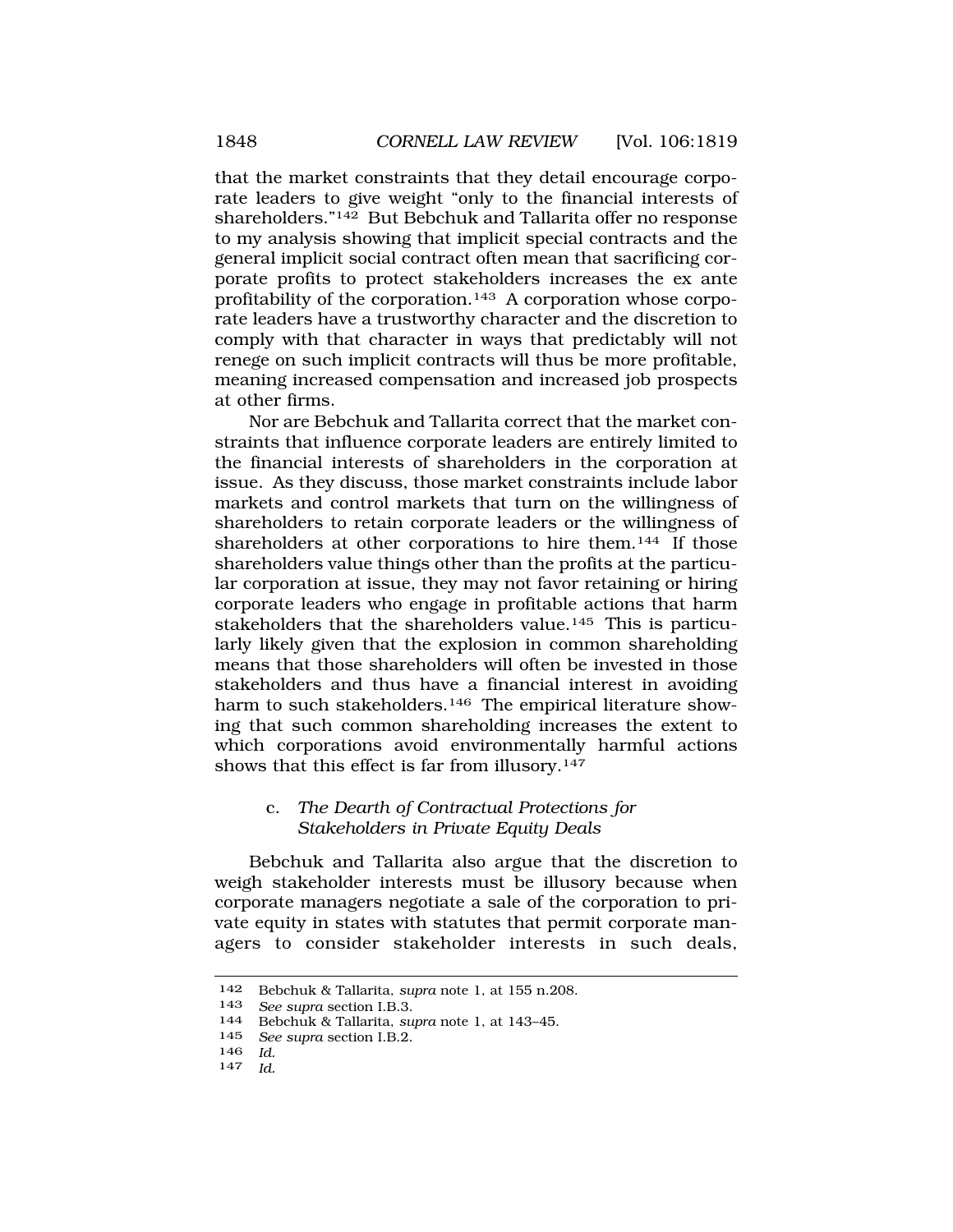managers usually do not bargain for contractual protections for stakeholders.148 Bebchuk and Tallarita's focus on contractual protections unfortunately misses the point that the very reason to maintain some discretion to protect stakeholders is to deal with situations that cannot effectively or efficiently be dealt with by legal constraints and explicit contractual protections.149 That is the whole reason to preserve a discretion to respond to social and moral sanctions and to honor either special implicit contracts or the general implicit social contract.150 In their study, Bebchuk and Tallarita dismiss "soft" commitments because they are not legally enforceable.<sup>151</sup> But such soft commitments are precisely what implicit contracts are, and the literature indicates they can be efficient in situations where explicit enforceable contracts would not be.<sup>152</sup> If explicit contractual protections would be efficient, the corporation would have had every incentive to adopt such explicit contracts before the private equity acquisition, eliminating any need to add an explicit contractual protection as part of the acquisition.

Moreover, Bebchuk and Tallarita explain that they "focused on private equity acquisitions because such acquisitions move assets to the control of managers with powerful incentives to maximize financial returns, and therefore often pose significant risks to stakeholders."<sup>153</sup> That explanation necessarily presumes that, before such acquisitions, the corporations were to some extent sacrificing corporate profits to protect stakeholders: otherwise, giving control to managers with stronger incentives to maximize profits could not pose any significant risk to stakeholders because prior management would already be maximizing profits in a way that imposed the same risk on those stakeholders. Thus, Bebchuk and Tallarita's rationale for focusing on private equity acquisitions itself confirms that a profit-sacrificing discretion to protect stakeholders is being exercised by current corporate leaders and is thus far from illusory.

Bebchuk and Tallarita's logic further assumes not only that private equity owners are more likely to harm stakeholders, but also that the selling corporate leaders know this: otherwise, their failure to negotiate special protections for

<sup>148</sup> Bebchuk & Tallarita, *supra* note 1, at 99–100, 155–58.

<sup>149</sup> *See supra* section I.B.1 & 3.

<sup>150</sup> *Id.* 

<sup>151</sup> Bebchuk & Tallarita, *supra* note 1, at 156–57.

<sup>152</sup> *See supra* section I.B.3.

<sup>153</sup> Bebchuk & Tallarita, *supra* note 1, at 156.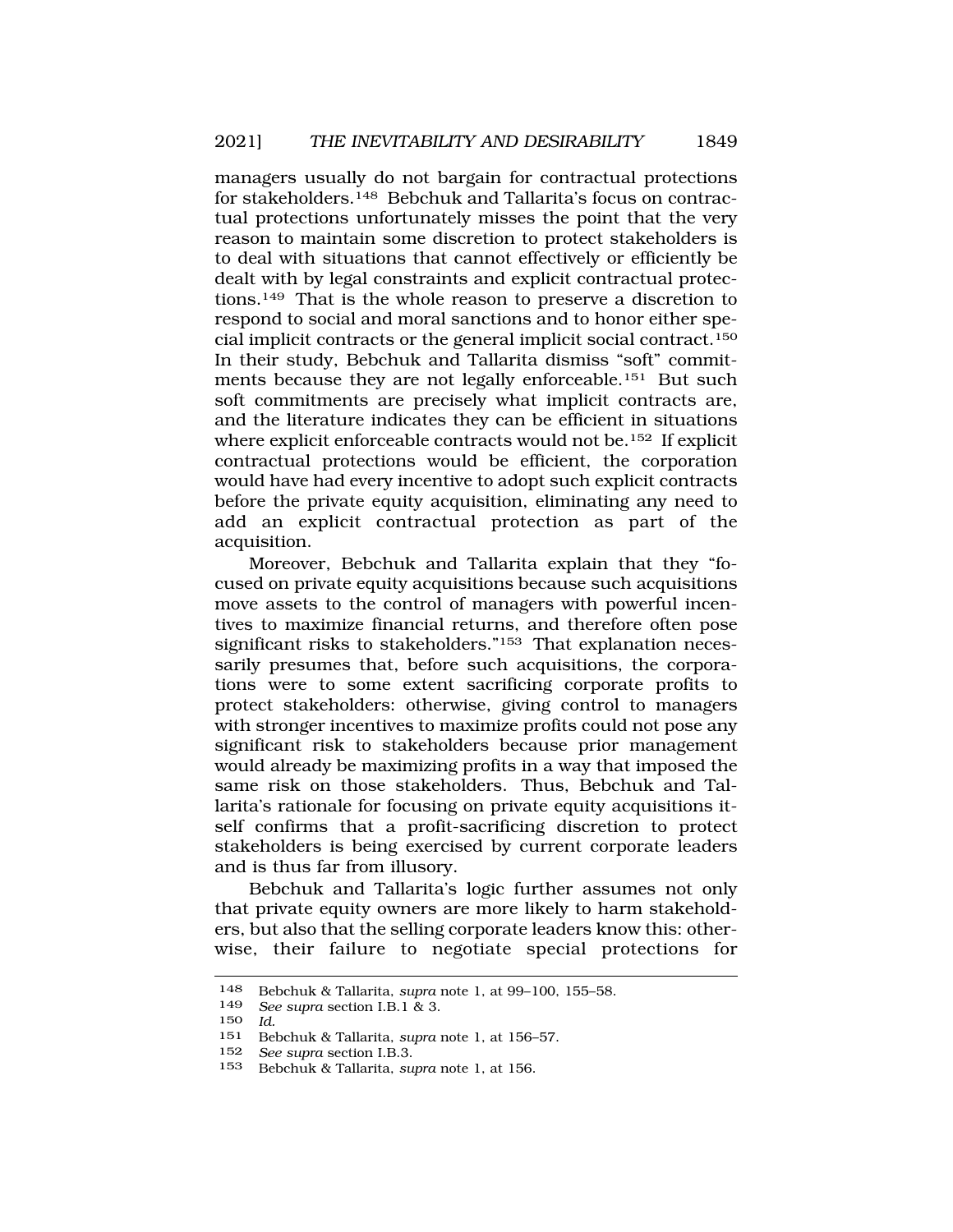stakeholders would have no meaning since the corporate leaders would not know there was any reason to negotiate them. This means that Bebchuk and Tallarita's dataset is a biased selection of firms because it is limited to those corporations whose leaders were willing to sell to private equity owners who are more likely to harm stakeholders. Their dataset necessarily excludes corporate managers who are unwilling to enter into private equity transactions that increase the risk of harm to stakeholders, who will be predictably be those who care more about social and moral sanctions and are thus more likely to exercise profit-sacrificing discretion to benefit stakeholders. The corporate managers who are willing to enter into private equity transactions that increase the risk of harm to shareholders will thus be the corporate managers who care less about avoiding harm to stakeholders, so it is not surprising that they would also be less likely to exercising a profit-sacrificing discretion to protect stakeholders during negotiations with either contractual or soft commitments.

It is also not clear why one would expect private equity owners to pose greater risks to stakeholders. After all, private equity owners also are subject to social and moral sanctions that can temper their profit-maximizing incentives, just as for corporate leaders or sole proprietors.<sup>154</sup> Private equity owners also might want to increase ex ante profits by preserving a discretion to honor enforceable implicit contracts or place value on the interests of other stakeholders, especially if the investors in the private equity funds are also invested in those other stakeholders, which is likely for the diversified institutional investors who typically invest in private equity funds.155 Private equity funds will also generally have some agency slack, given their ownership by many limited partner investors, so thus have some discretion to sacrifice corporate profits for stakeholders in a way tends to substitute for exercising that agency slack to favor the private equity management.156 If private equity funds do not pose any greater risk to stakeholders than typical corporate managers, there is no reason to seek any special protection for stakeholders during private equity acquisitions.

Further, the fact that corporate leaders "generally" do not do something to protect stakeholders, which is all Bebchuk

<sup>154</sup> *See supra* section I.B.1.

<sup>155</sup> *See supra* section I.B.2–3.

<sup>156</sup> *See supra* section I.B.4.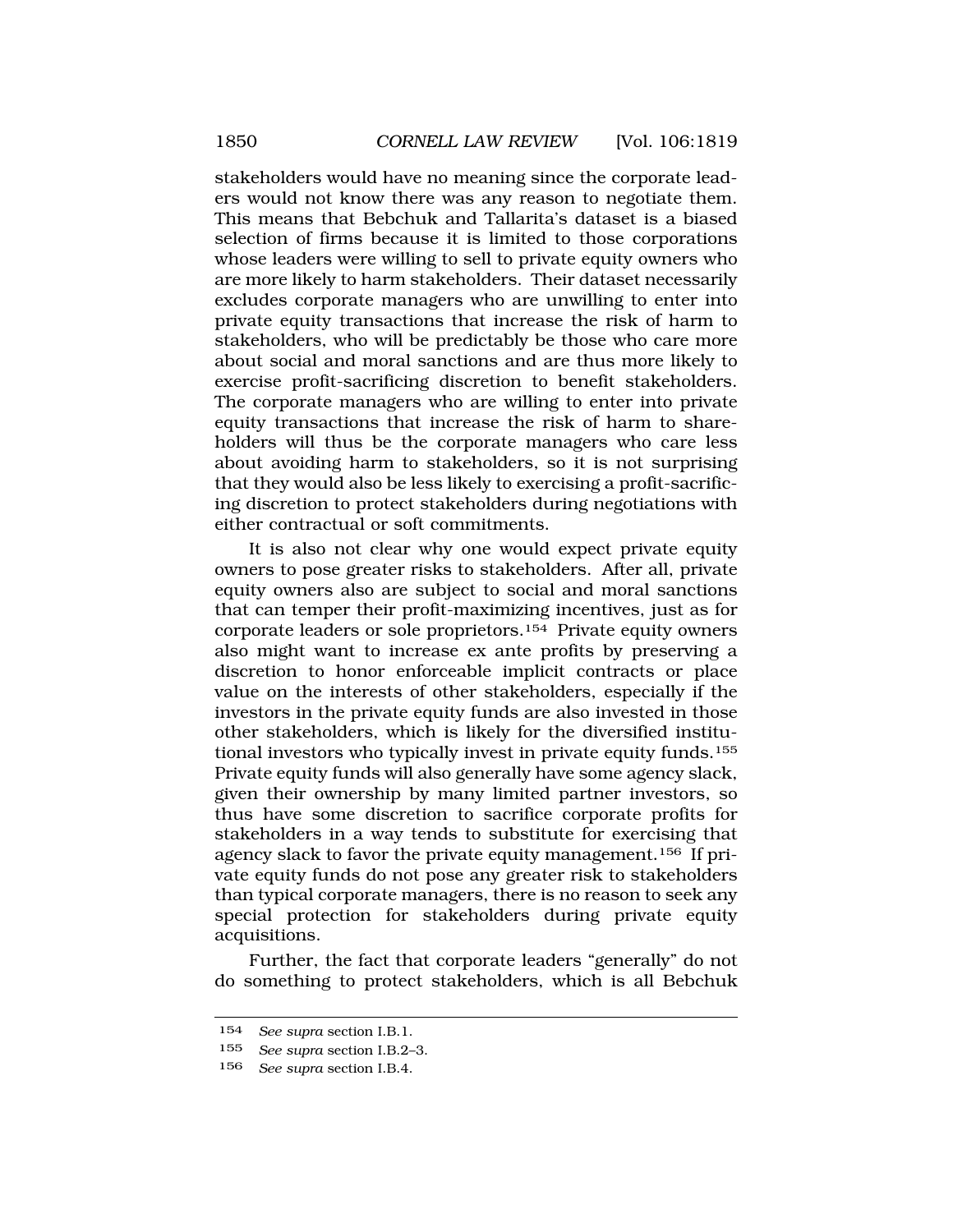and Tallarita claim,157 does not mean corporate managers never do it. Such evidence is entirely consistent with my view that corporate leaders primarily act in the interests of shareholders, but also retain some bounded discretion to benefit stakeholders.158 In contrast, such evidence is inconsistent with Bebchuk and Tallarita's view that shareholder exclusivity governs because it means that sometimes corporate managers are protecting stakeholders. Indeed, the fact that, according to Bebchuk and Tallarita, even those corporate managers who *were* willing to sell to private equity owners who posed significant risks to stakeholders do sometimes negotiate special (contractual or soft) protections for stakeholders underscores that there must be powerful social and moral sanctions that sometimes cause corporate managers to exercise their discretion on behalf of stakeholders.

Finally, Bebchuk and Tallarita draw an adverse inference from their observation that the extent to which corporate leaders include stakeholder protections in private equity acquisitions has not increased in recent years, despite recent statements affirming the discretion to sacrifice corporate profits to protect stakeholders.159 However, the lack of this change over time is not surprising because the discretion to sacrifice corporation profits to protect stakeholders always existed and that has not changed recently.160

C. A Bounded Discretion to Sacrifice Corporate Profits on Behalf of Stakeholders Remains Desirable

Bebchuk and Tallarita simply ignore all my arguments for why it is normatively desirable to have a bounded discretion to sacrifice corporate profits on behalf of stakeholders. Considering my normative analysis not only shows why their contrary normative conclusion is mistaken, but also reveals several flaws in their own affirmative analysis.

### 1. *The Desirability of Having Discretion to Respond to Social and Moral Sanctions*

Bebchuk and Tallarita nowhere address my analysis showing that, given the inevitable over and underdeterrence of even optimal legal sanctions, optimal regulation requires supplementing legal regulations with social and moral sanctions,

<sup>157</sup> Bebchuk & Tallarita, *supra* note 1, at 99, 156–57.

<sup>158</sup> *See supra* Introduction & section I.D.4.

<sup>159</sup> Bebchuk & Tallarita, *supra* note 1, at 157.

<sup>160</sup> *See supra* subparts I.A & II.A.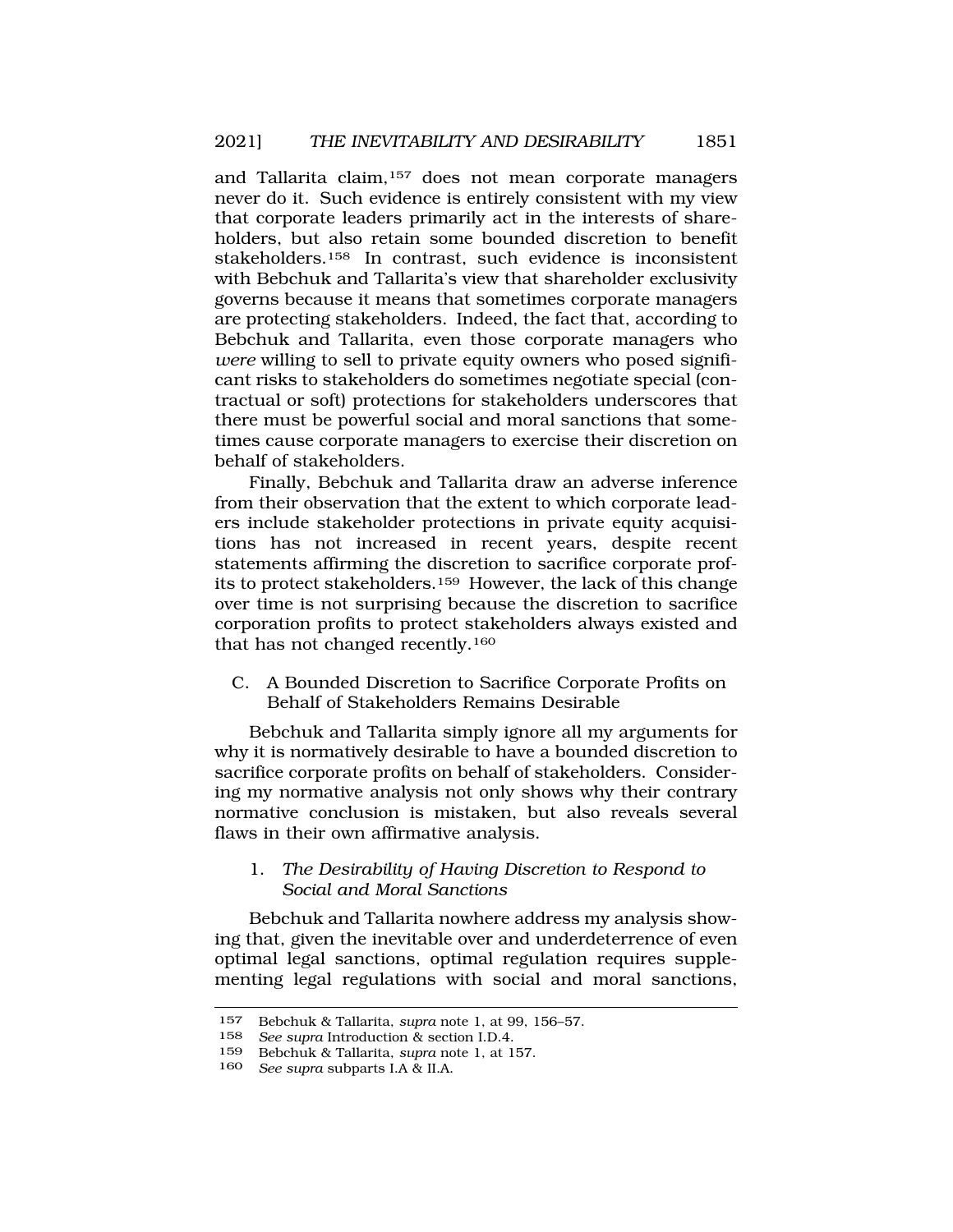which would be undesirably overridden by a duty to profit maximize.161 Moreover, some of their affirmative normative arguments ignore flaws in their claims that my analysis reveals.

In particular, Bebchuk and Tallarita argue that recognizing the existence of a discretion to sacrifice corporate profits to protect stakeholders is undesirable because it will delay or impede efforts to protect stakeholders with legal regulations or taxes that are more effective.<sup>162</sup> Their argument relies on an assumption that legal regulations or taxes can always eliminate social problems, which ignores the vast literature showing that because of inevitable imprecision in legal rules and adjudication, even the most optimal legal rules leave a lot of overdeterrence and underdeterrence.163 Their argument also relies on a premise that relying on the discretion to sacrifice profits is an "alternative" strategy to legal regulation and taxes.164 Instead, the literature shows that optimizing conduct requires *supplementing* those legal regulations and taxes with social and moral sanctions, which can only be effective to the extent that actors have the discretion to respond to those social and moral sanctions.165 Thus, societies everywhere do not use social or moral sanctions as an alternative strategy to legal regulations or taxes, but rather pursue both strategies. They are complements, not substitutes.

Further, Bebchuk and Tallarita ignore the fact that their duty to profit maximize would affirmatively undermine the effectiveness of legal regulations by overruling the existing doctrine that not only allows, but requires, corporate leaders to comply with legal regulations even when the expected profits of noncompliance would exceed the expected penalties.166 As noted above, this existing doctrine increases the effectiveness of legal regulations by concentrating legal sanctions on those corporate leaders, so changing this doctrine to instead adopt a duty to profit maximize would render legal regulations less effective.

Nor do Bebchuk and Tallarita provide any evidence that recognizing a discretion to protect stakeholders will delay or discourage legal reforms, let alone evidence for their even bolder claim that stakeholderism seeks to make legal regula-

<sup>161</sup> *See supra* section I.B.1.

<sup>162</sup> Bebchuk & Tallarita, *supra* note 1, at 92, 94, 101, 164, 168–73, 176–77.

<sup>163</sup> *See supra* section I.B.1.

<sup>164</sup> Bebchuk & Tallarita, *supra* note 1, at 94.

<sup>165</sup> *See supra* section I.B.1.

<sup>166</sup> *See supra* subpart I.A.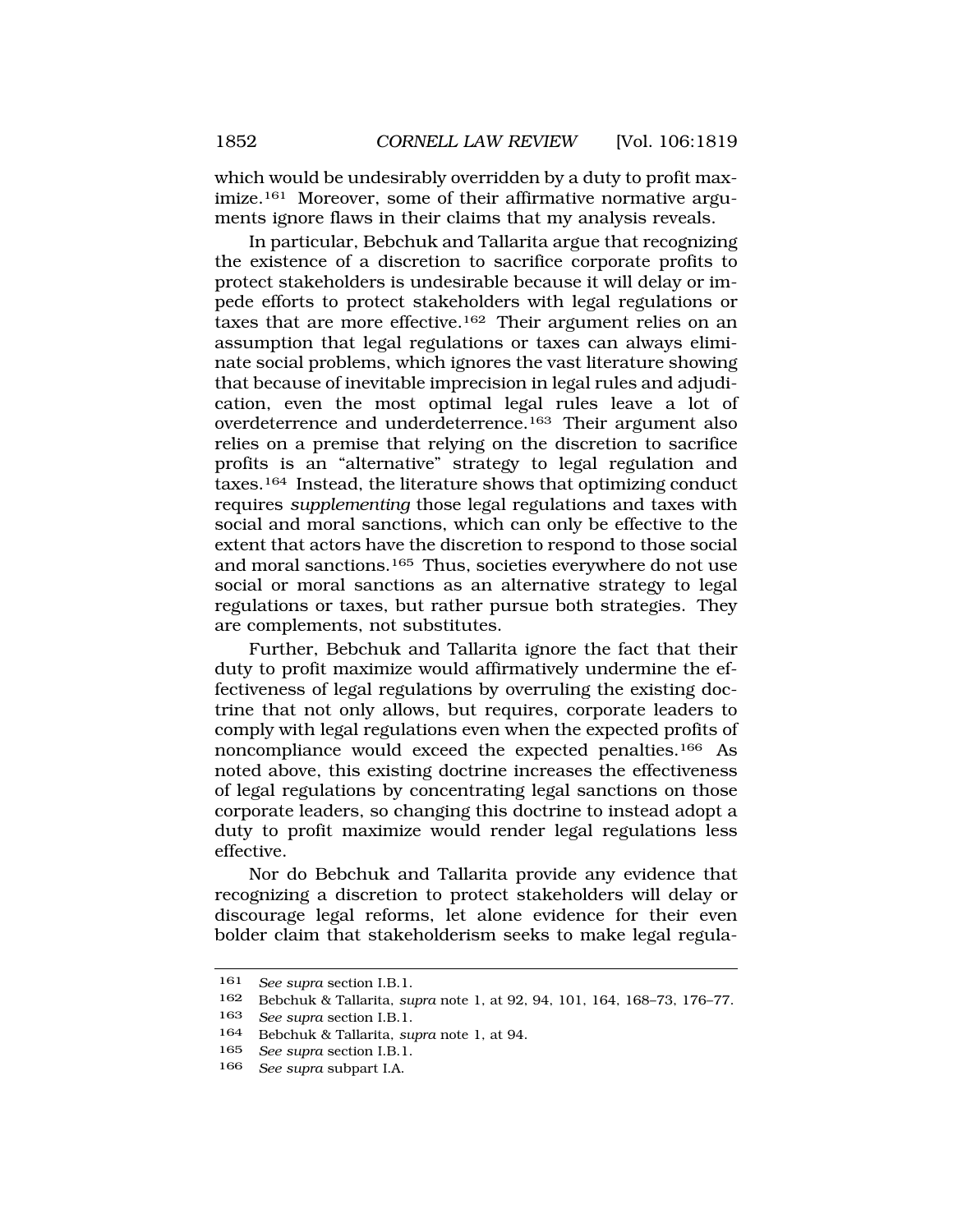tions unnecessary.167 I know of no evidence that asking sole proprietors behave in an ethical manner has ever lessened the demand for laws to assure that unethical sole proprietors conform to similar norms, let alone suggested that such laws are unnecessary. Nor do I know of any environmental activists who have ever suggested that, because corporations have discretion to protect the environment, they are not going to press for legal changes to protect the environment or would regard such legal changes as unnecessary.

Indeed, the causal effect is probably in the opposite direction. If even large prominent corporations make efforts to protect the environment, that tends to validate the importance of such environmental protection and make it less controversial, rendering it politically easier to enact legal changes. Further, when large corporations are engaged in some socially responsible conduct but small corporations are not, perhaps because small corporations are less susceptible to social sanctions because they are less well known, then large corporations have affirmative incentives to support legal changes to force their smaller rivals to comply with the same conduct norms.

Consider, for example, what happens when large corporations announce they are reducing carbon emissions to address climate change. That makes it easier to enact laws that reduce carbon emissions, not only because it politically validates the position that climate change is a major problem, but also because the large corporations would prefer a level playing field where less-socially responsible corporations also reduce their carbon missions.

Bebchuk and Tallarita complain that those (like me) who favor a discretion to protect stakeholders have not specified a precise protocol for identifying stakeholder interests and weighing them against shareholder profits.<sup>168</sup> But the social and moral norms that would guide the exercise of profit-sacrificing discretion often do not require any such open-ended balancing of utilities. For example, we all comply with ordinary ethical rules to tell the truth, honor our commitments, and reciprocate benefits without running a full calculation of the utility tradeoffs every time. Even when the relevant social and moral norms do include more open-ended obligations to consider the extent to which our conduct might harm others, those norms need not be precise in order to be desirable. It merely has to be the case that those social and moral norms tend to

<sup>167</sup> Bebchuk & Tallarita, *supra* note 1, at 176.

<sup>168</sup> *Id.* at 98, 115–23.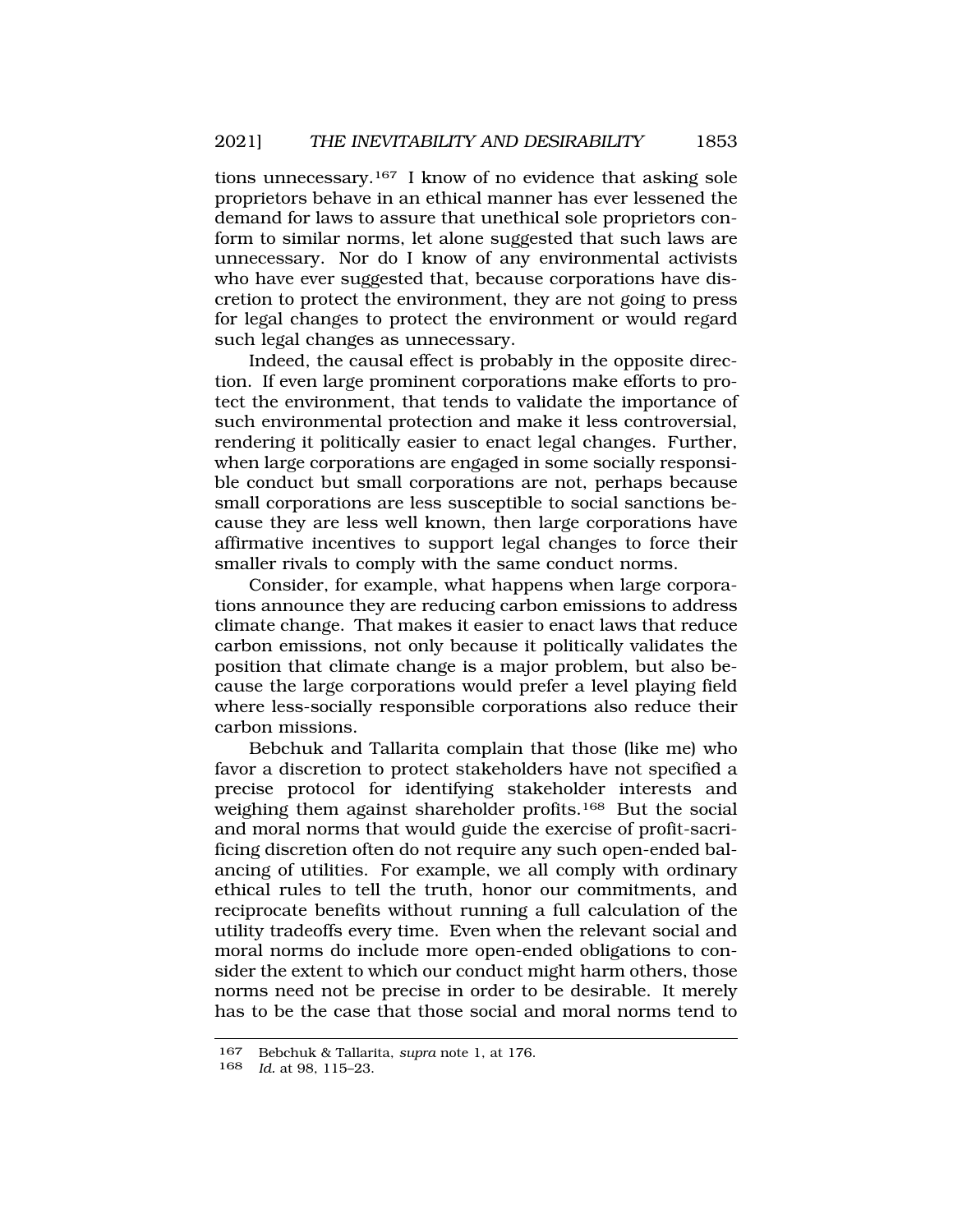tive of purely pursuing personal self-interest.<sup>169</sup> Indeed, if we did think we could fashion a rule that would precisely tell businesses how to weigh harms to others, there would be no reason not to do so in a general law that would also apply to noncorporate businesses, rather than in some special duty applicable only to corporate managers.170 But the reality that there are residual areas beyond the reach of even optimally framed legal duties is precisely what justifies the supplemental strategy of relying on social and moral sanctions that only work if the discretion to respond to them exists.171

To be sure, absent precise legal rules, which stakeholder interests to protect and how much to protect them can raise difficult philosophical questions on which we have no consensus. But those issues are unavoidable, and the fact that they are difficult does not mean that the correct answer is (as Bebchuk and Tallarita assume) to impose a duty to profit maximize that affirmatively attaches zero weight to stakeholder interests. After all, no one would think that, just because we have never had universal philosophical consensus about how precisely we should act in every situation where our actions might affect others, each of us should behave like sociopaths who ignore ethical norms, never consider our effects on other people, and just do whatever maximizes our personal interests given the expected legal penalties. Yet that is just what Bebchuk and Tallarita are arguing for corporate conduct.

### 2. *The Desirability of Recognizing that Shareholders Value Stakeholder Interests*

Bebchuk and Tallarita provide no normative response to my point that a duty to profit maximize would often harm shareholder value because shareholders commonly place some value on stakeholder interests.<sup>172</sup> Rather than address this normative issue, Bebchuk and Tallarita evade it by arguing that it does not matter because, even if this is true, market constraints give corporate leaders incentives to consider only the financial interests of shareholders, and thus it is illusory to think that corporate leaders would ever consider any weight that shareholders might put on stakeholder interests.173 They

<sup>169</sup> Elhauge, *Sacrificing Corporate Profits, supra* note 8, at 744, 755, 804–05.

<sup>170</sup>*Id.* at 743. 171 *Id.* at 743–44.

See supra section I.B.2.

<sup>173</sup> Bebchuk & Tallarita, *supra* note 1, at 155 n.208.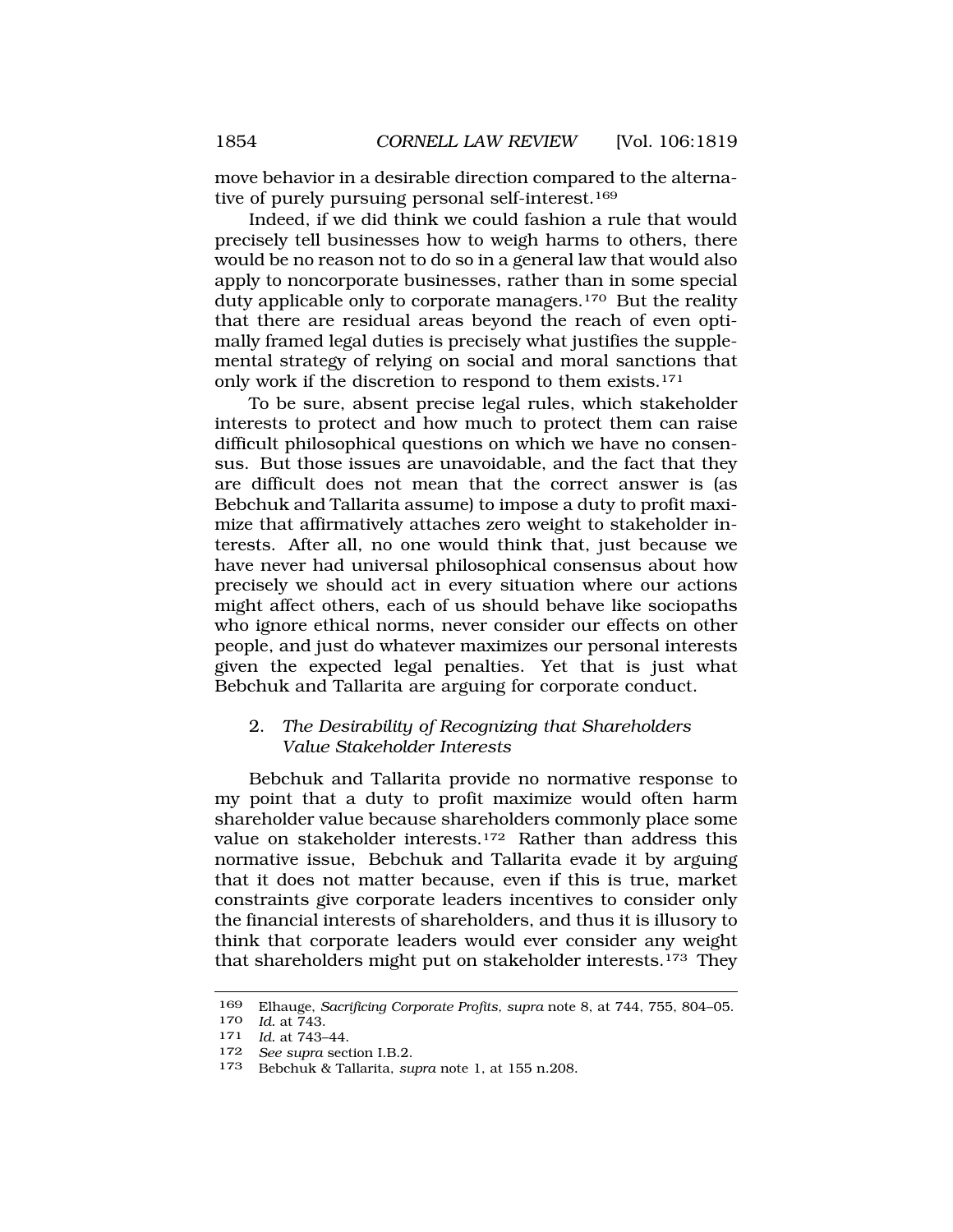are mistaken in their claim that the corporate discretion to do so is illusory, for reasons discussed above.174 In any event, it does not address the normative challenge.

Indeed, it is not clear what Bebchuk and Tallarita's position on the normative question even is. Suppose a profit-maximizing corporate action would harm shareholder value because shareholders put more value on avoiding the harm to stakeholders than on the incremental corporate profits. Do Bebchuk and Tallarita think the duty of corporate leaders is to *take* that action because it would maximize corporate *profits* or to *avoid* that action because it would not maximize shareholder *value*?

The latter answer appears indicated by various passages where Bebchuk and Tallarita describe the duty as a duty to maximize "shareholder value."175 But if that is the case, then they acknowledge that corporate leaders not only can, but must, consider harms to stakeholders whenever they think their shareholders would care about those harms, which is extremely common and only has gotten more so with increased common shareholding.176 It would further indicate that, given the collective action problems faced by shareholders, corporate leaders can and must weigh the extent to which they think shareholders care about stakeholder interests for them when deciding whether to block takeover bids.177 Acknowledging those exceptions would involve precisely the sort of stakeholderism that Bebchuk and Tallarita aim to critique.

The alternative is that Bebchuk and Tallarita instead mean the duty is rather to maximize *stock* value, and thus in such cases corporate leaders would have a duty to take the profitmaximizing action. If so, they are for a duty to take actions that would affirmatively harm shareholders as well as stakeholders. It is hard to see the normative attraction of saying that managers have to do that, but the only way to avoid that normative implication is to instead take the first position and thus adopt a form of stakeholderism.

This deep ambiguity in their normative position cannot properly be evaded by claiming it is not practically significant. After all, because Bebchuk and Tallarita acknowledge that a duty either way would not be practically enforceable, all we are

<sup>174</sup> *See supra* subsection II.B.2.b.

<sup>175</sup> Bebchuk & Tallarita, *supra* note 1, at 97, 110.

<sup>176</sup> *See supra* section I.B.2.

<sup>177</sup> *Id.*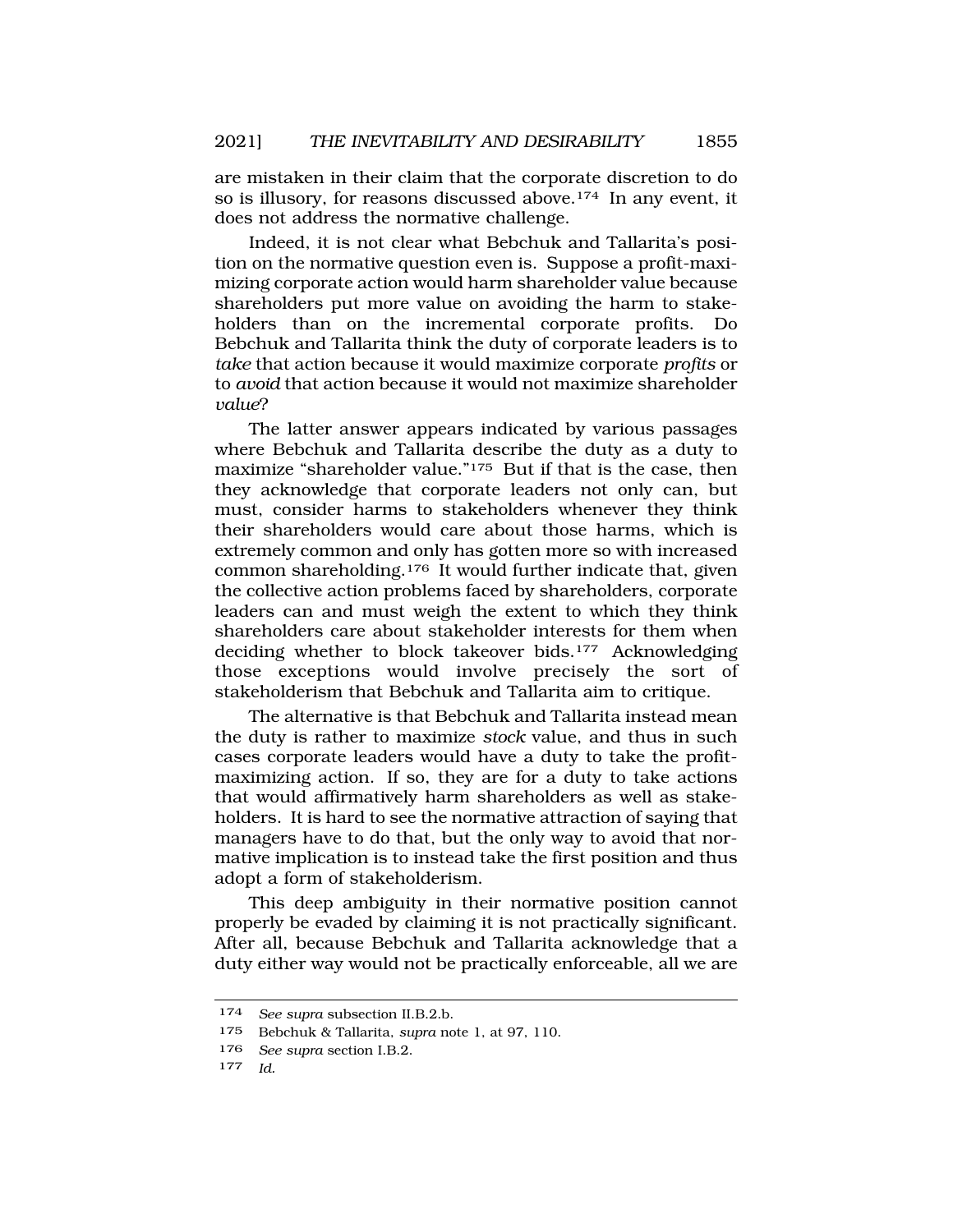really talking about is an aspirational duty.178 If one is going to have an aspirational duty, one should be able to define just what the aspiration is.

## 3. *The Desirability of a Discretion to Abide by Efficient Implicit Contracts*

Bebchuk and Tallarita nowhere address my point that a duty to profit maximize would require corporations to renege on unenforceable implicit contracts whenever reneging was profit-maximizing, even though that will deter stakeholders from entering into implicit contracts that are ex ante profitable to the firm.179 This issue is different from the preceding section's issue of whether shareholders might put some independent value on avoiding harms to stakeholders. Even if shareholders care only about the profits of this particular corporation, they would not want corporate leaders to be obligated to engage in profit-maximizing breaches of implicit contracts. Indeed, shareholders would prefer to restrain their own incentives to renege on such implicit contracts by committing (via corporate law) to a system of management that leaves the discretion to comply with implicit contracts in the hands of corporate managers who are subject to the social and moral sanctions that enforce those implicit contracts.

Because of such implicit contracts, a duty to profit maximize would be normatively undesirable even if all we cared about was shareholder value and even if all shareholders valued was profits. Such a duty would also harm stakeholders both because reneging on such implicit contracts would directly harm them and also because such a duty would prevent would otherwise be mutually advantageous implicit contracts. Given that such a duty would thus harm both shareholders and stakeholders, it seems clearly undesirable.

Taking into account the economic literature on implicit contracts also reveals an error in Bebchuk and Tallarita's argument that there is no real difference between enlightened shareholder value and shareholder value maximization.<sup>180</sup> They argue that if "enlightened" decisions to benefit stakeholders would actually benefit shareholders, then such decisions would be dictated by shareholder value maximization, and thus the two standards would not differ. This would be true in cases where a decision to benefit stakeholders will *later* have

<sup>178</sup> *See supra* section II.B.1.

<sup>179</sup> *See supra* section I.B.3.

<sup>180</sup> Bebchuk & Tallarita, *supra* note 1, at 97, 108–10, 139.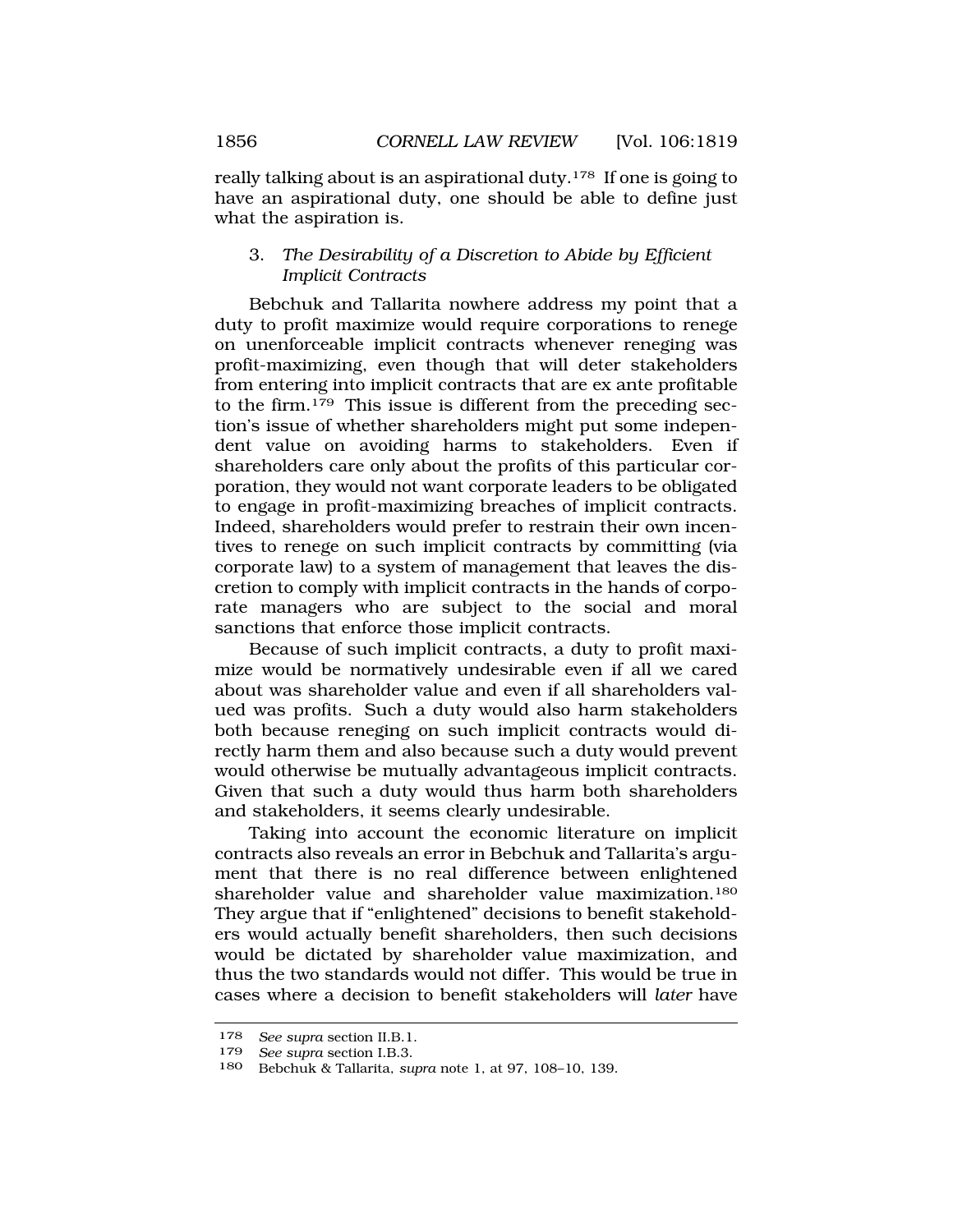effects that increase shareholder profits, because then the decision maximizes shareholder profits and the two standards come out the same. But the temporal issue with implicit contracts is that stakeholders can be induced at time 1 to confer profitable benefits on the corporation only if the corporation maintains a discretion to, at a later time 2, sacrifice profits by honoring that unenforceable implicit contract. The standard of enlightened shareholder value would allow the corporation not to renege on the implicit contract at time 2 because taking into account stakeholder interests in this way is ex ante profitable to shareholders, even though the decision at time 2 itself harms shareholder profits and value. The two standards thus do come to different results when the issue is whether to renege on an implicit contract, and in such cases enlightened shareholder value clearly produces the more normatively desirable result.181

#### 4. *The Desirability of Exercising a Limited Agency Slack to Benefit Stakeholders Rather than Managers*

Bebchuk and Tallarita also offer no response to my point that, because market constraints leave corporate managers with a bounded amount of agency slack, any exercise of profitsacrificing discretion to benefit stakeholders will likely simply substitute for exercises of that discretion that would otherwise benefit corporate managers.182 Ignoring this analysis leads them to adopt the mistaken argument that stakeholderism must undesirably seek to make corporate leaders more insulated from shareholder oversight in a way that would undesirably worsen corporate performance.<sup>183</sup> At least as reflected in my own arguments for what they call stakeholderism, it does nothing of the sort. My analysis just recognizes the practical reality that the *existing* amount of agency slack already gives corporate managers substantial discretion to sacrifice corporate profits to protect stakeholders. Not only have I never advocated increasing that agency slack by increasing the insulation of corporate managers, but I also expressly rejected that posi-

<sup>181</sup> Some versions of enlightened shareholder value might also consider the reality that because shareholders commonly place some value on stakeholder interests, considering stakeholder interests might be necessary to avoid profitmaximizing decisions that harm stakeholders in a way that decreases shareholder value. In that case, the standards might also diverge for reasons detailed in *supra*  section II.C.2.

<sup>182</sup> *See supra* section I.B.4.

<sup>183</sup> Bebchuk & Tallarita, *supra* note 1, at 92, 94, 100–01, 164–68.